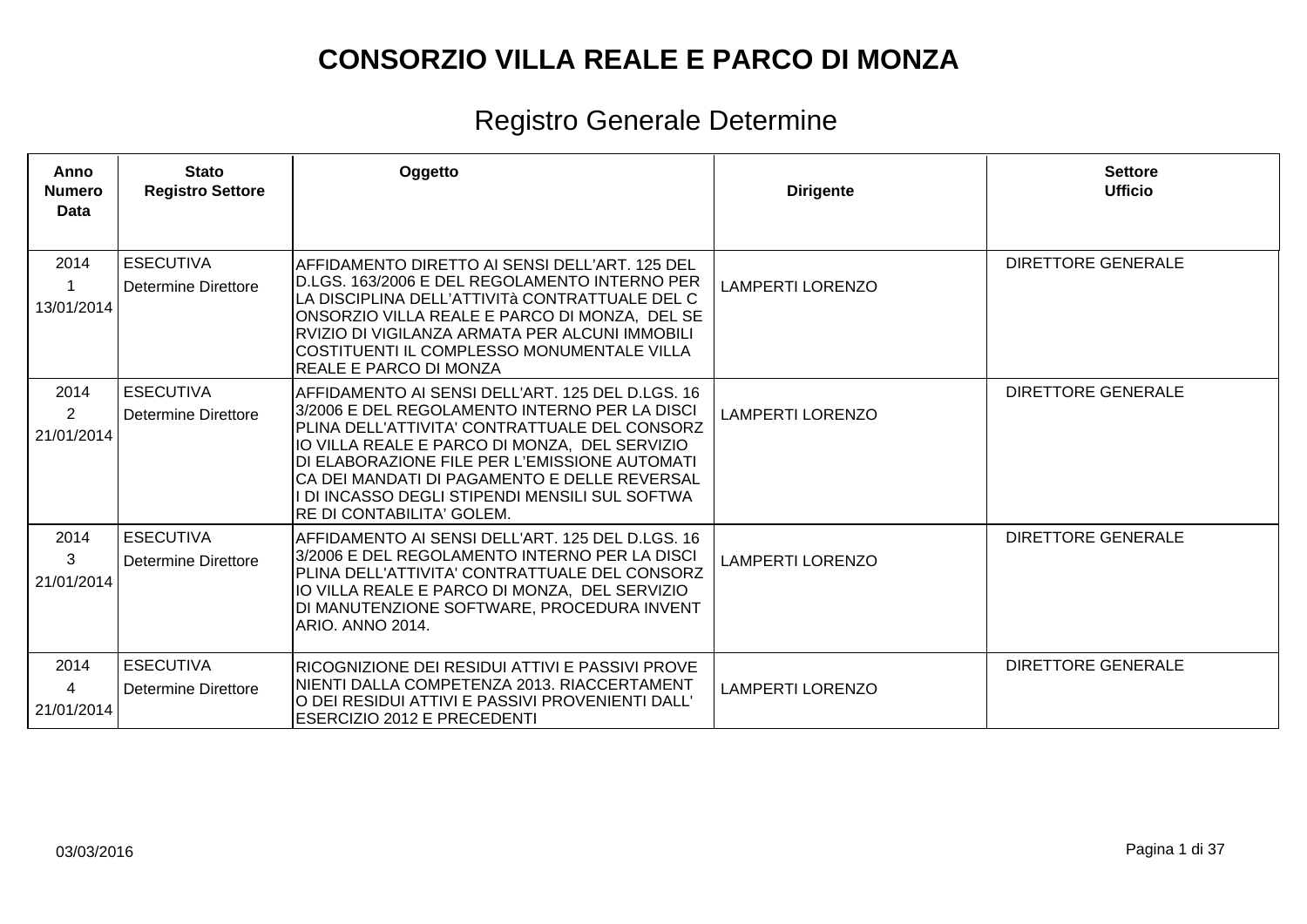| Anno<br><b>Numero</b><br><b>Data</b> | <b>Stato</b><br><b>Registro Settore</b>        | Oggetto                                                                                                                                                                                                                                                                                                                                                                          | <b>Dirigente</b>        | <b>Settore</b><br><b>Ufficio</b> |
|--------------------------------------|------------------------------------------------|----------------------------------------------------------------------------------------------------------------------------------------------------------------------------------------------------------------------------------------------------------------------------------------------------------------------------------------------------------------------------------|-------------------------|----------------------------------|
| 2014<br>5<br>23/01/2014              | <b>ESECUTIVA</b><br><b>Determine Direttore</b> | AFFIDAMENTO INCARICO, MEDIANTE RICORSO ALLA<br>PIATTAFORMA REGIONALE PER L'E-PROCUREMENT<br>SINTEL DELLA CENTRALE REGIONALE ACQUISTI DI R<br>EGIONE LOMBARDIA (ARCA), PER LA FORNITURA DI U<br>NA NUOVA TRINCIA FORESTALE PER LA MANUTENZI<br>ONE DIRETTA DELLE AREE BOSCATE IN GESTIONE A<br>L CONSORZIO. AGGIUDICAZIONE DEFINITIVA                                             | <b>LAMPERTI LORENZO</b> | <b>DIRETTORE GENERALE</b>        |
| 2014<br>6<br>23/01/2014              | <b>ESECUTIVA</b><br>Determine Direttore        | AFFIDAMENTO INCARICO, MEDIANTE RICORSO ALLA<br>PIATTAFORMA REGIONALE PER L'E-PROCUREMENT<br>SINTEL DELLA CENTRALE REGIONALE ACQUISTI DI R<br>EGIONE LOMBARDIA (ARCA), PER LA FORNITURA DI<br>MATERIALE FLOROVIVAISTICO PER L'ALLESTIMENTO<br>NEL PERIODO INVERNALE DELL'AVANCORTE DELLA V<br>ILLA REALE DI MONZA E DELL'ANNESSO TEATRINO DI<br>CORTE. AGGIUDICAZIONE DEFINITIVA. | <b>LAMPERTI LORENZO</b> | <b>DIRETTORE GENERALE</b>        |
| 2014<br>$\overline{7}$<br>27/01/2014 | <b>ESECUTIVA</b><br><b>Determine Direttore</b> | ADESIONE A CONVENZIONE CONSIP PER L'ACQUISIZI<br>ONE DI TESSERE PER IL RIFORNIMENTO DI CARBURA<br>NTE DEI MEZZI NECESSARI AL FUNZIONAMENTO DEL<br>CONSORZIO VILLA REALE E PARCO DI MONZA                                                                                                                                                                                         | <b>LAMPERTI LORENZO</b> | <b>DIRETTORE GENERALE</b>        |
| 2014<br>8<br>29/01/2014              | <b>ESECUTIVA</b><br>Determine Direttore        | APPROVAZIONE ORARIO DI LAVORO AL DIPENDENTE<br>SANVITO AUGUSTO IN DEROGA AL REGOLAMENTO O<br><b>RARIO VIGENTE.</b>                                                                                                                                                                                                                                                               | <b>LAMPERTI LORENZO</b> | <b>DIRETTORE GENERALE</b>        |
| 2014<br>9<br>29/01/2014              | <b>ESECUTIVA</b><br>Determine Direttore        | ACQUISTO MEDIANTE RICORSO AL MERCATO ELETT<br>RONICO DELLA PUBBLICA AMMINISTRAZIONE DI CON<br>SIP DI MATERIALE ANTINCENDIO DA UTILIZZARE ALL'I<br>NTERNO DEGLI EDIFICI SITI NEL PARCO DI MONZA                                                                                                                                                                                   | <b>LAMPERTI LORENZO</b> | <b>DIRETTORE GENERALE</b>        |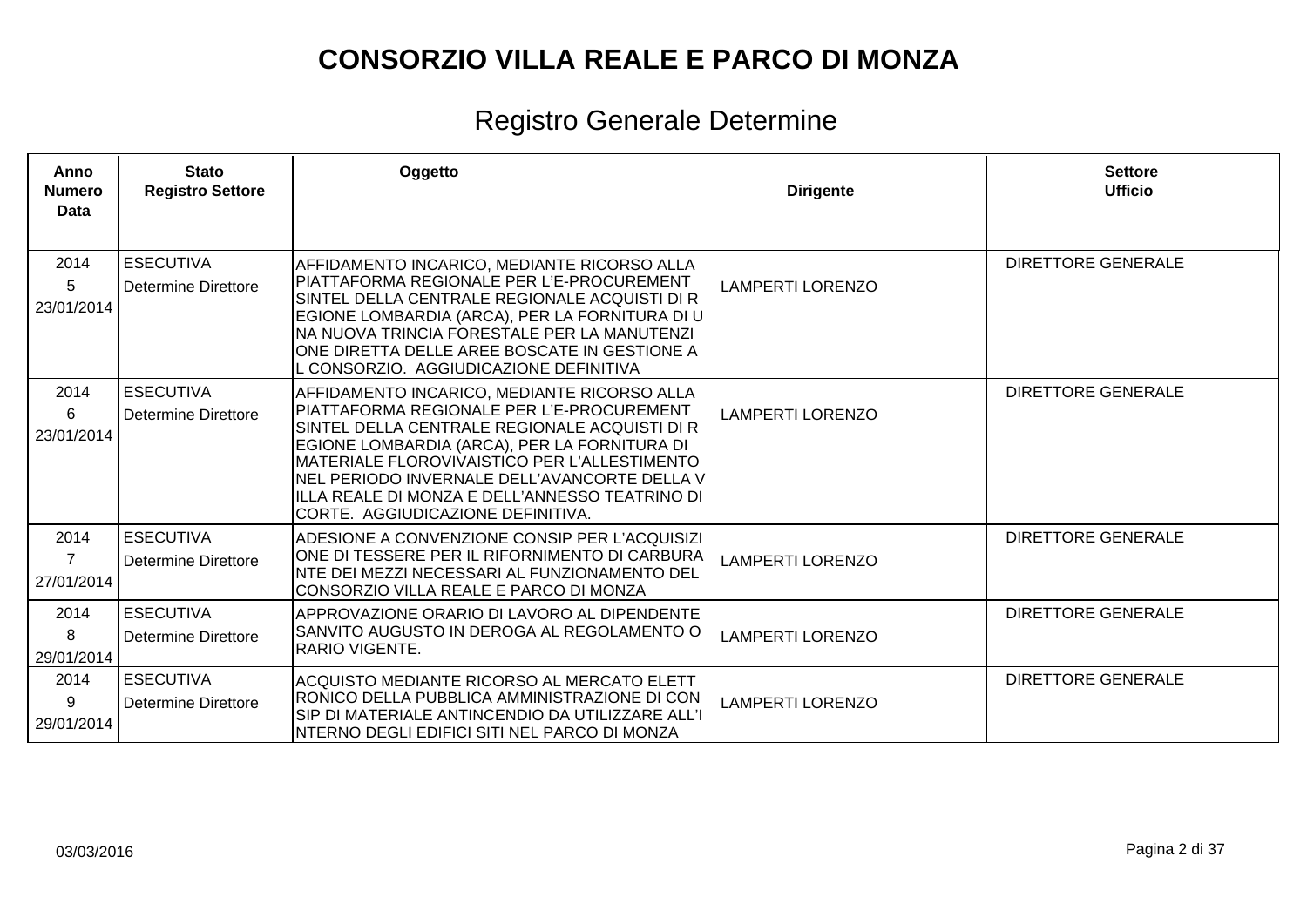| Anno<br><b>Numero</b><br><b>Data</b> | <b>Stato</b><br><b>Registro Settore</b>        | Oggetto                                                                                                                                                                                                                                                                                               | <b>Dirigente</b>        | <b>Settore</b><br><b>Ufficio</b> |
|--------------------------------------|------------------------------------------------|-------------------------------------------------------------------------------------------------------------------------------------------------------------------------------------------------------------------------------------------------------------------------------------------------------|-------------------------|----------------------------------|
| 2014<br>10<br>30/01/2014             | <b>ESECUTIVA</b><br>Determine Direttore        | UFFICIO PERSONALE - COSTITUZIONE FONDO PER L<br>AVORO STRAORDINARIO DEL PERSONALE DIPENDEN<br>TE PER L'ANNO 2014 AI SENSI DELL'ART. 14 DEL C.C.<br>N.L. DEL 01/04/1999. AUTORIZZAZIONE ED IMPEGNO D<br><b>SPESA.</b>                                                                                  | <b>LAMPERTI LORENZO</b> | <b>DIRETTORE GENERALE</b>        |
| 2014<br>11<br>31/01/2014             | <b>ESECUTIVA</b><br><b>Determine Direttore</b> | DETERMINAZIONE TARIFFA OCCUPAZIONE DI SUOLO<br>PUBBLICO, PER LA CONCESSIONE DI SPAZI APERTI N<br>EL PARCO IN OCCASIONE DELLE CORSE PODISTICHE<br>RICHIESTE DALLA ASSOCIAZIONE SPORTIVA DILETTA<br>NTISTICA MONZA MARATHON TEAM NELLE SEGUENT<br>DATE: 08/02/2014, 10/05/2014, 20/09/2014, 08/11/2014. | <b>LAMPERTI LORENZO</b> | <b>DIRETTORE GENERALE</b>        |
| 2014<br>12<br>05/02/2014             | <b>ESECUTIVA</b><br><b>Determine Direttore</b> | UTENZE ACQUA, LUCE E GAS ANNO 2014. IMPEGNI DI<br>SPESA A FAVORE DI SOCIETà DIVERSE ED A FAVORE<br>DI COMUNE DI MONZA.                                                                                                                                                                                | <b>LAMPERTI LORENZO</b> | <b>DIRETTORE GENERALE</b>        |
| 2014<br>13<br>07/02/2014             | <b>ESECUTIVA</b><br><b>Determine Direttore</b> | ADESIONE OFFERTA TELEFONIA MOBILE TELECOM I<br>TALIA SPA PER LE UTENZE DI TELEFONIA MOBILE DE<br>L CONSORZIO VILLA REALE E PARCO DI MONZA: "OF<br>FERTA RICARICABILE TIM TO POWER PLUS MEPA"                                                                                                          | <b>LAMPERTI LORENZO</b> | <b>DIRETTORE GENERALE</b>        |
| 2014<br>14<br>10/02/2014             | <b>ESECUTIVA</b><br>Determine Direttore        | IMPEGNO DI SPESA PER UTENZE TELEFONICHE FISS<br>E DEL CONSORZIO VILLA REALE E PARCO DI MONZA<br>ANNO 2014.                                                                                                                                                                                            | <b>LAMPERTI LORENZO</b> | <b>DIRETTORE GENERALE</b>        |
| 2014<br>15<br>10/02/2014             | <b>ESECUTIVA</b><br>Determine Direttore        | APPROVAZIONE DI CONVENZIONE PER L'ADESIONE<br>E REALIZZAZIONE DEL PROGETTO "E015 – DIGITAL E<br>COSYSTEM EXPO 2015"                                                                                                                                                                                   | <b>LAMPERTI LORENZO</b> | <b>DIRETTORE GENERALE</b>        |
| 2014<br>16<br>10/02/2014             | <b>ESECUTIVA</b><br>Determine Direttore        | ADESIONE A CONVENZIONE CONSIP PER LA FORNIT<br>URA DI BUONI PASTO                                                                                                                                                                                                                                     | <b>LAMPERTI LORENZO</b> | <b>DIRETTORE GENERALE</b>        |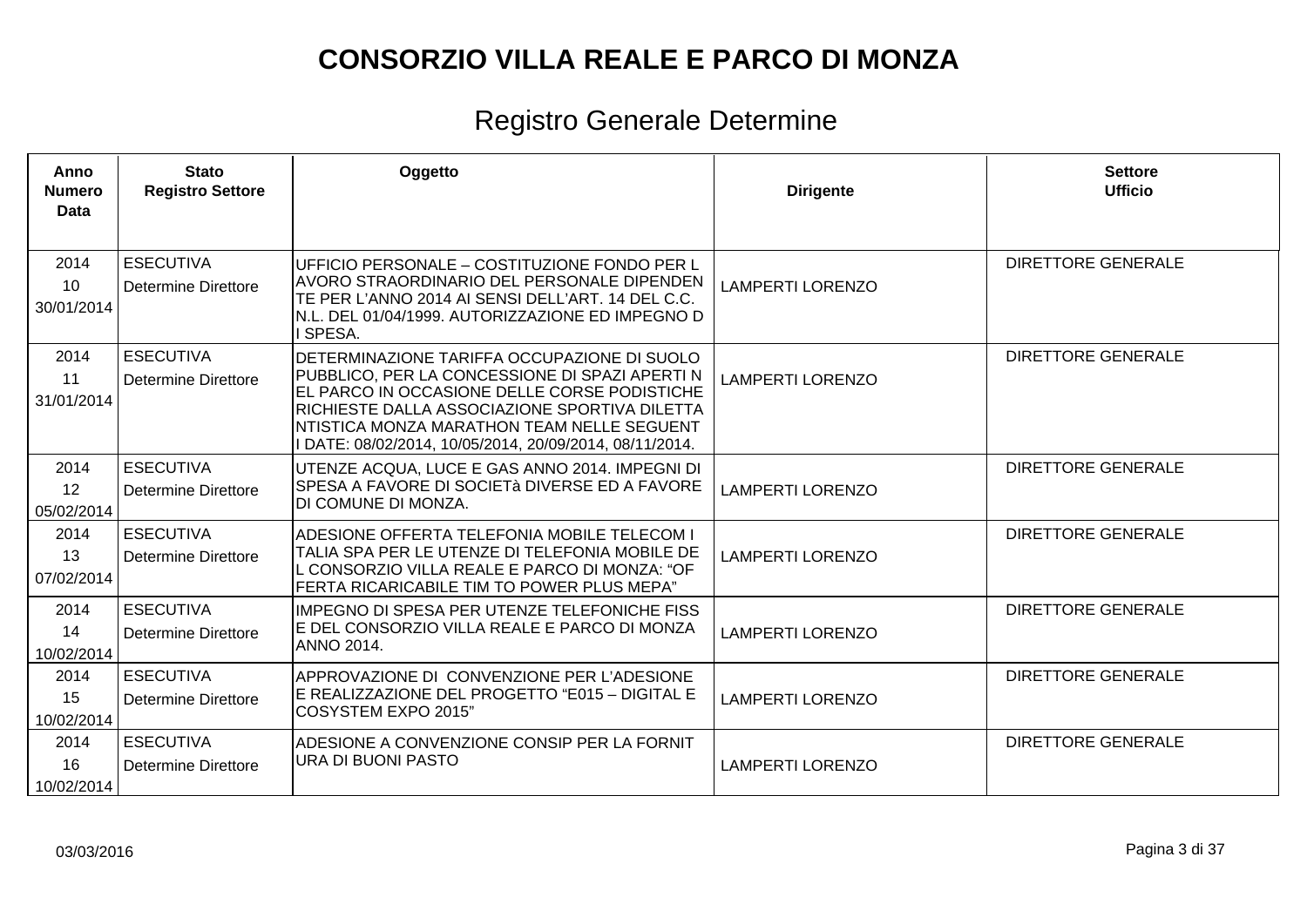| Anno<br><b>Numero</b><br>Data | <b>Stato</b><br><b>Registro Settore</b>        | Oggetto                                                                                                                                                                                                                                                          | <b>Dirigente</b>        | <b>Settore</b><br><b>Ufficio</b> |
|-------------------------------|------------------------------------------------|------------------------------------------------------------------------------------------------------------------------------------------------------------------------------------------------------------------------------------------------------------------|-------------------------|----------------------------------|
| 2014<br>17<br>17/02/2014      | <b>ESECUTIVA</b><br>Determine Direttore        | DETERMINAZIONE TARIFFA OCCUPAZIONE DI SUOLO<br>PUBBLICO, PER LA CONCESSIONE DI SPAZI APERTI N<br>EL PARCO IN OCCASIONE DELLA CORSA PODISTICA<br>RICHIESTE DALLA ASSOCIAZIONE SPORTIVA DILETTA<br>NTISTICA "I GAMBER DE CUNCURESS" IN DATA 30/03/<br>2014.        | <b>LAMPERTI LORENZO</b> | <b>DIRETTORE GENERALE</b>        |
| 2014<br>18<br>18/02/2014      | <b>ESECUTIVA</b><br>Determine Direttore        | CONCORSO PUBBLICO PER UN POSTO DI ISTRUTTO<br>RE DIRETTIVO TECNICO, CAT.D, POSIZIONE ECONOM<br>ICA D1. APPROVAZIONE VERBALI E NOMINA DEL VINC<br>ITORE.                                                                                                          | <b>LAMPERTI LORENZO</b> | <b>DIRETTORE GENERALE</b>        |
| 2014<br>19<br>19/02/2014      | <b>ESECUTIVA</b><br>Determine Direttore        | IMPEGNO DI SPESA ANNO 2014 PER RIMBORSO SPES<br>E VIAGGIO AMMINISTRATORI, DIRETTORE GENERALE<br>IE DIPENDENTI.                                                                                                                                                   | <b>LAMPERTI LORENZO</b> | <b>DIRETTORE GENERALE</b>        |
| 2014<br>20<br>20/02/2014      | <b>ESECUTIVA</b><br>Determine Direttore        | NOMINA COMMISSIONE GIUDICATRICE PER LA VALUT<br>AZIONE DELLE OFFERTE RELATIVE ALLA PROCEDUR<br>A APERTA PER L'AFFIDAMENTO IN CONCESSIONE DE<br>LL'IMMOBILE DENOMINATO "CASCINA DEL SOLE" SIT<br>O ALL'INTERNO DEL PARCO DI MONZA, AD USO BAR/<br>IPUNTO RISTORO. | <b>LAMPERTI LORENZO</b> | <b>DIRETTORE GENERALE</b>        |
| 2014<br>21<br>24/02/2014      | <b>ESECUTIVA</b><br><b>Determine Direttore</b> | CONTRATTO NOLEGGIO FOTOCOPIATRICE IN CONVE<br>NZIONE CONSIP 14, LOTTO 1                                                                                                                                                                                          | <b>LAMPERTI LORENZO</b> | <b>DIRETTORE GENERALE</b>        |
| 2014<br>22<br>25/02/2014      | <b>ESECUTIVA</b><br>Determine Direttore        | APPROVAZIONE DEL CONTRATTO DI RICERCA " RAC<br> COLTA DATI E IMPOSTAZIONE DI UN MODELLO PER L<br>A VALORIZZAZIONE INTEGRATA DEI BENI CULTURALI<br>IMMOBILI PERTINENTI ALLA REGGIA DI MONZA " DA S<br>TIPULARSI CON POLITECNICO DI MILANO                         | <b>LAMPERTI LORENZO</b> | <b>DIRETTORE GENERALE</b>        |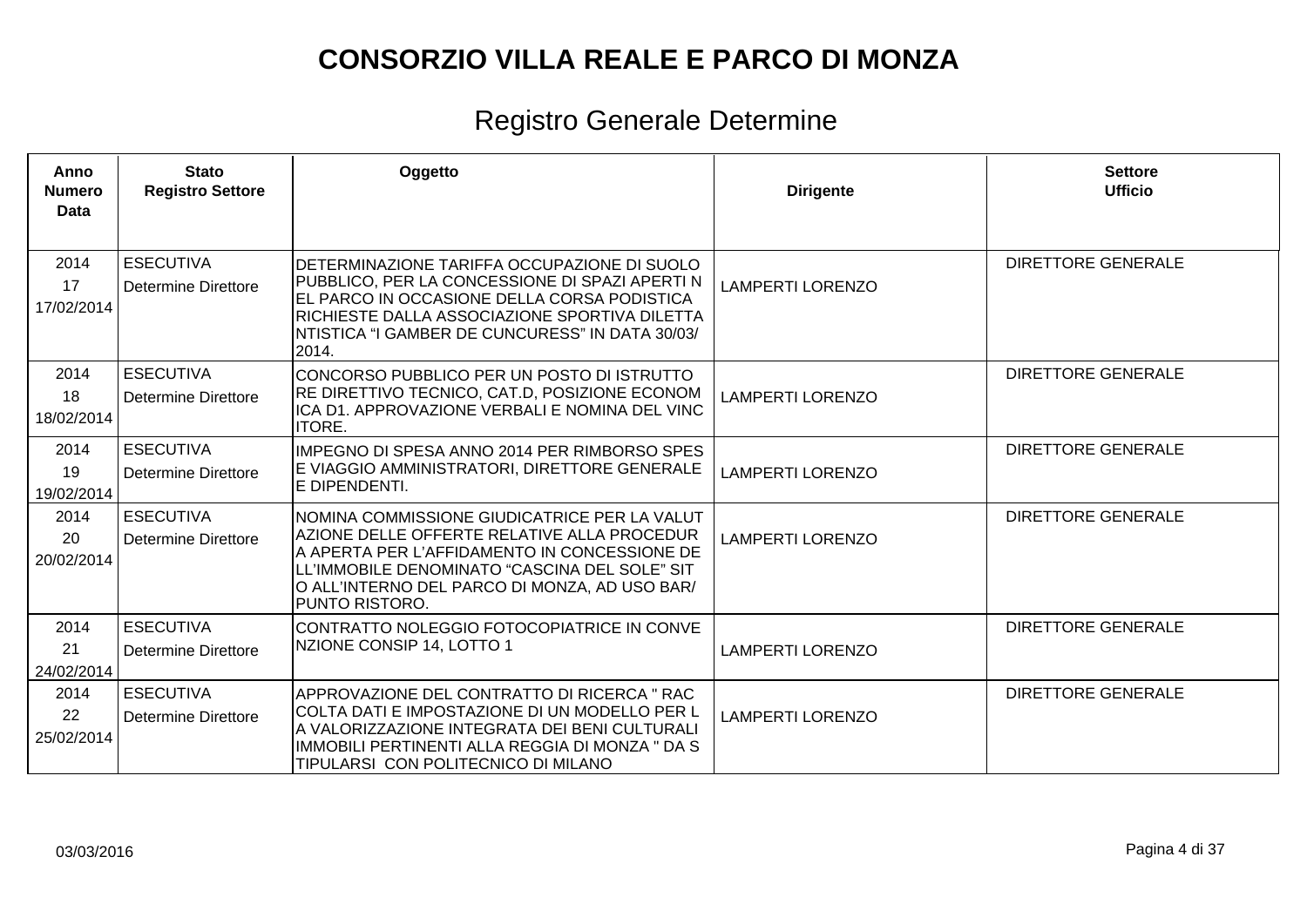| Anno<br><b>Numero</b><br>Data | <b>Stato</b><br><b>Registro Settore</b>        | Oggetto                                                                                                                                                                                                                             | <b>Dirigente</b>        | <b>Settore</b><br><b>Ufficio</b> |
|-------------------------------|------------------------------------------------|-------------------------------------------------------------------------------------------------------------------------------------------------------------------------------------------------------------------------------------|-------------------------|----------------------------------|
| 2014<br>23<br>25/02/2014      | <b>ESECUTIVA</b><br>Determine Direttore        | NOMINA CONSEGNATARI DEI BENI.                                                                                                                                                                                                       | <b>LAMPERTI LORENZO</b> | <b>DIRETTORE GENERALE</b>        |
| 2014<br>24<br>26/02/2014      | <b>ESECUTIVA</b><br>Determine Direttore        | SERVIZIO DI ECONOMATO. AFFIDAMENTO DEL SERVI<br>ZIO AL DIPENDENTE RICCARDO RENELLI.                                                                                                                                                 | <b>LAMPERTI LORENZO</b> | <b>DIRETTORE GENERALE</b>        |
| 2014<br>25<br>26/02/2014      | <b>ESECUTIVA</b><br>Determine Direttore        | COSTITUZIONE FONDO CASSA ECONOMALE ANNO 20<br>14.                                                                                                                                                                                   | <b>LAMPERTI LORENZO</b> | <b>DIRETTORE GENERALE</b>        |
| 2014<br>26<br>28/02/2014      | <b>ESECUTIVA</b><br>Determine Direttore        | AFFIDAMENTO IN CONCESSIONE DEGLI IMMOBILI DE<br>NOMINATI "CAVRIGA" E "CASCINA BASTIA"SITI ALL'INT<br>ERNO DEL PARCO DI MONZA AD USO BAR/PUNTO RIS<br>TORO E NOLEGGIO BICICLETTE. CONSEGNA ANTICIP<br>ATA EDIFICIO "CASCINA BASTIA". | <b>LAMPERTI LORENZO</b> | <b>DIRETTORE GENERALE</b>        |
| 2014<br>27<br>06/03/2014      | <b>ESECUTIVA</b><br><b>Determine Direttore</b> | AUTORIZZAZIONE ALL'UFFICIALE ROGANTE AL PREL<br>EVAMENTO DELLE SOMME NECESSARIE AL PAGAME<br>NTO DELLE IMPOSTE DI BOLLO E DI REGISTRO RELA<br>TIVE AGLI ATTI DALLO STESSO ROGATI PRESSO LA T<br><b>ESORERIA CONSORTILE</b>          | <b>LAMPERTI LORENZO</b> | <b>DIRETTORE GENERALE</b>        |
| 2014<br>28<br>06/03/2014      | <b>ESECUTIVA</b><br><b>Determine Direttore</b> | CONCESSIONE TEMPORANEA DI SPAZI PER LA REALI<br><b>ZZAZIONE DELLA MOSTRA "FICCANASO UNA MOSTR</b><br>A TUTTA DA ANNUSARE"<br>PRESSO LA VILLA MIRABELLO NEL PARCO DELLA RE<br><b>GGIA DI MONZA</b>                                   | <b>LAMPERTI LORENZO</b> | <b>DIRETTORE GENERALE</b>        |
| 2014<br>29<br>07/03/2014      | <b>ESECUTIVA</b><br>Determine Direttore        | INTEGRAZIONE DELL'INCARICO DI FORNITURA E PO<br>SA IN OPERA DI SISTEMA ANTINTRUSIONE PRESSO L<br>A CAPPELLA MIRABELLO ALL'INTERNO DEL PARCO DI<br>MONZA.                                                                            | <b>LAMPERTI LORENZO</b> | <b>DIRETTORE GENERALE</b>        |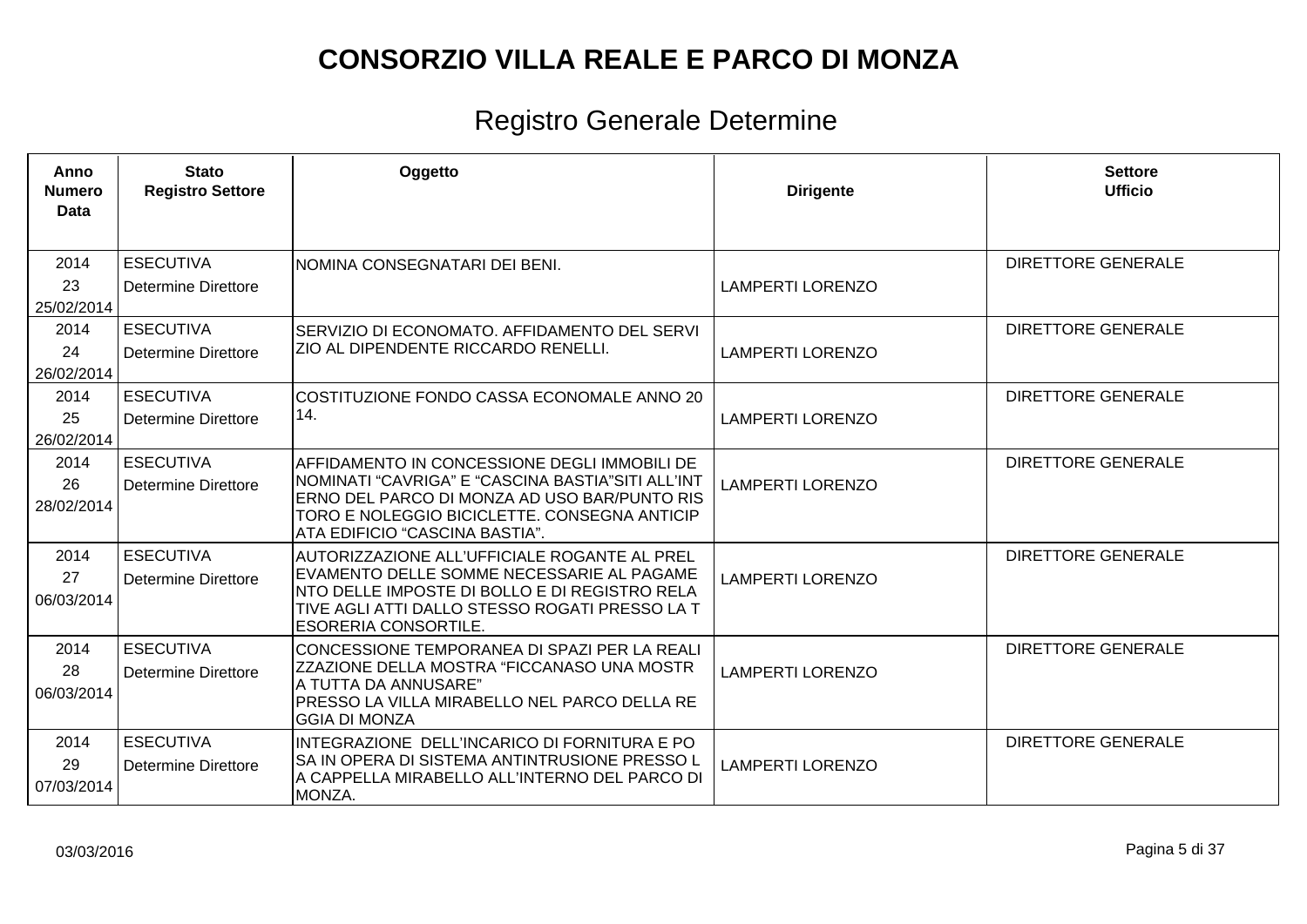| Anno<br><b>Numero</b><br>Data | <b>Stato</b><br><b>Registro Settore</b>        | Oggetto                                                                                                                                                                                                                                                                                                                             | <b>Dirigente</b>        | <b>Settore</b><br><b>Ufficio</b> |
|-------------------------------|------------------------------------------------|-------------------------------------------------------------------------------------------------------------------------------------------------------------------------------------------------------------------------------------------------------------------------------------------------------------------------------------|-------------------------|----------------------------------|
| 2014<br>30<br>10/03/2014      | <b>ESECUTIVA</b><br>Determine Direttore        | IMISSIONE TREVISO E VENARIA REALE                                                                                                                                                                                                                                                                                                   | <b>LAMPERTI LORENZO</b> | <b>DIRETTORE GENERALE</b>        |
| 2014<br>31<br>11/03/2014      | <b>ESECUTIVA</b><br>Determine Direttore        | <b>APPROVAZIONE DI CONVENZIONE CON L'ISTITUTOTE</b><br>CNICO COMMERCIALE PER GEOMETRI, AMMINISTRA<br>ZIONE FINANZA E MARKETING,LICEO SCIENTIFICO, C<br>OSTRUZIONI, AMBIENTE E TERRITORIO, TURISMO "A<br>CHILLE MAPELLI" DI MONZA PER LA PARTECIPAZION<br>E DEL CONSORZIO VILLA REALE E PARCO DI MONZA<br>AD ATTIVITÀ DI FORMAZIONE. | <b>LAMPERTI LORENZO</b> | <b>DIRETTORE GENERALE</b>        |
| 2014<br>32<br>12/03/2014      | <b>ESECUTIVA</b><br>Determine Direttore        | GARA CONCESSIONE IMMOBILE "TORRETTA". NOMIN<br>A COMMISSIONE GIUDICATRICE                                                                                                                                                                                                                                                           | <b>LAMPERTI LORENZO</b> | <b>DIRETTORE GENERALE</b>        |
| 2014<br>33<br>12/03/2014      | <b>ESECUTIVA</b><br><b>Determine Direttore</b> | APPROVAZIONE DEL PROGRAMMA DI FORMAZIONE P<br>ER L'ANNO 2014 IN TEMA DI PREVENZIONE DELLA CO<br>RRUZIONE - AFFIDAMENTO DI INCARICO OCCASIONA<br>LE DI DOCENZA                                                                                                                                                                       | <b>LAMPERTI LORENZO</b> | <b>DIRETTORE GENERALE</b>        |
| 2014<br>34<br>14/03/2014      | <b>ESECUTIVA</b><br><b>Determine Direttore</b> | IMPEGNO DI SPESA 1º TRIMESTRE 2014 A FAVORE D<br>EL COLLEGIO REVISORI DEI CONTI.                                                                                                                                                                                                                                                    | <b>LAMPERTI LORENZO</b> | <b>DIRETTORE GENERALE</b>        |
| 2014<br>35<br>18/03/2014      | <b>ESECUTIVA</b><br>Determine Direttore        | LIQUIDAZIONE SALDO AL COMUNE DI MONZA RELATI<br>VO ALLE SPESE SOSTENUTE PER LA GESTIONE DEL<br>SERVIZIO ECONOMALE ANNO 2013.                                                                                                                                                                                                        | <b>LAMPERTI LORENZO</b> | <b>DIRETTORE GENERALE</b>        |
| 2014<br>36<br>19/03/2014      | <b>ESECUTIVA</b><br>Determine Direttore        | APPROVAZIONE DI CONVENZIONE CON L'ISTITUTO S<br>TATALE DI ISTRUZIONE SUPERIORE L.S. "ENRIQUES"<br>E ITCG "EUROPA UNITA" DI LISSONE PER LA PARTECI<br>PAZIONE DEL CONSORZIO VILLA REALE E PARCO DI<br> MONZA AD ATTIVITÀ DI_FORMAZIONE.                                                                                              | <b>LAMPERTI LORENZO</b> | <b>DIRETTORE GENERALE</b>        |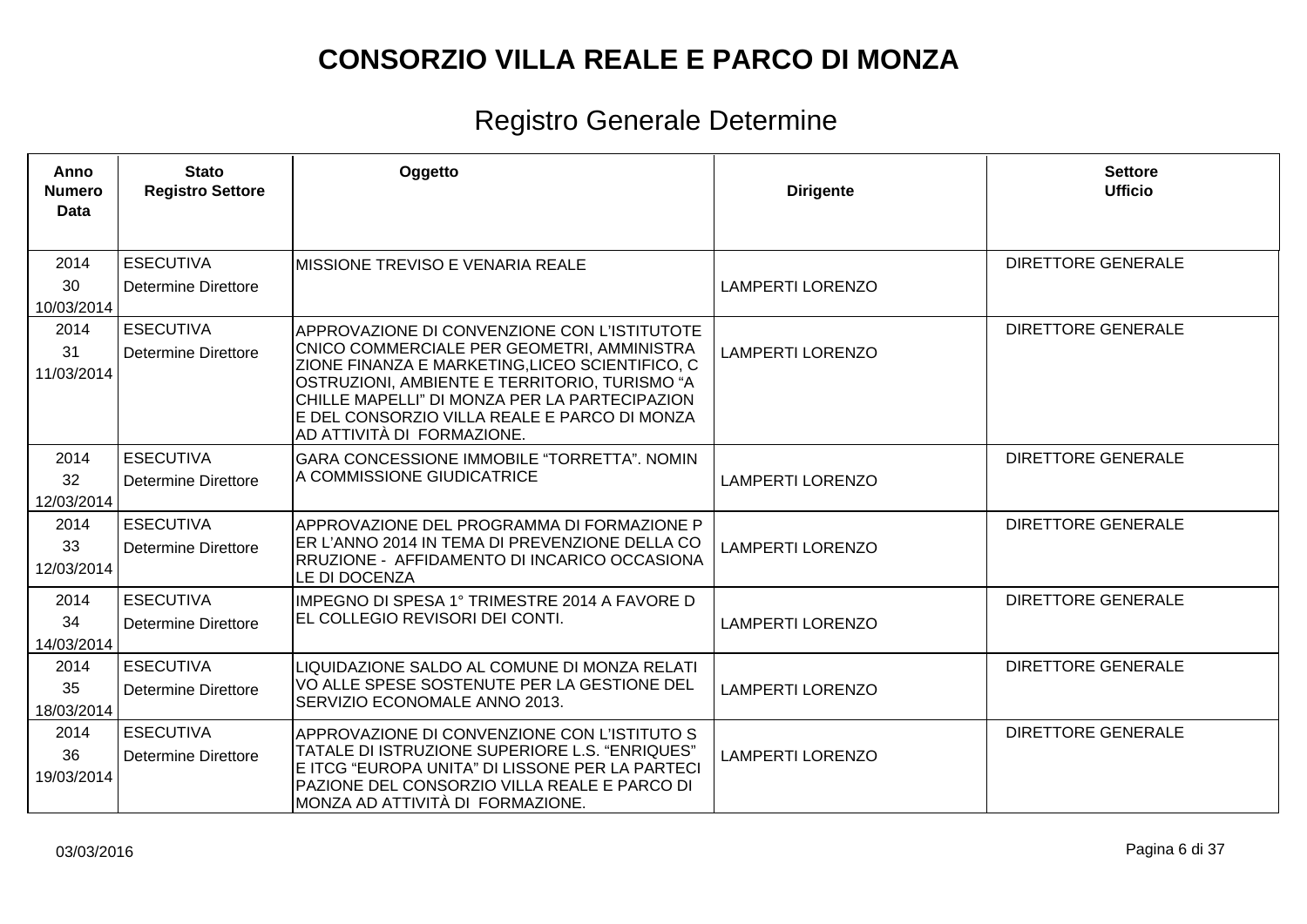| Anno<br><b>Numero</b><br>Data | <b>Stato</b><br><b>Registro Settore</b>        | Oggetto                                                                                                                                                                                                                                                            | <b>Dirigente</b>        | <b>Settore</b><br><b>Ufficio</b> |
|-------------------------------|------------------------------------------------|--------------------------------------------------------------------------------------------------------------------------------------------------------------------------------------------------------------------------------------------------------------------|-------------------------|----------------------------------|
| 2014<br>37<br>19/03/2014      | <b>ESECUTIVA</b><br>Determine Direttore        | TRASMISSIONE DICHIARAZIONE CONFORMITA' IMPIA<br>INTO ELETTRICO VILLA REALE ALA SUD – INAIL - PAG<br>AMENTO TARIFFA PER FORMAZIONE E GESTIONE AN<br>AGRAFE DELLE DICHIARAZIONI DI CONFORMITA'                                                                       | <b>LAMPERTI LORENZO</b> | <b>DIRETTORE GENERALE</b>        |
| 2014<br>38<br>24/03/2014      | <b>ESECUTIVA</b><br>Determine Direttore        | CONCESSIONE TEMPORANEA DELLA SALA CONVEGN<br>I DELLA VILLA REALE                                                                                                                                                                                                   | <b>LAMPERTI LORENZO</b> | <b>DIRETTORE GENERALE</b>        |
| 2014<br>39<br>25/03/2014      | <b>ESECUTIVA</b><br>Determine Direttore        | IMANUTENZIONE CENTRALINO TELEFONICO PERIODO<br> 01/01/2014 – 30/06/2014.                                                                                                                                                                                           | <b>LAMPERTI LORENZO</b> | <b>DIRETTORE GENERALE</b>        |
| 2014<br>40<br>26/03/2014      | <b>ESECUTIVA</b><br>Determine Direttore        | GARA CONCESSIONE SERVIZIO DI GESTIONE DEL CE<br>INTRO SPORTIVO TENNIS. NOMINA COMMISSIONE GI<br><b>UDICATRICE</b>                                                                                                                                                  | <b>LAMPERTI LORENZO</b> | <b>DIRETTORE GENERALE</b>        |
| 2014<br>41<br>27/03/2014      | <b>ESECUTIVA</b><br><b>Determine Direttore</b> | AFFIDAMENTO INCARICO MEDIANTE RICORSO ALLA<br>PIATTAFORMA REGIONALE PER L'E-PROCUREMENT<br>SINTEL DELLA CENTRALE REGIONALE ACQUISTI DI R<br>EGIONE LOMBARDIA (ARCA) PER IL NOLEGGIO DI BA<br>GNI CHIMICI DA POSIZIONARE ALL'INTERNO DEL PAR<br><b>CO DI MONZA.</b> | <b>LAMPERTI LORENZO</b> | <b>DIRETTORE GENERALE</b>        |
| 2014<br>42<br>28/03/2014      | <b>ESECUTIVA</b><br>Determine Direttore        | RETRIBUZIONE DI RISULTATO DEL PERSONALE CON<br>POSIZIONE ORGANIZZATIVA PER L'ANNO 2013, AI SE<br>NSI DELL'ART. 10 C.C.N.L. 31.03.1999 COMPARTO REG<br>IONI – AUTONOMIE LOCALI.                                                                                     | <b>LAMPERTI LORENZO</b> | <b>DIRETTORE GENERALE</b>        |
| 2014<br>43<br>28/03/2014      | <b>ESECUTIVA</b><br>Determine Direttore        | LIQUIDAZIONE FONDO EX ART. 17, COMMA 2, LETT. A<br>), CCNL 1.04.99 COMPARTO REGIONI/AUTONOMIE LO<br>CALI - ANNO 2013 -                                                                                                                                             | <b>LAMPERTI LORENZO</b> | <b>DIRETTORE GENERALE</b>        |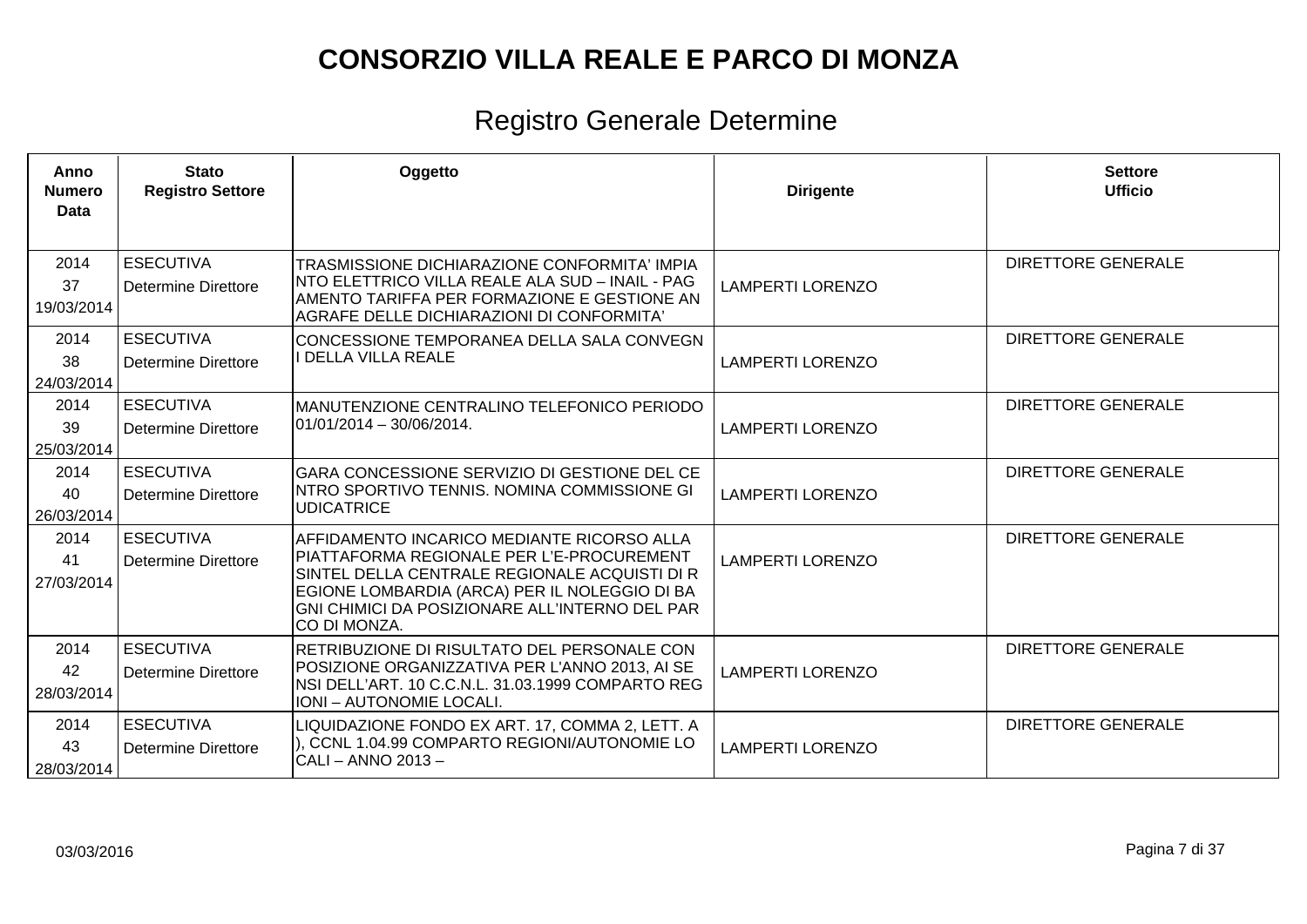| Anno<br><b>Numero</b><br><b>Data</b> | <b>Stato</b><br><b>Registro Settore</b>        | Oggetto                                                                                                                                                                                                                                                                                                                    | <b>Dirigente</b>        | <b>Settore</b><br><b>Ufficio</b> |
|--------------------------------------|------------------------------------------------|----------------------------------------------------------------------------------------------------------------------------------------------------------------------------------------------------------------------------------------------------------------------------------------------------------------------------|-------------------------|----------------------------------|
| 2014<br>44<br>28/03/2014             | <b>ESECUTIVA</b><br>Determine Direttore        | LIQUIDAZIONE RIMBORSO SPESE VIAGGIO DIRETTO<br>RE GENERALE E DIPENDENTI RELATIVA AL PRIMO TR<br><b>IMESTRE 2014.</b>                                                                                                                                                                                                       | <b>LAMPERTI LORENZO</b> | <b>DIRETTORE GENERALE</b>        |
| 2014<br>45<br>01/04/2014             | <b>ESECUTIVA</b><br>Determine Direttore        | CANONI DI MANUTENZIONE DEI SOFTWARE AREE AM<br>MINISTRATIVA, CONTABILE E PERSONALE. IMPEGNO<br>IDI SPESA ANNI 2014-2016                                                                                                                                                                                                    | <b>LAMPERTI LORENZO</b> | <b>DIRETTORE GENERALE</b>        |
| 2014<br>46<br>09/04/2014             | <b>ESECUTIVA</b><br>Determine Direttore        | GARA CONCESSIONE CENTRO SPORTIVO TENNIS. DI<br>CHIARAZIONE GARA DESERTA                                                                                                                                                                                                                                                    | <b>LAMPERTI LORENZO</b> | <b>DIRETTORE GENERALE</b>        |
| 2014<br>47<br>10/04/2014             | <b>ESECUTIVA</b><br>Determine Direttore        | AFFIDAMENTO AI SENSI DELL'ART. 125 DEL D.LGS. 16<br>3/2006 E DEL REGOLAMENTO INTERNO PER LA DISCI<br>PLINA DELL'ATTIVITà CONTRATTUALE DEL CONSORZI<br>O VILLA REALE E PARCO DI MONZA, DEL SERVIZIO DI<br>COPERTURA ASSICURATIVA "RESPONSABILITà CIVIL<br>E AUTO" PER IL VEICOLO DI PROPRIETà CONSORTILE<br> TARGA EV493PR. | <b>LAMPERTI LORENZO</b> | <b>DIRETTORE GENERALE</b>        |
| 2014<br>48<br>14/04/2014             | <b>ESECUTIVA</b><br><b>Determine Direttore</b> | IAFFIDAMENTO INCARICO DI PRESTAZIONE AUTONO<br>MA OCCASIONALE RELATIVO A "DISEGNATORE AUTO<br>CAD".                                                                                                                                                                                                                        | <b>LAMPERTI LORENZO</b> | <b>DIRETTORE GENERALE</b>        |
| 2014<br>49<br>15/04/2014             | <b>ESECUTIVA</b><br>Determine Direttore        | AFFIDAMENTO INCARICO MEDIANTE RICORSO ALLA<br>PIATTAFORMA REGIONALE PER L'E-PROCUREMENT<br>SINTEL DELLA CENTRALE REGIONALE ACQUISTI DI R<br>EGIONE LOMBARDIA (ARCA) PER IL NOLEGGIO DI BA<br>GNI CHIMICI DA POSIZIONARE ALL'INTERNO DEL PAR<br>CO DI MONZA PER UN BIMESTRE.                                                | <b>LAMPERTI LORENZO</b> | <b>DIRETTORE GENERALE</b>        |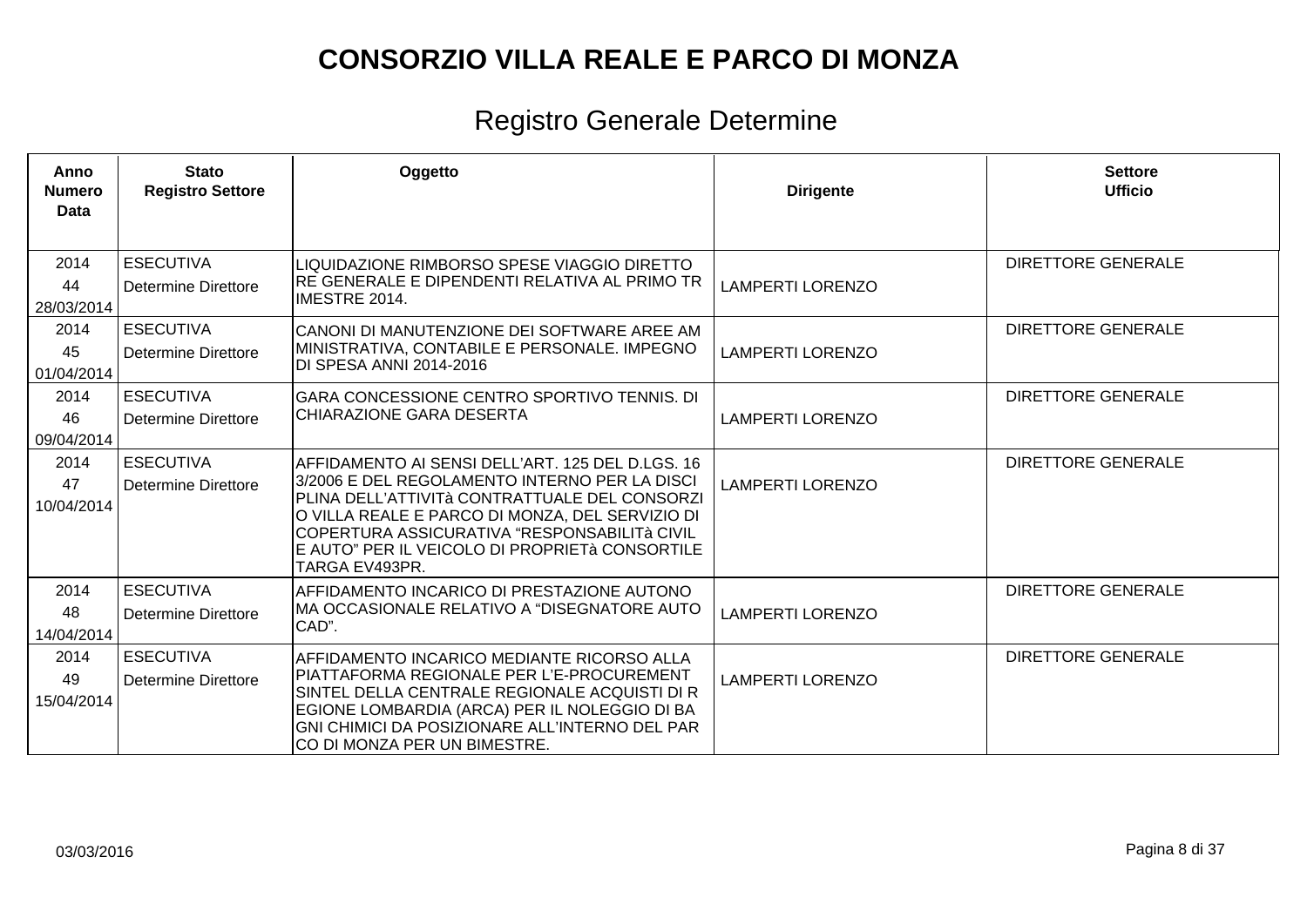| Anno<br><b>Numero</b><br>Data | <b>Stato</b><br><b>Registro Settore</b>        | Oggetto                                                                                                                                                                                                                                                                                                                                                                                   | <b>Dirigente</b>        | <b>Settore</b><br><b>Ufficio</b> |
|-------------------------------|------------------------------------------------|-------------------------------------------------------------------------------------------------------------------------------------------------------------------------------------------------------------------------------------------------------------------------------------------------------------------------------------------------------------------------------------------|-------------------------|----------------------------------|
| 2014<br>50<br>15/04/2014      | <b>ESECUTIVA</b><br>Determine Direttore        | AFFIDAMENTO DIRETTO, AI SENSI DELL'ART. 125 DEL<br>D.LGS. 163/2006 E DEL REGOLAMENTO INTERNO PER<br>LA DISCIPLINA DELL'ATTIVITà CONTRATTUALE DEL C<br>ONSORZIO VILLA REALE E PARCO DI MONZA, PER L'I<br>NCARICO DI FORMAZIONE DEL PERSONALE INTERNO<br>DEL CONSORZIO VOLTO AL RINNOVO ED AL PRIMO C<br>ONSEGUIMENTO DELL'ABILITAZIONE ALL'UTILIZZO D<br>ELLE PIATTAFORME DI LAVORO AEREE. | <b>LAMPERTI LORENZO</b> | <b>DIRETTORE GENERALE</b>        |
| 2014<br>51<br>16/04/2014      | <b>ESECUTIVA</b><br><b>Determine Direttore</b> | IMPEGNO DI SPESA A SALDO DELL'ATTO TRANSITIVO<br>CON L'ATI COMPOSTA DALLA DITTA L'ERBA VOGLIO<br>DI MONZA E LA COOP. SOCIALE IL PONTE DI ALBIATE<br>PER GLI INTERVENTI DI MANUTENZIONE DEL VERDE<br>NEL PARCO E NEI GIARDINI REALI                                                                                                                                                        | <b>LAMPERTI LORENZO</b> | <b>DIRETTORE GENERALE</b>        |
| 2014<br>52<br>18/04/2014      | <b>ESECUTIVA</b><br>Determine Direttore        | NOLEGGIO BAGNI CHIMICI DA POSIZIONARE ALL'INTE<br>RNO DEL PARCO DI MONZA, AUTORIZZAZIONE AL SU<br><b>BAPPALTO</b>                                                                                                                                                                                                                                                                         | <b>LAMPERTI LORENZO</b> | <b>DIRETTORE GENERALE</b>        |
| 2014<br>53<br>18/04/2014      | <b>ESECUTIVA</b><br>Determine Direttore        | INTERVENTO DI MANUTENZIONE ORDINARIA DEI FAB<br>BRICATI DEL PARCO DI MONZA PER LA CONSERVAZI<br>ONE DELLE CONDIZIONI DI SICUREZZA E LA TUTELA<br>DEL PATRIMONIO: INTERVENTO DI SOSTITUZIONE DI<br>N°3 LASTRE DI VETRO TIPO VISARM, PRESSO LOCAL<br>E BAR DI VILLASANTA.                                                                                                                   | <b>LAMPERTI LORENZO</b> | <b>DIRETTORE GENERALE</b>        |
| 2014<br>54<br>28/04/2014      | <b>ESECUTIVA</b><br><b>Determine Direttore</b> | CONCESSIONE TEMPORANEA D'USO DI SPAZI PRESS<br>O CASCINA CASALTA NUOVA                                                                                                                                                                                                                                                                                                                    | <b>LAMPERTI LORENZO</b> | <b>DIRETTORE GENERALE</b>        |
| 2014<br>55<br>29/04/2014      | <b>ESECUTIVA</b><br>Determine Direttore        | SERVIZIO DI PRESIDIO NELLE AREE DEL PARCO E DE<br>II GIARDINI REALI. DETERMINA A CONTRARRE                                                                                                                                                                                                                                                                                                | <b>LAMPERTI LORENZO</b> | <b>DIRETTORE GENERALE</b>        |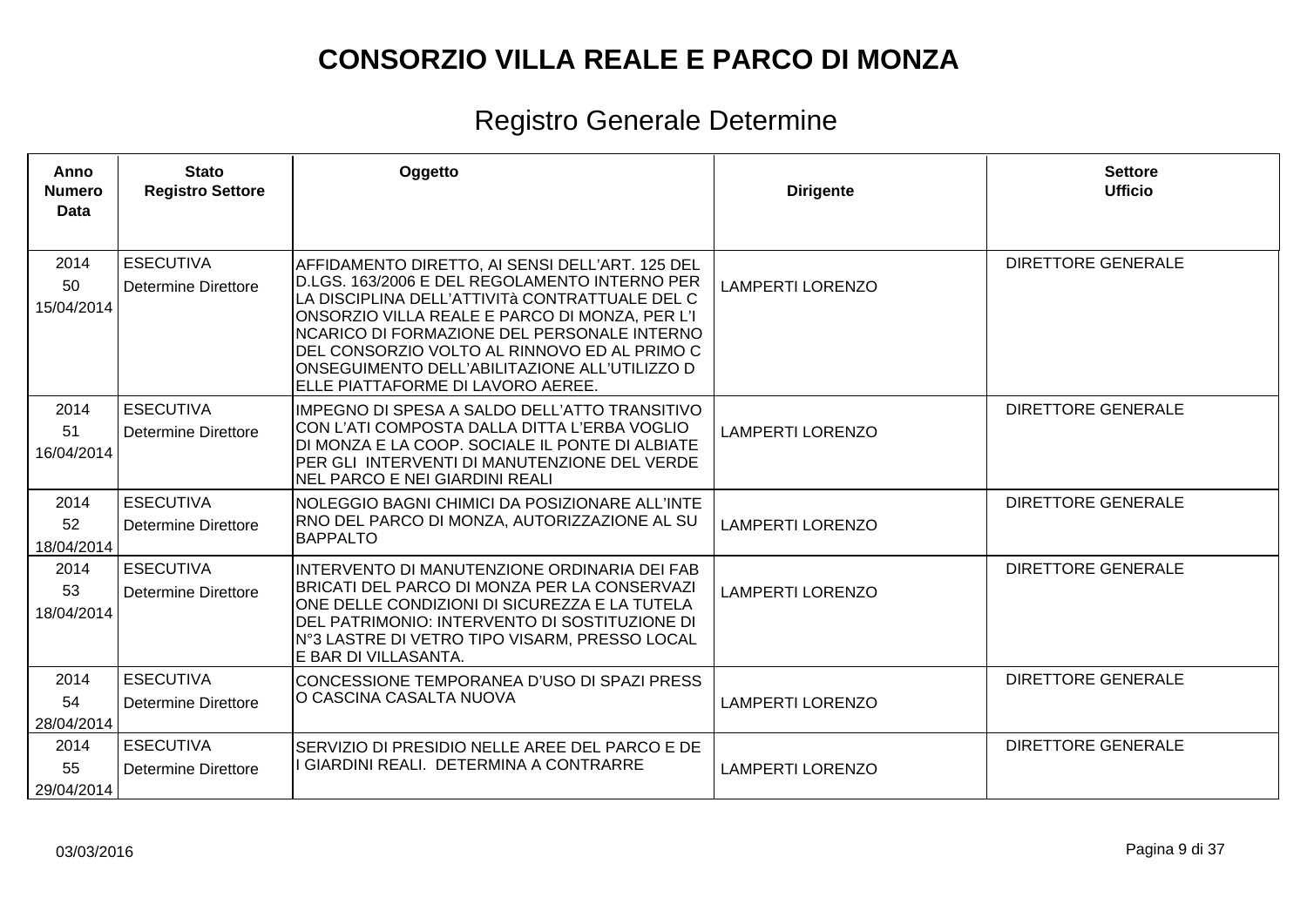| Anno<br><b>Numero</b><br>Data | <b>Stato</b><br><b>Registro Settore</b>        | Oggetto                                                                                                                                                                                           | <b>Dirigente</b>        | <b>Settore</b><br><b>Ufficio</b> |
|-------------------------------|------------------------------------------------|---------------------------------------------------------------------------------------------------------------------------------------------------------------------------------------------------|-------------------------|----------------------------------|
| 2014<br>56<br>30/04/2014      | <b>ESECUTIVA</b><br>Determine Direttore        | IACQUISTO TRAMITE MEPA DI CANCELLERIA GLI UFFI<br>CI CONSORTILI. IMPEGNO DI SPESA € 916,52.                                                                                                       | <b>LAMPERTI LORENZO</b> | <b>DIRETTORE GENERALE</b>        |
| 2014<br>57<br>30/04/2014      | <b>ESECUTIVA</b><br>Determine Direttore        | APPROVAZIONE AVVISO PUBBLICO DI SELEZIONE PE<br>R LA NOMINA A COMPONENTE DEL COLLEGIO DEI RE<br>VISORI DEI CONTI PER IL QUADRIENNIO 2014 / 2018.                                                  | <b>LAMPERTI LORENZO</b> | <b>DIRETTORE GENERALE</b>        |
| 2014<br>58<br>30/04/2014      | <b>ESECUTIVA</b><br>Determine Direttore        | IMPEGNO DI SPESA PER LA FORNITURA SERVIZI DI R<br>ETE INFORMATICA E SOSTITUZIONE CENTRALE TELE<br>FONICA PRESSO LA SEDE DEL CONSORZIO VILLA RE<br>ALE E PARCO DI MONZA                            | <b>LAMPERTI LORENZO</b> | <b>DIRETTORE GENERALE</b>        |
| 2014<br>59<br>07/05/2014      | <b>ESECUTIVA</b><br>Determine Direttore        | FORNITURA NUOVA SEGNALETICA INFORMATIVA DE<br>IL PARCO DI MONZA.  DETERMINA A CONTRARRE.                                                                                                          | <b>LAMPERTI LORENZO</b> | <b>DIRETTORE GENERALE</b>        |
| 2014<br>60<br>09/05/2014      | <b>ESECUTIVA</b><br><b>Determine Direttore</b> | ACCORDO ISTITUZIONALE AI SENSI DELL'ART. 15 DEL<br>LA LEGGE N. 241/1990 PER LA REALIZZAZIONE E GES<br>TIONE DI UN PARCHEGGIO A SERVIZIO DEL COMPLE<br>SSO MONUMENTALE VILLA REALE E PARCO DI MONZ | <b>LAMPERTI LORENZO</b> | <b>DIRETTORE GENERALE</b>        |
| 2014<br>61<br>12/05/2014      | <b>ESECUTIVA</b><br>Determine Direttore        | GARA CONCESSIONE IMMOBILE DENOMINATO "TORR<br> ETTA". AGGIUDICAZIONE DEFINITIVA.                                                                                                                  | <b>LAMPERTI LORENZO</b> | <b>DIRETTORE GENERALE</b>        |
| 2014<br>62<br>12/05/2014      | <b>ESECUTIVA</b><br><b>Determine Direttore</b> | SUPPORTO FORMATIVO IN MATERIA DI ARMONIZZAZI<br>ONE DEI SISTEMI CONTABILI NEGLI ENTI LOCALI DI C<br>UI ALLA RIFORMA DLGS. 118/2011.                                                               | <b>LAMPERTI LORENZO</b> | <b>DIRETTORE GENERALE</b>        |
| 2014<br>63<br>14/05/2014      | <b>ESECUTIVA</b><br>Determine Direttore        | ANNO 2014 - COSTITUZIONE "FONDO PER LE POLITIC<br>HE DI SVILUPPO DELLE RISORSE UMANE E PER LA P<br>RODUTTIVITA" EX ART. 31 CCNL 22.01.2004.                                                       | <b>LAMPERTI LORENZO</b> | <b>DIRETTORE GENERALE</b>        |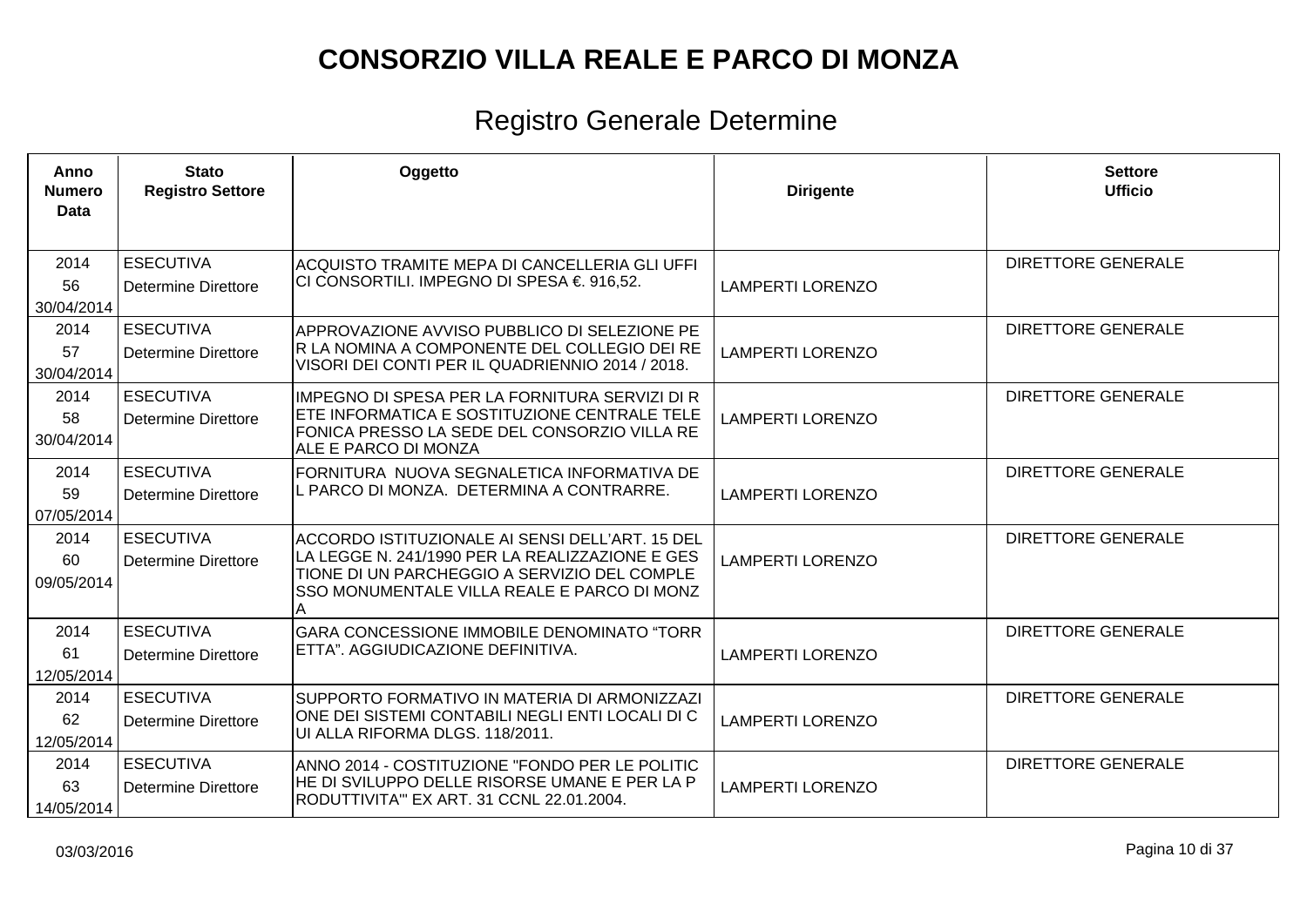| Anno<br><b>Numero</b><br><b>Data</b> | <b>Stato</b><br><b>Registro Settore</b>        | Oggetto                                                                                                                                                                                                                                                                                                                | <b>Dirigente</b>        | <b>Settore</b><br><b>Ufficio</b> |
|--------------------------------------|------------------------------------------------|------------------------------------------------------------------------------------------------------------------------------------------------------------------------------------------------------------------------------------------------------------------------------------------------------------------------|-------------------------|----------------------------------|
| 2014<br>64<br>14/05/2014             | <b>ESECUTIVA</b><br><b>Determine Direttore</b> | ACQUISTO TRAMITE MEPA DI TONER VARI PER GLI U<br>FFICI CONSORTILI. IMPEGNO DI SPESA.                                                                                                                                                                                                                                   | <b>LAMPERTI LORENZO</b> | <b>DIRETTORE GENERALE</b>        |
| 2014<br>65<br>14/05/2014             | <b>ESECUTIVA</b><br><b>Determine Direttore</b> | SERVIZIO DI PULIZIA DELLE AREE DEL PARCO E DEI<br>GIARDINI REALI. DETERMINA A CONTRARRE                                                                                                                                                                                                                                | <b>LAMPERTI LORENZO</b> | <b>DIRETTORE GENERALE</b>        |
| 2014<br>66<br>16/05/2014             | <b>ESECUTIVA</b><br><b>Determine Direttore</b> | AFFIDAMENTO INCARICO MEDIANTE RICORSO ALLA<br>PIATTAFORMA REGIONALE PER L'E-PROCUREMENT<br>SINTEL DELLA CENTRALE REGIONALE ACQUISTI DI R<br>EGIONE LOMBARDIA (ARCA) PER IL SERVIZIO DI STA<br>MPA DEL MATERIALE DI COMUNICAZIONE INERENTE<br>LA VALORIZZAZIONE DEL COMPLESSO VILLA MIRABE<br><b>ILLO E MIRABELLINO</b> | <b>LAMPERTI LORENZO</b> | <b>DIRETTORE GENERALE</b>        |
| 2014<br>67<br>16/05/2014             | <b>ESECUTIVA</b><br><b>Determine Direttore</b> | AFFIDAMENTO INCARICO MEDIANTE RICORSO ALLA<br>PIATTAFORMA REGIONALE PER L'E-PROCUREMENT<br>SINTEL DELLA CENTRALE REGIONALE ACQUISTI DI R<br>EGIONE LOMBARDIA (ARCA) PER IL SERVIZIO DI CER<br><b>TIFICAZIONE ENERGETICA</b>                                                                                            | <b>LAMPERTI LORENZO</b> | <b>DIRETTORE GENERALE</b>        |
| 2014<br>68<br>20/05/2014             | <b>ESECUTIVA</b><br><b>Determine Direttore</b> | PROTOCOLLO D'INTESA TRA REGIONE LOMBARDIA,<br>CONSORZIO VILLA REALE E PARCO DI MONZA PER L'<br>ATTUAZIONE DELLE AZIONI PREVISTE DAL PROGETT<br>O LIFE09 NAT/IT/00095 EC SQUARE ALL'INTERNO DEL<br>PARCO DI MONZA.                                                                                                      | <b>LAMPERTI LORENZO</b> | <b>DIRETTORE GENERALE</b>        |
| 2014<br>69<br>22/05/2014             | <b>ESECUTIVA</b><br><b>Determine Direttore</b> | RIFORNIMENTI DI METANO PER AUTOTRAZIONE PER<br>I VEICOLI DI SERVIZIO DEL CONSORZIO. CIG: XF00E6<br>4E81                                                                                                                                                                                                                | <b>LAMPERTI LORENZO</b> | <b>DIRETTORE GENERALE</b>        |
| 2014<br>70<br>22/05/2014             | <b>ESECUTIVA</b><br>Determine Direttore        | TRASFERIMENTO IN GESTIONE DELL'IMMOBILE CASC<br>INA COSTA ALTA AL COMUNE DI MONZA.                                                                                                                                                                                                                                     | <b>LAMPERTI LORENZO</b> | <b>DIRETTORE GENERALE</b>        |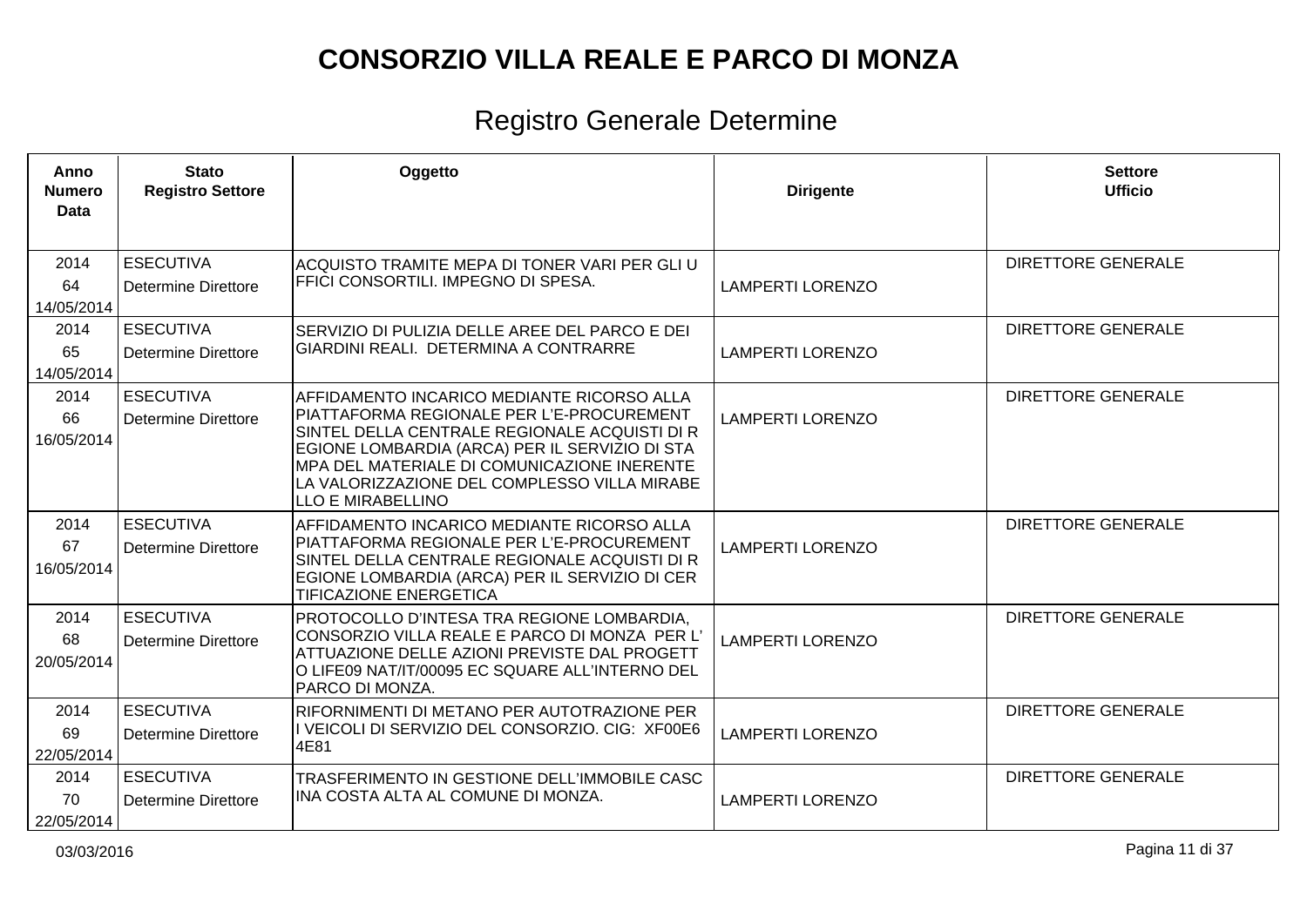| Anno<br><b>Numero</b><br><b>Data</b> | <b>Stato</b><br><b>Registro Settore</b>        | Oggetto                                                                                                                                                                                                                                                                                                                   | <b>Dirigente</b>        | <b>Settore</b><br><b>Ufficio</b> |
|--------------------------------------|------------------------------------------------|---------------------------------------------------------------------------------------------------------------------------------------------------------------------------------------------------------------------------------------------------------------------------------------------------------------------------|-------------------------|----------------------------------|
| 2014<br>71<br>23/05/2014             | <b>ESECUTIVA</b><br><b>Determine Direttore</b> | INTERVENTI DI RECUPERO DELL'AVANCORTE DELLA<br>VILLA REALE. APPROVAZIONE PROGETTO ESECUTIV<br>O. DETERMINA A CONTRARRE. CUP F55C14000070005                                                                                                                                                                               | <b>LAMPERTI LORENZO</b> | <b>DIRETTORE GENERALE</b>        |
| 2014<br>72<br>27/05/2014             | <b>ESECUTIVA</b><br><b>Determine Direttore</b> | AFFIDAMENTO AI SENSI DELL'ART. 125 DEL D.LGS. 16<br>3/2006 E DEL REGOLAMENTO INTERNO PER LA DISCI<br>PLINA DELL'ATTIVITà CONTRATTUALE DEL CONSORZI<br>O VILLA REALE E PARCO DI MONZA, DEL SERVIZIO DI<br>COPERTURA ASSICURATIVA "RESPONSABILITà CIVIL<br>E AUTO" PER IL VEICOLO DI PROPRIETà CONSORTILE<br>TARGA EV424WJ. | <b>LAMPERTI LORENZO</b> | <b>DIRETTORE GENERALE</b>        |
| 2014<br>73<br>27/05/2014             | <b>ESECUTIVA</b><br><b>Determine Direttore</b> | ATTIVAZIONE DI Nº 4 INDIRIZZI DI POSTA ELETTRONI<br>CA CERTIFICATA (P.E.C.)                                                                                                                                                                                                                                               | <b>LAMPERTI LORENZO</b> | <b>DIRETTORE GENERALE</b>        |
| 2014<br>74<br>27/05/2014             | <b>ESECUTIVA</b><br><b>Determine Direttore</b> | SERVIZIO DI PRESIDIO NELLE AREE DEL PARCO E DE<br>I GIARDINI REALI. AGGIUDICAZIONE DEFINITIVA.                                                                                                                                                                                                                            | <b>LAMPERTI LORENZO</b> | <b>DIRETTORE GENERALE</b>        |
| 2014<br>75<br>29/05/2014             | <b>ESECUTIVA</b><br><b>Determine Direttore</b> | AFFIDAMENTO AI SENSI DELL'ART. 125 DEL D.LGS. 16<br>3/2006 E DEL REGOLAMENTO INTERNO PER LA DISCI<br>PLINA DELL'ATTIVITà CONTRATTUALE DEL CONSORZI<br>O VILLA REALE E PARCO DI MONZA, DEL SERVIZIO DI<br>COPERTURA ASSICURATIVA RIFERITA AL RISCHIO "IN<br>FORTUNI DEI DIPENDENTI IN MISSIONE".                           | <b>LAMPERTI LORENZO</b> | <b>DIRETTORE GENERALE</b>        |
| 2014<br>76<br>29/05/2014             | <b>ESECUTIVA</b><br><b>Determine Direttore</b> | INDIZIONE DI GARA PER L'AFFIDAMENTO IN CONCES<br>SIONE DELL' DELL'IMPIANTO SPORTIVO COMUNALE D<br>I VIA BOCCACCIO.                                                                                                                                                                                                        | <b>LAMPERTI LORENZO</b> | <b>DIRETTORE GENERALE</b>        |
| 2014<br>77<br>03/06/2014             | <b>ESECUTIVA</b><br><b>Determine Direttore</b> | CONCESSIONE TEMPORANEA DI SPAZI PER LA REALI<br>ZZAZIONE DELLA MOSTRA "L'ETA' DELL'ORO DELLA S<br>CULTURA ITALIANA" PRESSO IL SERRONE DELLA RE<br><b>GGIA DI MONZA</b>                                                                                                                                                    | <b>LAMPERTI LORENZO</b> | <b>DIRETTORE GENERALE</b>        |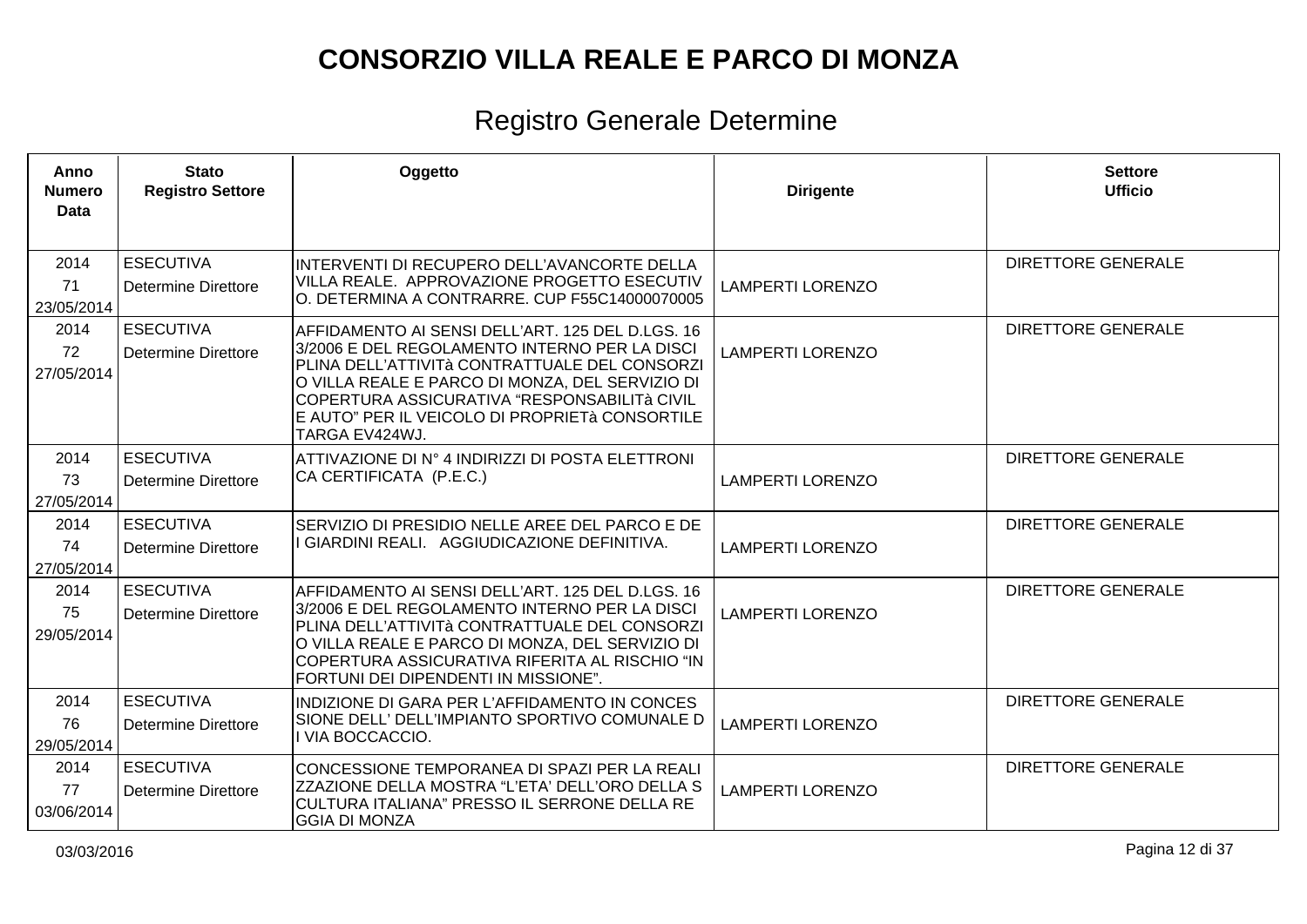| Anno<br><b>Numero</b><br>Data | <b>Stato</b><br><b>Registro Settore</b>        | Oggetto                                                                                                                                                                                                                                                          | <b>Dirigente</b>        | <b>Settore</b><br><b>Ufficio</b> |
|-------------------------------|------------------------------------------------|------------------------------------------------------------------------------------------------------------------------------------------------------------------------------------------------------------------------------------------------------------------|-------------------------|----------------------------------|
| 2014<br>78<br>03/06/2014      | <b>ESECUTIVA</b><br>Determine Direttore        | APPALTO SERVIZIO DI NOLEGGIO, PULIZIA E MANUTE<br>NZIONE DI BAGNI CHIMICI DA POSIZIONARE ALL'INTE<br>IRNO DEL PARCO DI MONZA. AGGIUDICAZIONE DEFINI<br> TIVA.                                                                                                    | <b>LAMPERTI LORENZO</b> | <b>DIRETTORE GENERALE</b>        |
| 2014<br>79<br>05/06/2014      | <b>ESECUTIVA</b><br>Determine Direttore        | AFFIDAMENTO DEI SERVIZI ON SITE FORMATIVI E NO<br>RMATIVI INERENTI IL NUOVO SISTEMA CONTABILE A<br>RMONIZZATO (D.L.VO 118 DEL 23.06.2011).                                                                                                                       | <b>LAMPERTI LORENZO</b> | <b>DIRETTORE GENERALE</b>        |
| 2014<br>80<br>06/06/2014      | <b>ESECUTIVA</b><br>Determine Direttore        | ISERVIZIO DI MANUTENZIONE DEL VERDE NEL PARCO<br>DI MONZA ANNI 2014/2016. DETERMINA A CONTRARR<br>ΙE                                                                                                                                                             | <b>LAMPERTI LORENZO</b> | <b>DIRETTORE GENERALE</b>        |
| 2014<br>81<br>06/06/2014      | <b>ESECUTIVA</b><br>Determine Direttore        | INTERVENTO DI MANUTENZIONE ORDINARIA DEI FAB<br>BRICATI DEL PARCO DI MONZA PER LA CONSERVAZI<br>ONE DELLE CONDIZIONI DI SICUREZZA E LA TUTELA<br>DEL PATRIMONIO: OPERE DI MANUTENZIONE ORDIN<br>ARIA PROGRAMMATA DEGLI IMPIANTI DI SOLLEVAM<br>ENTO ACQUE REFLUE | <b>LAMPERTI LORENZO</b> | <b>DIRETTORE GENERALE</b>        |
| 2014<br>82<br>09/06/2014      | <b>ESECUTIVA</b><br><b>Determine Direttore</b> | GARA TELEMATICA PER AFFIDAMENTO SERVIZIO DI<br>PULIZIA DELLE AREE VERDI NEL PARCO DI MONZA. N<br>OMINA COMMISSIONE GIUDICATRICE                                                                                                                                  | <b>LAMPERTI LORENZO</b> | <b>DIRETTORE GENERALE</b>        |
| 2014<br>83<br>09/06/2014      | <b>ESECUTIVA</b><br>Determine Direttore        | AFFIDAMENTO INCARICO MEDIANTE RICORSO ALLA<br>PIATTAFORMA REGIONALE PER L'E-PROCUREMENT<br>SINTEL DELLA CENTRALE REGIONALE ACQUISTI DI R<br>EGIONE LOMBARDIA (ARCA) PER IL SERVIZIO DI MAN<br>UTENZIONE DEL VERDE NEL PARCO DI MONZA PER U<br>IN TRIMESTRE.      | <b>LAMPERTI LORENZO</b> | <b>DIRETTORE GENERALE</b>        |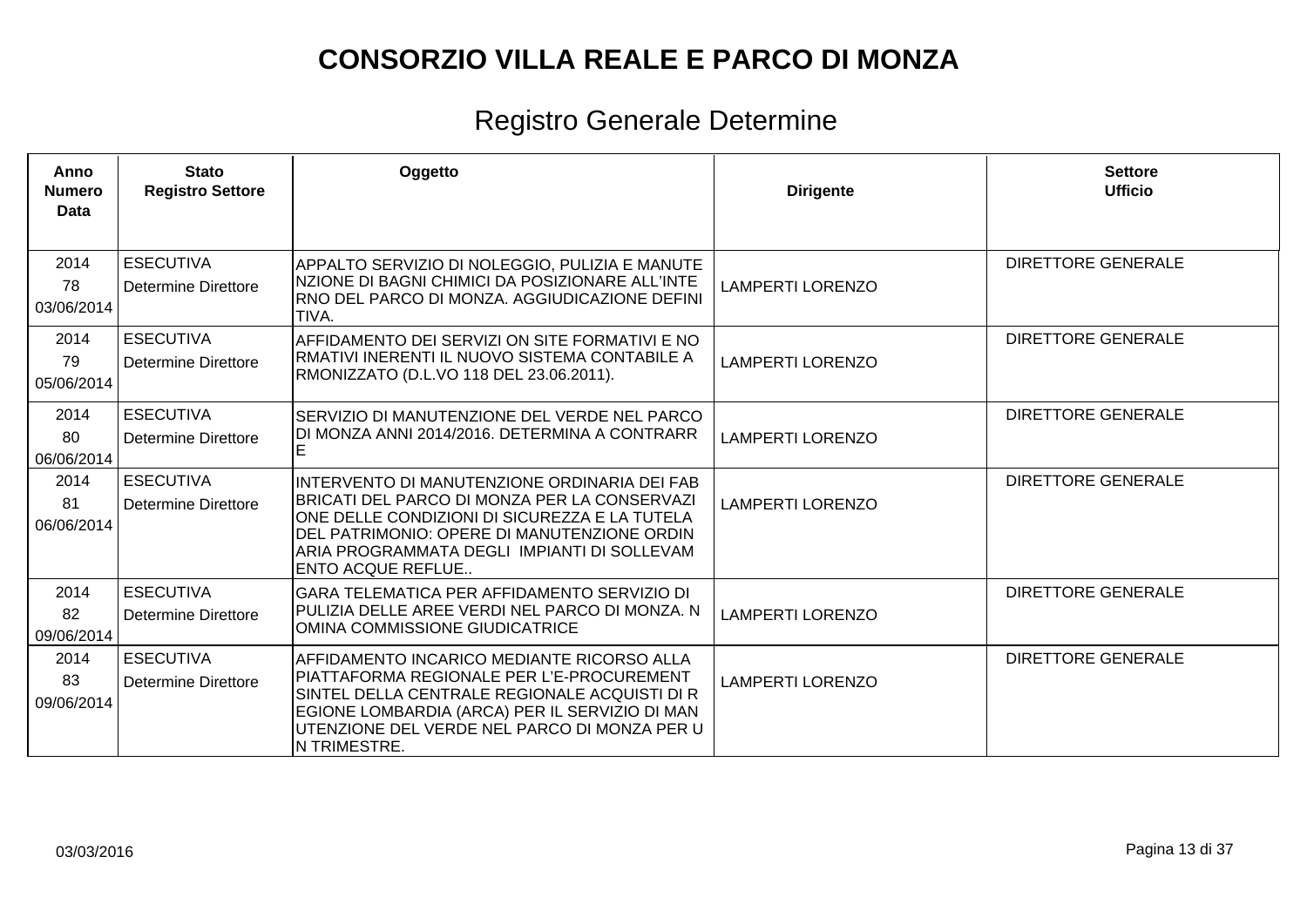| Anno<br><b>Numero</b><br>Data | <b>Stato</b><br><b>Registro Settore</b>        | Oggetto                                                                                                                                                                                                                                                                                                                                                          | <b>Dirigente</b>        | <b>Settore</b><br><b>Ufficio</b> |
|-------------------------------|------------------------------------------------|------------------------------------------------------------------------------------------------------------------------------------------------------------------------------------------------------------------------------------------------------------------------------------------------------------------------------------------------------------------|-------------------------|----------------------------------|
| 2014<br>84<br>10/06/2014      | <b>ESECUTIVA</b><br>Determine Direttore        | PUBBLICAZIONE SULLA GAZZETTA UFFICIALE DELLA<br>REPUBBLICA ITALIANA DEGLI ATTI RELATIVI AL SERVI<br>ZIO DI MANUTENZIONE DEL VERDE NEL PARCO DI M<br>ONZA ANNI 2014/2016. IMPEGNO DI SPESA                                                                                                                                                                        | <b>LAMPERTI LORENZO</b> | <b>DIRETTORE GENERALE</b>        |
| 2014<br>85<br>10/06/2014      | <b>ESECUTIVA</b><br>Determine Direttore        | AFFIDAMENTO AI SENSI DELL'ART. 125 DEL D.LGS. 16<br>3/2006 E DEL REGOLAMENTO INTERNO PER LA DISCI<br>PLINA DELL'ATTIVITà CONTRATTUALE DEL CONSORZI<br>O VILLA REALE E PARCO DI MONZA, DEL SERVIZIO D<br>I CUSTODIA E GUARDIANIA PRESSO GLI SPAZI DEL C<br>OMPLESSO MONUMENTALE VILLA REALE E PARCO DI<br>MONZA IN OCCASIONE DI EVENTI E MANIFESTAZIONI<br>VARIE. | <b>LAMPERTI LORENZO</b> | <b>DIRETTORE GENERALE</b>        |
| 2014<br>86<br>11/06/2014      | <b>ESECUTIVA</b><br>Determine Direttore        | RIPARTIZIONE, IMPEGNO E LIQUIDAZIONE DI DIRITTI<br>DI SEGRETERIA 2° TRIMESTRE 2014.                                                                                                                                                                                                                                                                              | <b>LAMPERTI LORENZO</b> | <b>DIRETTORE GENERALE</b>        |
| 2014<br>87<br>12/06/2014      | <b>ESECUTIVA</b><br><b>Determine Direttore</b> | IMPEGNO DI SPESA A FAVORE DEL COLLEGIO REVIS<br>ORI DEI CONTI PERIODO 01/04/2014 AL 10/06/2014.                                                                                                                                                                                                                                                                  | <b>LAMPERTI LORENZO</b> | <b>DIRETTORE GENERALE</b>        |
| 2014<br>88<br>17/06/2014      | <b>ESECUTIVA</b><br><b>Determine Direttore</b> | LIQUIDAZIONE SALDO AL COMUNE DI MONZA RELATI<br>VO ALLE SPESE SOTENUTE PER LA GESTIONE INTEG<br>RATA DEL VERDE ANNO 2013                                                                                                                                                                                                                                         | <b>LAMPERTI LORENZO</b> | <b>DIRETTORE GENERALE</b>        |
| 2014<br>89<br>19/06/2014      | <b>ESECUTIVA</b><br><b>Determine Direttore</b> | IMPEGNO DI SPESA COLLEGIO DEI REVISORI NOMIN<br>ATO CON DELIBERA DI A.C. N.13 DELL'11.6.2014                                                                                                                                                                                                                                                                     | <b>LAMPERTI LORENZO</b> | <b>DIRETTORE GENERALE</b>        |
| 2014<br>90<br>20/06/2014      | <b>ESECUTIVA</b><br>Determine Direttore        | NOLEGGIO BAGNI CHIMICI DA POSIZIONARE ALL'INTE<br>RNO DEL PARCO DI MONZA. -AUTORIZZAZIONE AL SU<br>IBAPPALTO.                                                                                                                                                                                                                                                    | <b>LAMPERTI LORENZO</b> | <b>DIRETTORE GENERALE</b>        |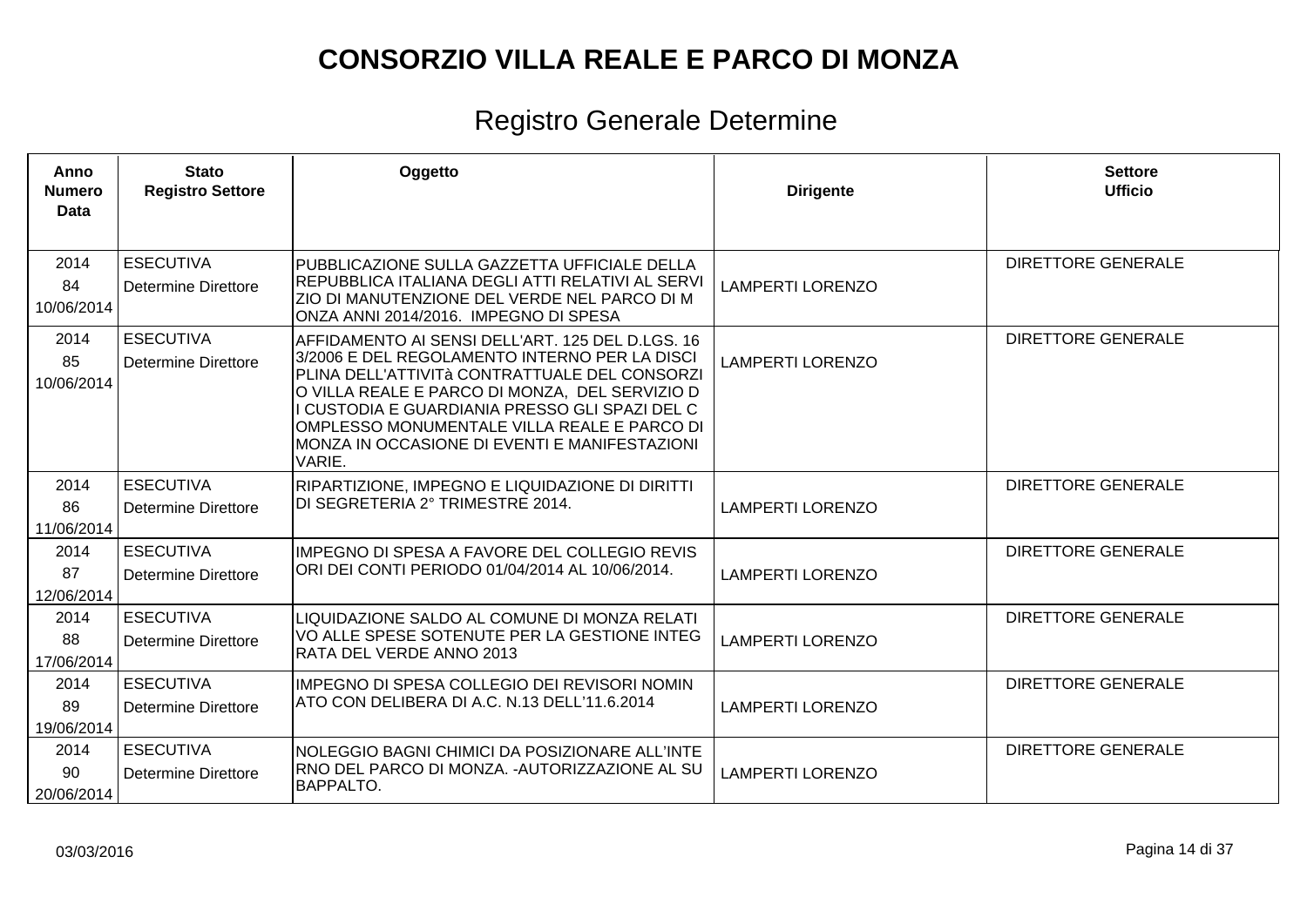| Anno<br><b>Numero</b><br>Data | <b>Stato</b><br><b>Registro Settore</b>        | Oggetto                                                                                                                                                                                                                                          | <b>Dirigente</b>        | <b>Settore</b><br><b>Ufficio</b> |
|-------------------------------|------------------------------------------------|--------------------------------------------------------------------------------------------------------------------------------------------------------------------------------------------------------------------------------------------------|-------------------------|----------------------------------|
| 2014<br>91<br>20/06/2014      | <b>ESECUTIVA</b><br>Determine Direttore        | IMANUTENZIONE ORDINARIA – RIPRISTINO PLUVIALE I<br>N VILLA REALE DI MONZA.                                                                                                                                                                       | <b>LAMPERTI LORENZO</b> | <b>DIRETTORE GENERALE</b>        |
| 2014<br>92<br>25/06/2014      | <b>ESECUTIVA</b><br>Determine Direttore        | APPROVAZIONE RENDICONTO GESTIONE SERVIZIO E<br>CONOMALE DAL 10.03.2014 AL 25.03.2014                                                                                                                                                             | <b>LAMPERTI LORENZO</b> | <b>DIRETTORE GENERALE</b>        |
| 2014<br>93<br>25/06/2014      | <b>ESECUTIVA</b><br>Determine Direttore        | SERVIZIO PULIZIE AREE PARCO E GIARDINI REALI. A<br>GGIUDICAZIONE DEFINITIVA.                                                                                                                                                                     | <b>LAMPERTI LORENZO</b> | <b>DIRETTORE GENERALE</b>        |
| 2014<br>94<br>25/06/2014      | <b>ESECUTIVA</b><br>Determine Direttore        | AFFIDAMENTO AI SENSI DELL'ART. 125 DEL D.LGS. 16<br>3/2006 E DEL REGOLAMENTO INTERNO PER LA DISCI<br>PLINA DELL'ATTIVITà CONTRATTUALE DEL CONSORZI<br>O VILLA REALE E PARCO DI MONZA, DEL SERVIZIO DI<br>COPERTURA ASSICURATIVA. PROROGA TECNICA | <b>LAMPERTI LORENZO</b> | <b>DIRETTORE GENERALE</b>        |
| 2014<br>95<br>26/06/2014      | <b>ESECUTIVA</b><br>Determine Direttore        | PROROGA DELLA CONCESSIONE DELL'IMMOBILE "VIL<br>LA MIRABELLO ALA NORD" SITO ALL'INTERNO DEL PA<br>RCO DI MONZA.                                                                                                                                  | <b>LAMPERTI LORENZO</b> | <b>DIRETTORE GENERALE</b>        |
| 2014<br>96<br>30/06/2014      | <b>ESECUTIVA</b><br><b>Determine Direttore</b> | <b>ACQUISTO MEDIANTE RICORSO AL MERCATO ELETT</b><br>RONICO DELLA PUBBLICA AMMINISTRAZIONE DI CON<br>SIP DI UN NOTEBOOK APPLE IPAD AIR WI-FI CELLULA<br>$\overline{R}$                                                                           | <b>LAMPERTI LORENZO</b> | <b>DIRETTORE GENERALE</b>        |
| 2014<br>97<br>30/06/2014      | <b>ESECUTIVA</b><br>Determine Direttore        | TRASFERIMENTO UTENZE TELEFONIA MOBILE DA CO<br>MUNE DI MONZA A CONSORZIO VILLA REALE E PARC<br>O DI MONZA                                                                                                                                        | <b>LAMPERTI LORENZO</b> | <b>DIRETTORE GENERALE</b>        |
| 2014<br>98<br>30/06/2014      | <b>ESECUTIVA</b><br><b>Determine Direttore</b> | SERVIZIO DI SUPPORTO ALLE ATTIVITA' CULTURALI C<br>ON LA SOCIETA' CO.PA.T. SOCIETA' COOPERATIVA DI<br><b>TORINO.</b>                                                                                                                             | <b>LAMPERTI LORENZO</b> | <b>DIRETTORE GENERALE</b>        |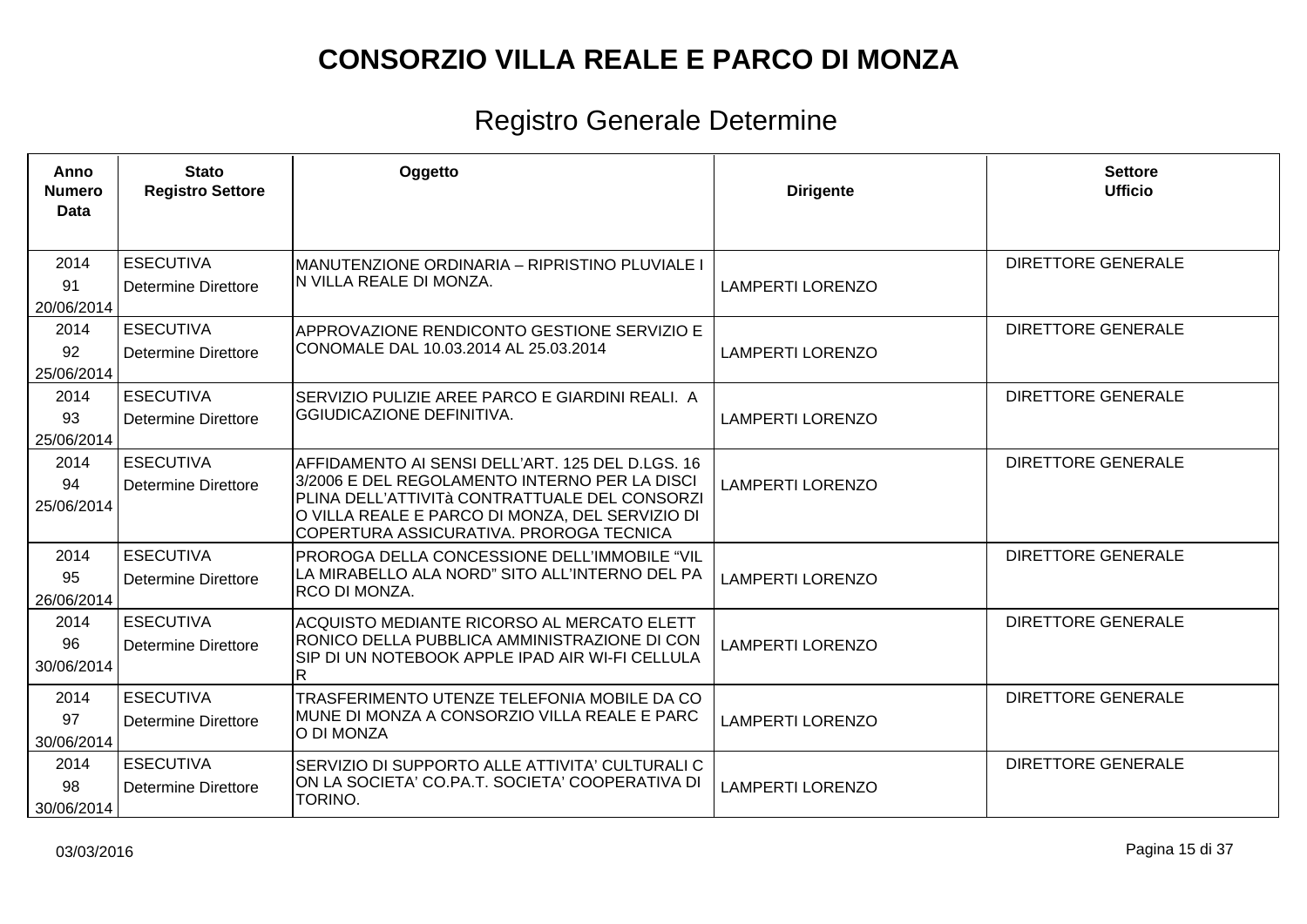| Anno<br><b>Numero</b><br><b>Data</b> | <b>Stato</b><br><b>Registro Settore</b>        | Oggetto                                                                                                                                                                         | <b>Dirigente</b>        | <b>Settore</b><br><b>Ufficio</b> |
|--------------------------------------|------------------------------------------------|---------------------------------------------------------------------------------------------------------------------------------------------------------------------------------|-------------------------|----------------------------------|
| 2014<br>99<br>01/07/2014             | <b>ESECUTIVA</b><br>Determine Direttore        | ICOTTIMO FIDUCIARIO SERVIZIO DI MANUTENZIONE<br>DEL VERDE NEL PARCO DI MONZA PER UN TRIMESTR<br>E. AGGIUDICAZIONE DEFINITIVA.                                                   | <b>LAMPERTI LORENZO</b> | <b>DIRETTORE GENERALE</b>        |
| 2014<br>100<br>01/07/2014            | <b>ESECUTIVA</b><br>Determine Direttore        | INCARICO PER LA FORNITURA DI MATERIALE DI VARI<br>O GENERE COME FERRAMENTA, UTENSILERIA, BULL<br>ONERIA.                                                                        | <b>LAMPERTI LORENZO</b> | <b>DIRETTORE GENERALE</b>        |
| 2014<br>101<br>01/07/2014            | <b>ESECUTIVA</b><br>Determine Direttore        | NOMINA DEL RESPONSABILE PER L'ESECUZIONE REL<br>ATIVAMENTE AI SERVIZI DI MANUTENZIONE DEL VER<br>DE, DI PRESIDIO E DI PULIZIA DELLE AREE VERDI                                  | <b>LAMPERTI LORENZO</b> | <b>DIRETTORE GENERALE</b>        |
| 2014<br>102<br>02/07/2014            | <b>ESECUTIVA</b><br><b>Determine Direttore</b> | LIQUIDAZIONE RIMBORSO SPESE VIAGGIO DIRETTO<br>RE GENERALE E DIPENDENTI RELATIVA AL SECONDO<br>TRIMESTRE 2014                                                                   | <b>LAMPERTI LORENZO</b> | <b>DIRETTORE GENERALE</b>        |
| 2014<br>103<br>02/07/2014            | <b>ESECUTIVA</b><br>Determine Direttore        | AFFIDAMENTO INCARICO COORDINATORE SICUREZZ<br>A IN FASE DI ESECUZIONE, RELATIVO A "INTERVENTI<br>DI RECUPERO DELL'AVANCORTE DELLA VILLA REALE                                   | <b>LAMPERTI LORENZO</b> | <b>DIRETTORE GENERALE</b>        |
| 2014<br>104<br>03/07/2014            | <b>ESECUTIVA</b><br>Determine Direttore        | GARA CONCESSIONE SERVIZIO DI GESTIONE DEL CE<br>NTRO SPORTIVO TENNIS. NOMINA COMMISSIONE GI<br><b>UDICATRICE</b>                                                                | <b>LAMPERTI LORENZO</b> | <b>DIRETTORE GENERALE</b>        |
| 2014<br>105<br>07/07/2014            | <b>ESECUTIVA</b><br>Determine Direttore        | ACCETTAZIONE ELENCHI DI CARICO RUOLO COATTIV<br>O CONCESSIONI DEMANIALI. IMPEGNO DI SPESA PER<br>COMPENSO AL CONCESSIONARIO DELLA RISCOSSIO<br>NE PER RUOLI COATTIVI ANNO 2014. | <b>LAMPERTI LORENZO</b> | <b>DIRETTORE GENERALE</b>        |
| 2014<br>106<br>07/07/2014            | <b>ESECUTIVA</b><br><b>Determine Direttore</b> | GARA CONCESSIONE CENTRO SPORTIVO TENNIS. DI<br>CHIARAZIONE GARA DESERTA                                                                                                         | <b>LAMPERTI LORENZO</b> | <b>DIRETTORE GENERALE</b>        |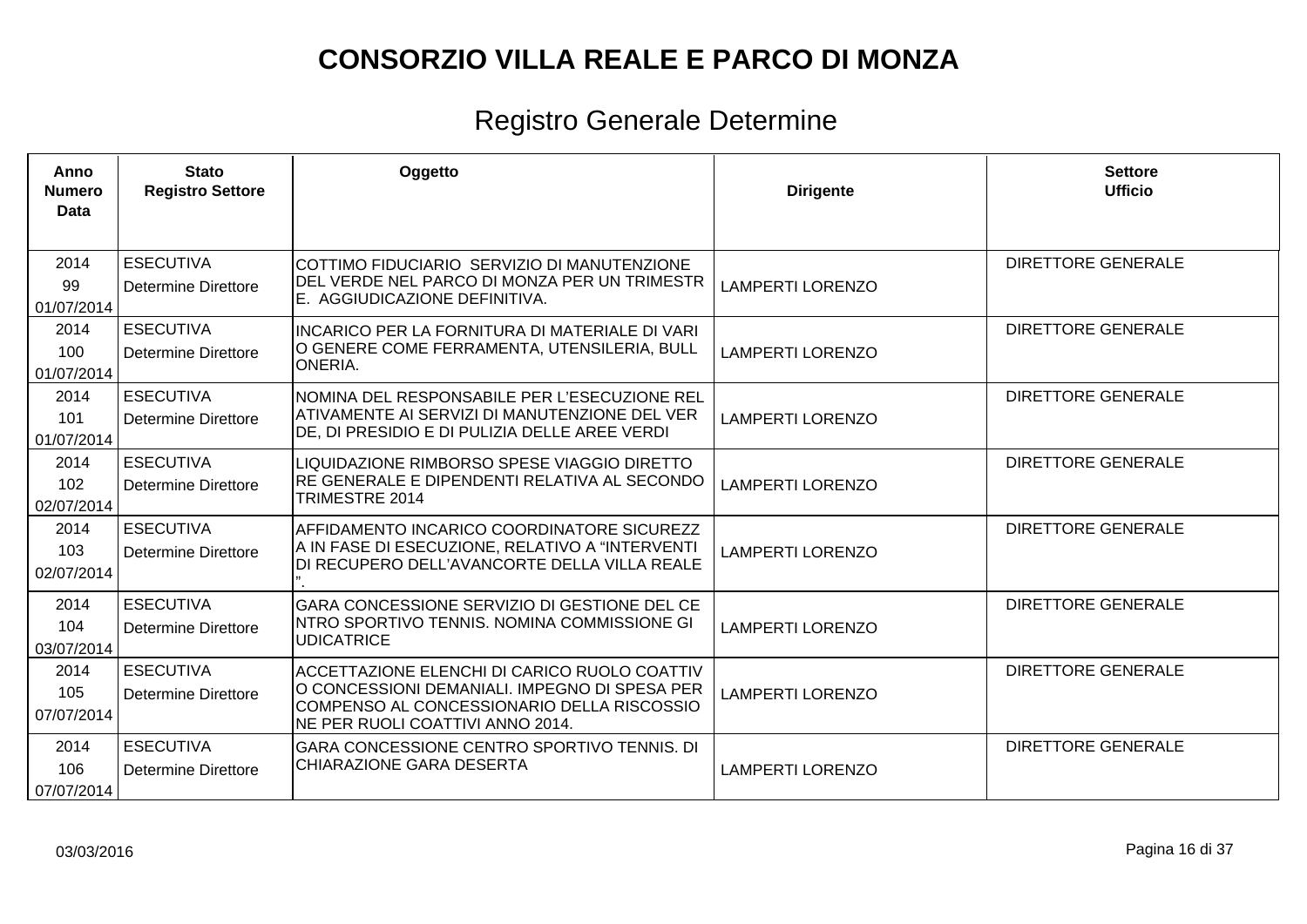| Anno<br><b>Numero</b><br>Data | <b>Stato</b><br><b>Registro Settore</b> | Oggetto                                                                                                                                                                                                                                                             | <b>Dirigente</b>        | <b>Settore</b><br><b>Ufficio</b> |
|-------------------------------|-----------------------------------------|---------------------------------------------------------------------------------------------------------------------------------------------------------------------------------------------------------------------------------------------------------------------|-------------------------|----------------------------------|
| 2014<br>107<br>11/07/2014     | <b>ESECUTIVA</b><br>Determine Direttore | INTERVENTI DI RECUPERO DELL'AVANCORTE DELLA<br>VILLA REALE. AGGIUDICAZIONE DEFINITIVA.                                                                                                                                                                              | <b>LAMPERTI LORENZO</b> | <b>DIRETTORE GENERALE</b>        |
| 2014<br>108<br>11/07/2014     | <b>ESECUTIVA</b><br>Determine Direttore | ACQUISTO CARBURANTI PER MACCHINE AGRICOLE.<br>CODICE CIG X010F52BFF.                                                                                                                                                                                                | <b>LAMPERTI LORENZO</b> | <b>DIRETTORE GENERALE</b>        |
| 2014<br>109<br>11/07/2014     | <b>ESECUTIVA</b><br>Determine Direttore | INTERVENTI CONSERVATIVI SU ARREDI STORICI E RI<br>PRISTINI IN "ALA SUD" – VILLA REALE                                                                                                                                                                               | <b>LAMPERTI LORENZO</b> | <b>DIRETTORE GENERALE</b>        |
| 2014<br>110<br>11/07/2014     | <b>ESECUTIVA</b><br>Determine Direttore | LIQUIDAZIONE RIMBORSO AL COMUNE DI MONZA RE<br>LATIVO ALLE SPESE SOSTENUTE PER IL PERSONALE<br>IN SERVIZIO PRESSO IL CONSORZIO PERIODO (1.1.2<br>$[013 - 30.06.2013]$ .                                                                                             | <b>LAMPERTI LORENZO</b> | <b>DIRETTORE GENERALE</b>        |
| 2014<br>111<br>14/07/2014     | <b>ESECUTIVA</b><br>Determine Direttore | INCARICO COORDINATORE SICUREZZA IN FASE DI E<br>SECUZIONE - AGGIUDICAZIONE DEFINITIVA.                                                                                                                                                                              | <b>LAMPERTI LORENZO</b> | <b>DIRETTORE GENERALE</b>        |
| 2014<br>112<br>22/07/2014     | <b>ESECUTIVA</b><br>Determine Direttore | AFFIDAMENTO AI SENSI DELL'ART. 125 DEL D.LGS. 16<br>3/2006 E DEL REGOLAMENTO INTERNO PER LA DISCI<br>PLINA DELL'ATTIVITà CONTRATTUALE DEL CONSORZI<br>O VILLA REALE E PARCO DI MONZA, DEL SERVIZIO DI<br> COPERTURA ASSICURATIVA "RESPONSABILITà PATRI<br>MONIALE". | <b>LAMPERTI LORENZO</b> | <b>DIRETTORE GENERALE</b>        |
| 2014<br>113<br>22/07/2014     | <b>ESECUTIVA</b><br>Determine Direttore | GARA CONCESSIONE IMMOBILE DENOMINATO "CASC<br>INA DEL SOLE". AGGIUDICAZIONE DEFINITIVA.                                                                                                                                                                             | <b>LAMPERTI LORENZO</b> | <b>DIRETTORE GENERALE</b>        |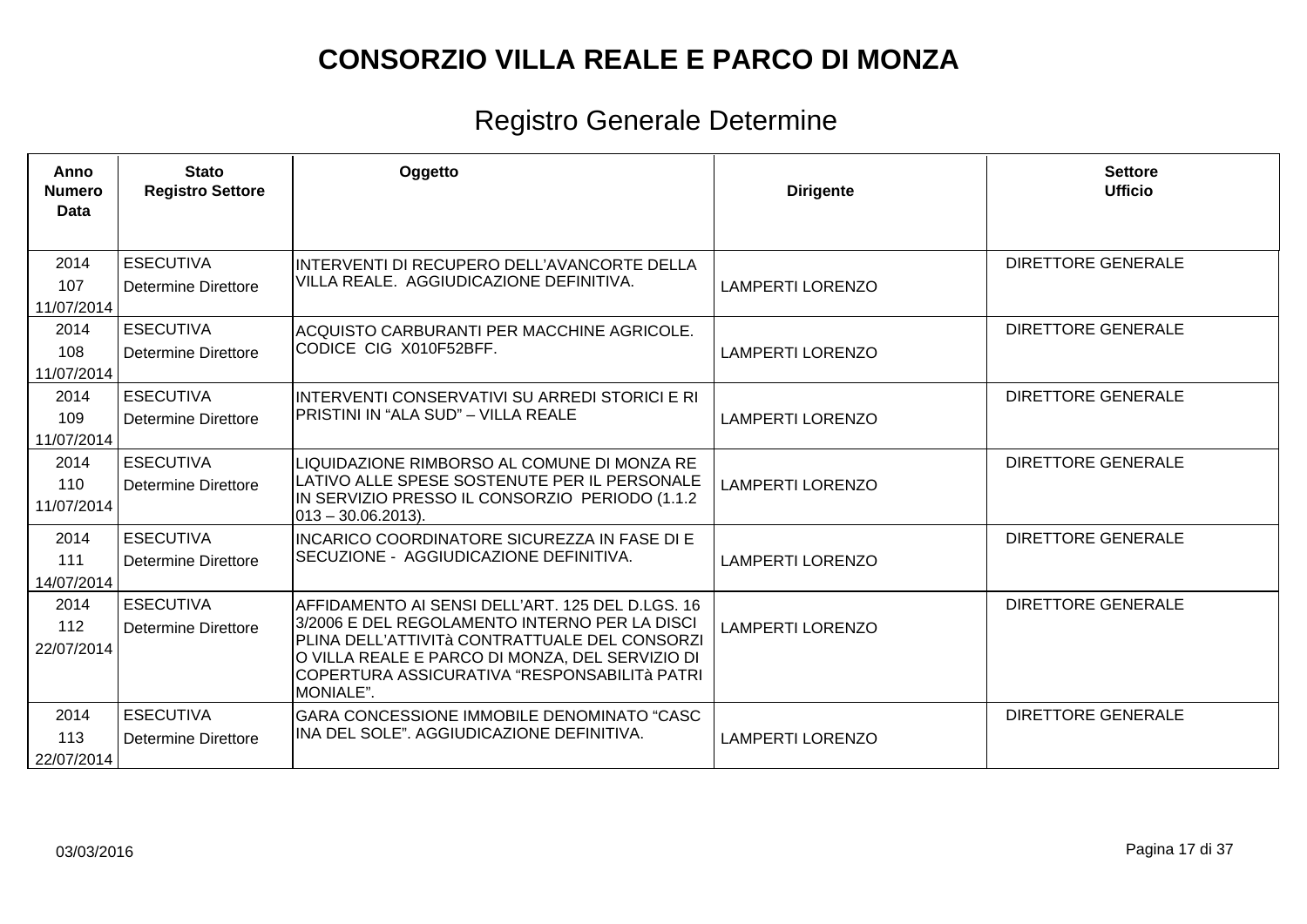| Anno<br><b>Numero</b><br>Data | <b>Stato</b><br><b>Registro Settore</b> | Oggetto                                                            | <b>Dirigente</b>        | <b>Settore</b><br><b>Ufficio</b> |
|-------------------------------|-----------------------------------------|--------------------------------------------------------------------|-------------------------|----------------------------------|
| 2014                          | <b>ESECUTIVA</b>                        | ICONFERIMENTO INCARICO DI ALTA PROFESSIONALIT                      |                         | <b>DIRETTORE GENERALE</b>        |
| 114                           | Determine Direttore                     | ∣à AI SENSI DELL'ART.10 DEL CCNL 22 GENNAIO 2004                   | <b>LAMPERTI LORENZO</b> |                                  |
| 24/07/2014                    |                                         |                                                                    |                         |                                  |
| 2014                          | <b>ESECUTIVA</b>                        | IGARA SERVIZIO DI MANUTENZIONE DEL VERDE NEL                       |                         | <b>DIRETTORE GENERALE</b>        |
| 115                           | Determine Direttore                     | PARCO DI MONZA. SOSPENSIONE TERMINE PRESEN                         | <b>LAMPERTI LORENZO</b> |                                  |
| 24/07/2014                    |                                         | ITAZIONE OFFERTE.                                                  |                         |                                  |
| 2014                          | <b>ESECUTIVA</b>                        | SERVIZIO DI MANUTENZIONE DEL VERDE DEL PARCO                       |                         | <b>DIRETTORE GENERALE</b>        |
| 116                           | Determine Direttore                     | DI MONZA PER UN TRIMESTRE. APPLICAZIONE DEL Q                      | <b>LAMPERTI LORENZO</b> |                                  |
| 28/07/2014                    |                                         | UINTO D'OBBLIGO. CIG: X510F52BF2.                                  |                         |                                  |
| 2014                          | <b>ESECUTIVA</b>                        | ACQUISTO PROCEDURA HARDWARE E SOFTWARE D                           |                         | <b>DIRETTORE GENERALE</b>        |
| 117                           | Determine Direttore                     | EL PERSONALE GIURIDICO PER IL CONSORZIO VILLA                      | <b>LAMPERTI LORENZO</b> |                                  |
| 28/07/2014                    |                                         | IREALE E PARCO DI MONZA.                                           |                         |                                  |
| 2014                          | <b>ESECUTIVA</b>                        | IRIMBORSI SPESE AL COMUNE DI MONZA PER MUTUI                       |                         | <b>DIRETTORE GENERALE</b>        |
| 118                           | Determine Direttore                     | PRIMO SEMESTRE 2014.                                               | <b>LAMPERTI LORENZO</b> |                                  |
| 28/07/2014                    |                                         |                                                                    |                         |                                  |
| 2014                          | <b>ESECUTIVA</b>                        | CONCESSIONE TEMPORANEA DI LOCALI SITI PRESS                        |                         | <b>DIRETTORE GENERALE</b>        |
| 119                           | <b>Determine Direttore</b>              | O I "CORPI RUSTICI" DELLA VILLA MIRABELLO ALL'INT                  | <b>LAMPERTI LORENZO</b> |                                  |
| 29/07/2014                    |                                         | IERNO DEL PARCO DI MONZA.                                          |                         |                                  |
| 2014                          | <b>ESECUTIVA</b>                        | INDIZIONE DI GARA PER L'AFFIDAMENTO IN CONCES                      |                         | <b>DIRETTORE GENERALE</b>        |
| 120                           | Determine Direttore                     | SIONE DELL' DELL'IMPIANTO SPORTIVO COMUNALE D<br>II VIA BOCCACCIO. | <b>LAMPERTI LORENZO</b> |                                  |
| 04/08/2014                    |                                         |                                                                    |                         |                                  |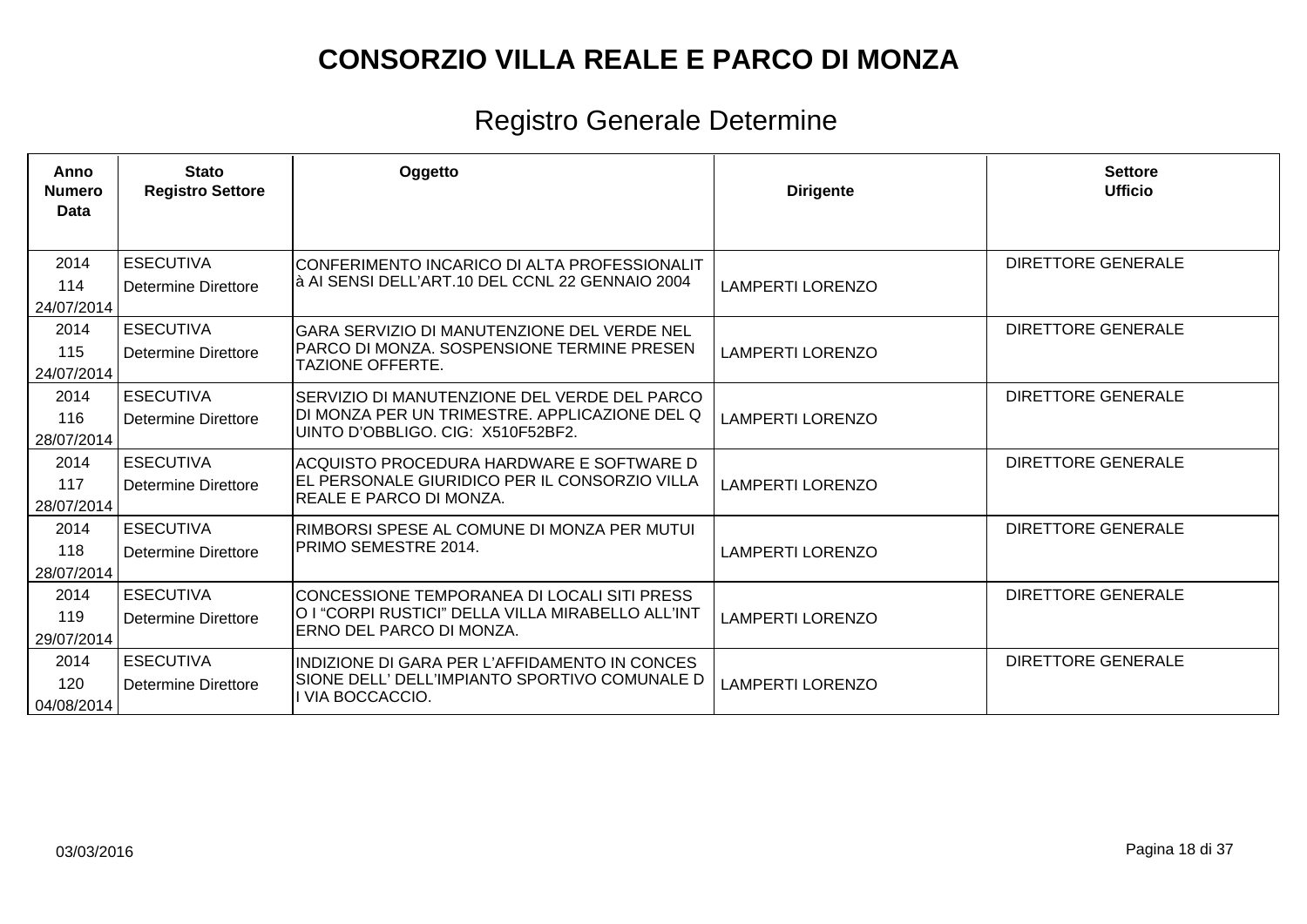| Anno<br><b>Numero</b><br><b>Data</b> | <b>Stato</b><br><b>Registro Settore</b>        | Oggetto                                                                                                                                                                                                                                                                                                                     | <b>Dirigente</b>        | <b>Settore</b><br><b>Ufficio</b> |
|--------------------------------------|------------------------------------------------|-----------------------------------------------------------------------------------------------------------------------------------------------------------------------------------------------------------------------------------------------------------------------------------------------------------------------------|-------------------------|----------------------------------|
| 2014<br>121<br>05/08/2014            | <b>ESECUTIVA</b><br>Determine Direttore        | AFFIDAMENTO INCARICO, MEDIANTE RICORSO ALLA<br>PIATTAFORMA REGIONALE PER L'E-PROCUREMENT<br>SINTEL DELLA CENTRALE REGIONALE ACQUISTI DI R<br>EGIONE LOMBARDIA (ARCA), PER LA FORNITURA DI P<br>ARTI DI RICAMBIO PER I RASAERBA JOHN DEERE 156<br>5 E Z-TRACK 997 IN USO AL CONSORZIO. AGGIUDICA<br><b>ZIONE DEFINITIVA.</b> | <b>LAMPERTI LORENZO</b> | <b>DIRETTORE GENERALE</b>        |
| 2014<br>122<br>05/08/2014            | <b>ESECUTIVA</b><br>Determine Direttore        | IATTIVAZIONE COPERTURA ASSICURATIVA DELLA RE<br>SPONSABILITà PROFESSIONALE DEL PROGETTISTA I<br>NTERNO, IN RELAZIONE AL PROGETTO: "INTERVENTI<br>DI RECUPERO DELL'AVANCORTE DELLA VILLA REALE                                                                                                                               | <b>LAMPERTI LORENZO</b> | <b>DIRETTORE GENERALE</b>        |
| 2014<br>123<br>06/08/2014            | <b>ESECUTIVA</b><br>Determine Direttore        | CONCESSIONE TEMPORANEA D'USO DI SPAZI PRESS<br>IO L'ALA NORD DELLA VILLA REALE DI MONZA.                                                                                                                                                                                                                                    | <b>LAMPERTI LORENZO</b> | <b>DIRETTORE GENERALE</b>        |
| 2014<br>124<br>08/08/2014            | <b>ESECUTIVA</b><br><b>Determine Direttore</b> | INTERVENTI DI RECUPERO DELL'AVANCORTE DELLA<br>VILLA REALE. PREDISPOSIZIONE NUOVO CONTATO<br>RE ACQUA. CUP F55C14000070005                                                                                                                                                                                                  | <b>LAMPERTI LORENZO</b> | <b>DIRETTORE GENERALE</b>        |
| 2014<br>125<br>08/08/2014            | <b>ESECUTIVA</b><br>Determine Direttore        | CONCESSIONE IMMOBILE DENOMINATO "TORRETTA"<br>- CONSEGNA ANTICIPATA.                                                                                                                                                                                                                                                        | <b>LAMPERTI LORENZO</b> | <b>DIRETTORE GENERALE</b>        |
| 2014<br>126<br>08/08/2014            | <b>ESECUTIVA</b><br><b>Determine Direttore</b> | INTERVENTI DI RECUPERO DELL'AVANCORTE DELLA<br>VILLA REALE" CUP F55C14000070005 CIG 57762486A3<br>AUTORIZZAZIONE AL SUBAPPALTO OPERE A VERDE                                                                                                                                                                                | <b>LAMPERTI LORENZO</b> | <b>DIRETTORE GENERALE</b>        |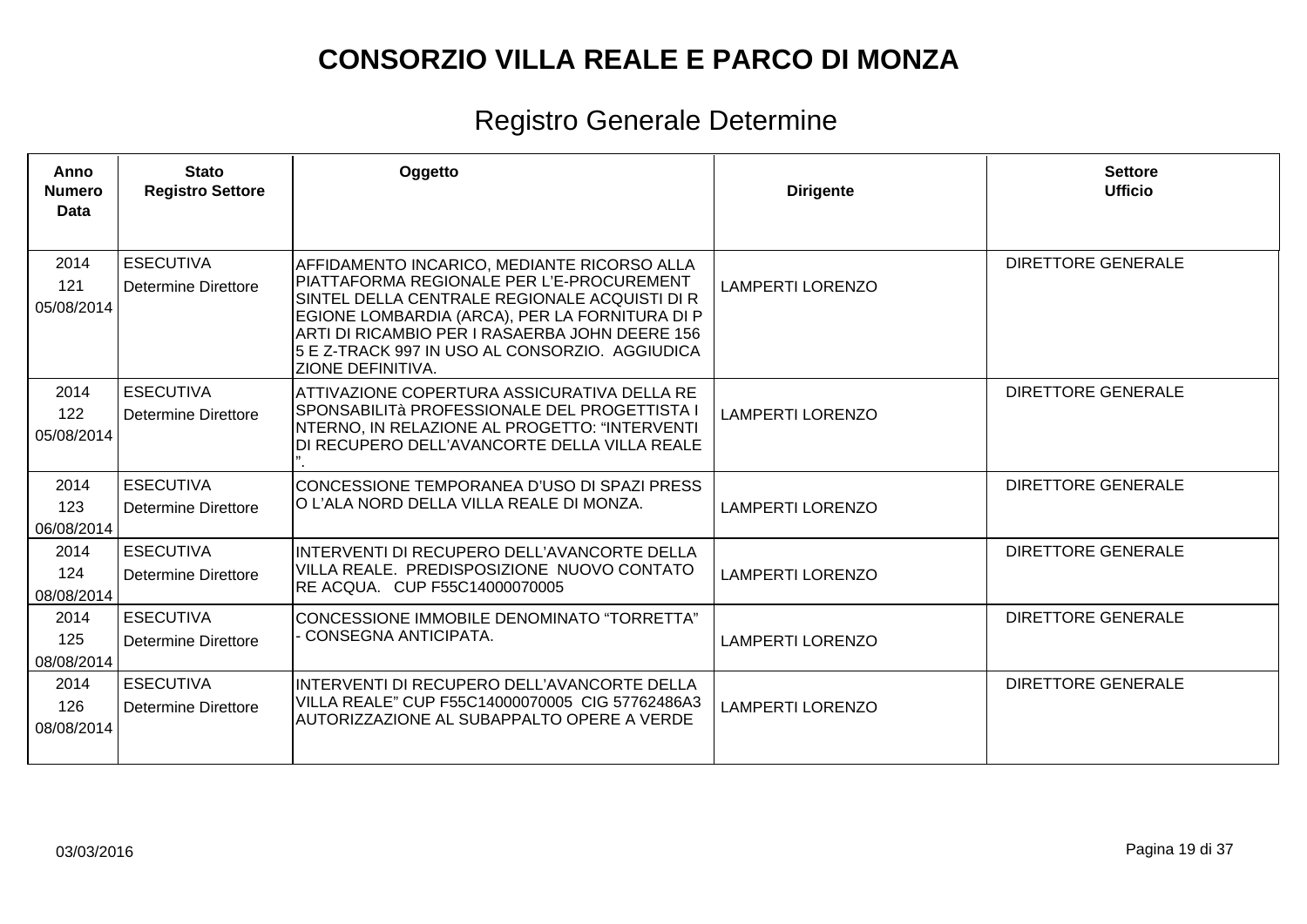| Anno<br><b>Numero</b><br>Data | <b>Stato</b><br><b>Registro Settore</b> | Oggetto                                                                                                                                                                                                                                                                    | <b>Dirigente</b>        | <b>Settore</b><br><b>Ufficio</b> |
|-------------------------------|-----------------------------------------|----------------------------------------------------------------------------------------------------------------------------------------------------------------------------------------------------------------------------------------------------------------------------|-------------------------|----------------------------------|
| 2014<br>127<br>08/08/2014     | <b>ESECUTIVA</b><br>Determine Direttore | "INTERVENTI DI RECUPERO DELL'AVANCORTE DELLA<br>VILLA REALE" CUP F55C14000070005 CIG 57762486A3<br>AUTORIZZAZIONE AL SUBAPPALTO OPERE STRADALI                                                                                                                             | <b>LAMPERTI LORENZO</b> | <b>DIRETTORE GENERALE</b>        |
| 2014<br>128<br>08/08/2014     | <b>ESECUTIVA</b><br>Determine Direttore | 'INTERVENTI DI RECUPERO DELL'AVANCORTE DELLA<br>VILLA REALE" CUP F55C14000070005 CIG 57762486A3<br>AUTORIZZAZIONE AL SUBAPPALTO OPERE AFFEREN<br>TI ALLA CATEGORIA OG2                                                                                                     | <b>LAMPERTI LORENZO</b> | <b>DIRETTORE GENERALE</b>        |
| 2014<br>129<br>13/08/2014     | <b>ESECUTIVA</b><br>Determine Direttore | MANUTENZIONE, ADEGUAMENTO E IMPLEMENTAZIO<br>NE SISTEMA DI SICUREZZA -SERRONE E ALA SUD DE<br>ILLA VILLA REALE                                                                                                                                                             | <b>LAMPERTI LORENZO</b> | <b>DIRETTORE GENERALE</b>        |
| 2014<br>130<br>25/08/2014     | <b>ESECUTIVA</b><br>Determine Direttore | AFFIDAMENTO INCARICO PER IL COORDINAMENTO D<br>ELLA SICUREZZA IN FASE DI PROGETTAZIONE ED ES<br>ECUZIONE, RELATIVO AGLI "INTERVENTI DI RESTAUR<br>O E DI RISANAMENTO CONSERVATIVO DELLE FACCIA<br>TE DEL SERRONE E DELLA ROTONDA DELL'APPIANI E<br>IDI RIFACIMENTO TETTI". | <b>LAMPERTI LORENZO</b> | <b>DIRETTORE GENERALE</b>        |
| 2014<br>131<br>25/08/2014     | <b>ESECUTIVA</b><br>Determine Direttore | CONCESSIONE TEMPORANEA DI SPAZI PER LA REALI<br>ZZAZIONE DELLA MOSTRA "PIANETA TERRA: I MILLE<br>VOLTI DELLA NATURA" PRESSO VILLA MIRABELLO" N<br>EL PARCO DELLA REGGIA DI MONZA                                                                                           | <b>LAMPERTI LORENZO</b> | <b>DIRETTORE GENERALE</b>        |
| 2014<br>132<br>29/08/2014     | <b>ESECUTIVA</b><br>Determine Direttore | RIPARAZIONE GIUNTO PARASTRAPPI JOHN DEERE 1<br>565. CIG: Z25109240F                                                                                                                                                                                                        | <b>LAMPERTI LORENZO</b> | <b>DIRETTORE GENERALE</b>        |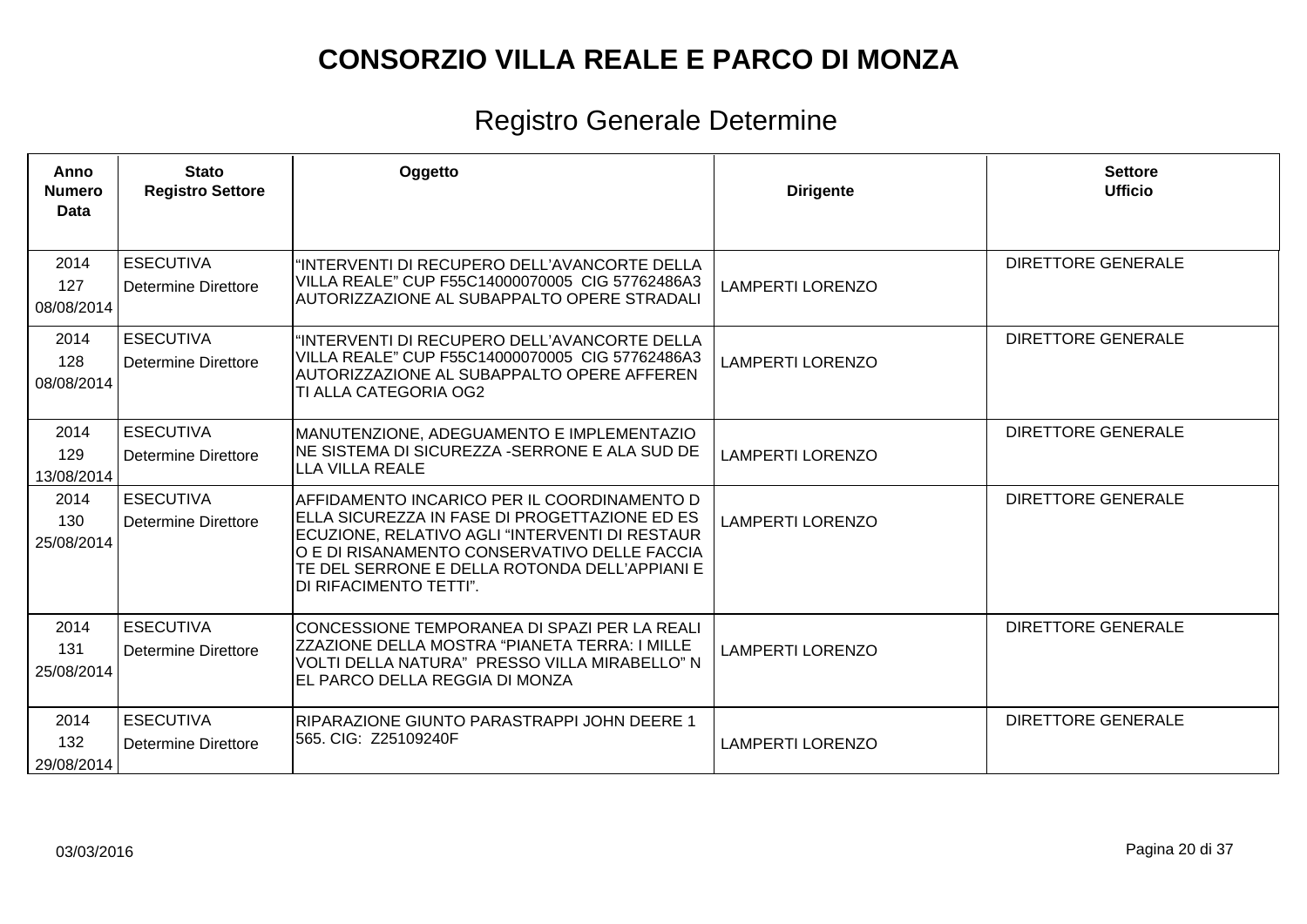| Anno<br><b>Numero</b><br><b>Data</b> | <b>Stato</b><br><b>Registro Settore</b>        | Oggetto                                                                                                                                                                                                                                                                                                                 | <b>Dirigente</b>        | <b>Settore</b><br><b>Ufficio</b> |
|--------------------------------------|------------------------------------------------|-------------------------------------------------------------------------------------------------------------------------------------------------------------------------------------------------------------------------------------------------------------------------------------------------------------------------|-------------------------|----------------------------------|
| 2014<br>133<br>03/09/2014            | <b>ESECUTIVA</b><br>Determine Direttore        | INTERVENTO DI BONIFICA E PROVA DI TENUTA SERB<br>ATOIO GASOLIO AVANCORTE. CIG Z1F1093708                                                                                                                                                                                                                                | <b>LAMPERTI LORENZO</b> | <b>DIRETTORE GENERALE</b>        |
| 2014<br>134<br>03/09/2014            | <b>ESECUTIVA</b><br><b>Determine Direttore</b> | ANNO 2014 - COSTITUZIONE "FONDO PER LE POLITIC<br>HE DI SVILUPPO DELLE RISORSE UMANE E PER LA P<br>RODUTTIVITA'" EX ART. 31 CCNL 22.01.2004. INTEGRA<br>ZIONE.                                                                                                                                                          | <b>LAMPERTI LORENZO</b> | <b>DIRETTORE GENERALE</b>        |
| 2014<br>135<br>03/09/2014            | <b>ESECUTIVA</b><br>Determine Direttore        | SISTEMA DI MISURA MICROCLIMA MUSEALE -<br>SPAZI VILLA REALE DI MONZA                                                                                                                                                                                                                                                    | <b>LAMPERTI LORENZO</b> | <b>DIRETTORE GENERALE</b>        |
| 2014<br>136<br>05/09/2014            | <b>ESECUTIVA</b><br><b>Determine Direttore</b> | AFFIDAMENTO INCARICO MEDIANTE RICORSO ALLA<br>PIATTAFORMA REGIONALE PER L'E-PROCUREMENT<br>SINTEL DELLA CENTRALE REGIONALE ACQUISTI DI R<br>EGIONE LOMBARDIA (ARCA) PER IL SERVIZIO FORNIT<br>URA E POSA IN OPERA DI PASSATOIE IN MOQUETTE<br>NEGLI APPARTAMENTI REALI.                                                 | <b>LAMPERTI LORENZO</b> | <b>DIRETTORE GENERALE</b>        |
| 2014<br>137<br>05/09/2014            | <b>ESECUTIVA</b><br><b>Determine Direttore</b> | AFFIDAMENTO INCARICO MEDIANTE RICORSO ALLA<br>PIATTAFORMA REGIONALE PER L'E-PROCUREMENT<br>SINTEL DELLA CENTRALE REGIONALE ACQUISTI DI R<br>EGIONE LOMBARDIA (ARCA) PER IL SERVIZIO DI MAN<br>UTENZIONE DEGLI AUTOVEICOLI E DEI MACCHINARI<br>PER LA MANUTENZIONE DEL VERDE IN USO AL CONS<br>IORZIO.<br>CIG XD40F52C00 | <b>LAMPERTI LORENZO</b> | <b>DIRETTORE GENERALE</b>        |
| 2014<br>138<br>11/09/2014            | <b>ESECUTIVA</b><br>Determine Direttore        | AFFIDAMENTO DEL SERVIZIO DI GESTIONE DELLE VI<br>SITE GUIDATE E SERVIZI CONNESSI PRESSO GLI APP<br>ARTAMENTI REALI DEL PRIMO PIANO NOBILE DELLA<br>VILLA REALE DI MONZA E PRESSO IL PARCO DI MONZ<br> A. -                                                                                                              | <b>LAMPERTI LORENZO</b> | <b>DIRETTORE GENERALE</b>        |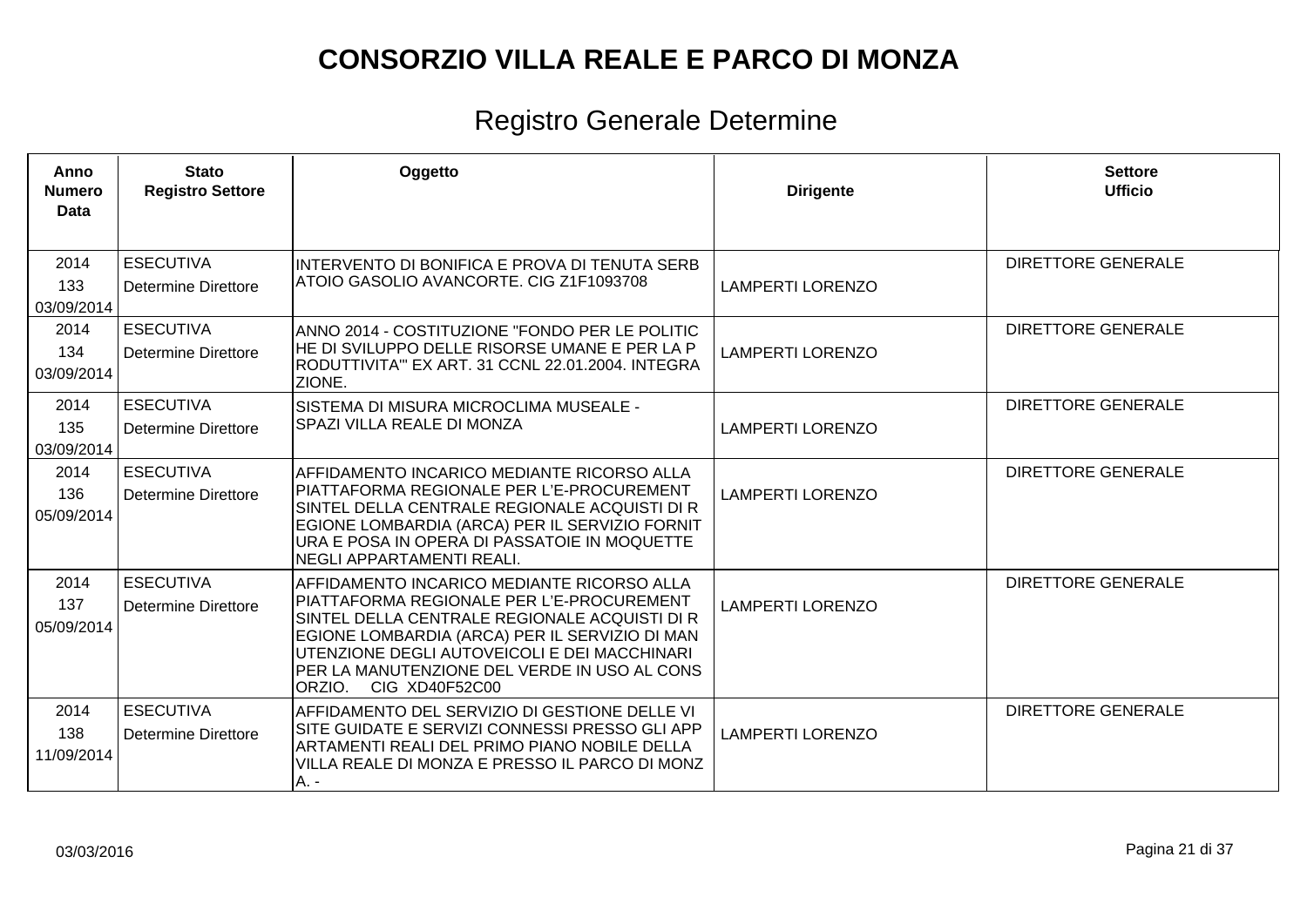| Anno<br><b>Numero</b><br>Data | <b>Stato</b><br><b>Registro Settore</b> | Oggetto                                                                                                                                                                                                                                                                 | <b>Dirigente</b>        | <b>Settore</b><br><b>Ufficio</b> |
|-------------------------------|-----------------------------------------|-------------------------------------------------------------------------------------------------------------------------------------------------------------------------------------------------------------------------------------------------------------------------|-------------------------|----------------------------------|
| 2014<br>139<br>17/09/2014     | <b>ESECUTIVA</b><br>Determine Direttore | INTERVENTO DI ADEGUAMENTO E MAGGIORAZIONE<br>DEL CONTATORE ACQUA A SEGUITO LAVORI DI "RES<br>TAURO E ADEGUAMENTO IMPIANTISTICO DELLA FON<br>TANA DELLA VILLA REALE".                                                                                                    | <b>LAMPERTI LORENZO</b> | <b>DIRETTORE GENERALE</b>        |
| 2014<br>140<br>18/09/2014     | <b>ESECUTIVA</b><br>Determine Direttore | AFFIDAMENTO AI SENSI DELL'ART. 125 DEL D.LGS. 16<br>3/2006 E DEL REGOLAMENTO INTERNO PER LA DISCI<br>PLINA DELL'ATTIVITà CONTRATTUALE DEL CONSORZI<br>O VILLA REALE E PARCO DI MONZA, DEL SERVIZIO D<br>I COMUNICAZIONE INTEGRATA.                                      | <b>LAMPERTI LORENZO</b> | <b>DIRETTORE GENERALE</b>        |
| 2014<br>141<br>19/09/2014     | <b>ESECUTIVA</b><br>Determine Direttore | AFFIDAMENTO AI SENSI DELL'ART. 125 DEL D.LGS. 16<br>3/2006 E DEL REGOLAMENTO INTERNO PER LA DISCI<br>PLINA DELL'ATTIVITà CONTRATTUALE DEL CONSORZI<br>O VILLA REALE E PARCO DI MONZA PER LA FORNITU<br>RA DI COLONNINE E CORDONI SEGNAPERCORSO - VI<br><b>LLA REALE</b> | <b>LAMPERTI LORENZO</b> | <b>DIRETTORE GENERALE</b>        |
| 2014<br>142<br>23/09/2014     | <b>ESECUTIVA</b><br>Determine Direttore | GARA CONCESSIONE CENTRO SPORTIVO TENNIS. DI<br>CHIARAZIONE GARA DESERTA.                                                                                                                                                                                                | <b>LAMPERTI LORENZO</b> | <b>DIRETTORE GENERALE</b>        |
| 2014<br>143<br>23/09/2014     | <b>ESECUTIVA</b><br>Determine Direttore | INTEGRAZIONE INTERVENTI DI MANUTENZIONE ORDI<br>NARIA DEI FABBRICATI DEL PARCO DI MONZA PER LA<br>CONSERVAZIONE DELLE CONDIZIONI DI SICUREZZA<br>E LA TUTELA DEL PATRIMONIO: MANUTENZIONE OPE<br><b>RE MURARIE</b>                                                      | <b>LAMPERTI LORENZO</b> | <b>DIRETTORE GENERALE</b>        |
| 2014<br>144<br>23/09/2014     | <b>ESECUTIVA</b><br>Determine Direttore | INCARICO COORDINATORE SICUREZZA IN FASE DI P<br>ROGETTAZIONE ED ESECUZIONE - AGGIUDICAZIONE<br> DEFINITIVA.                                                                                                                                                             | <b>LAMPERTI LORENZO</b> | <b>DIRETTORE GENERALE</b>        |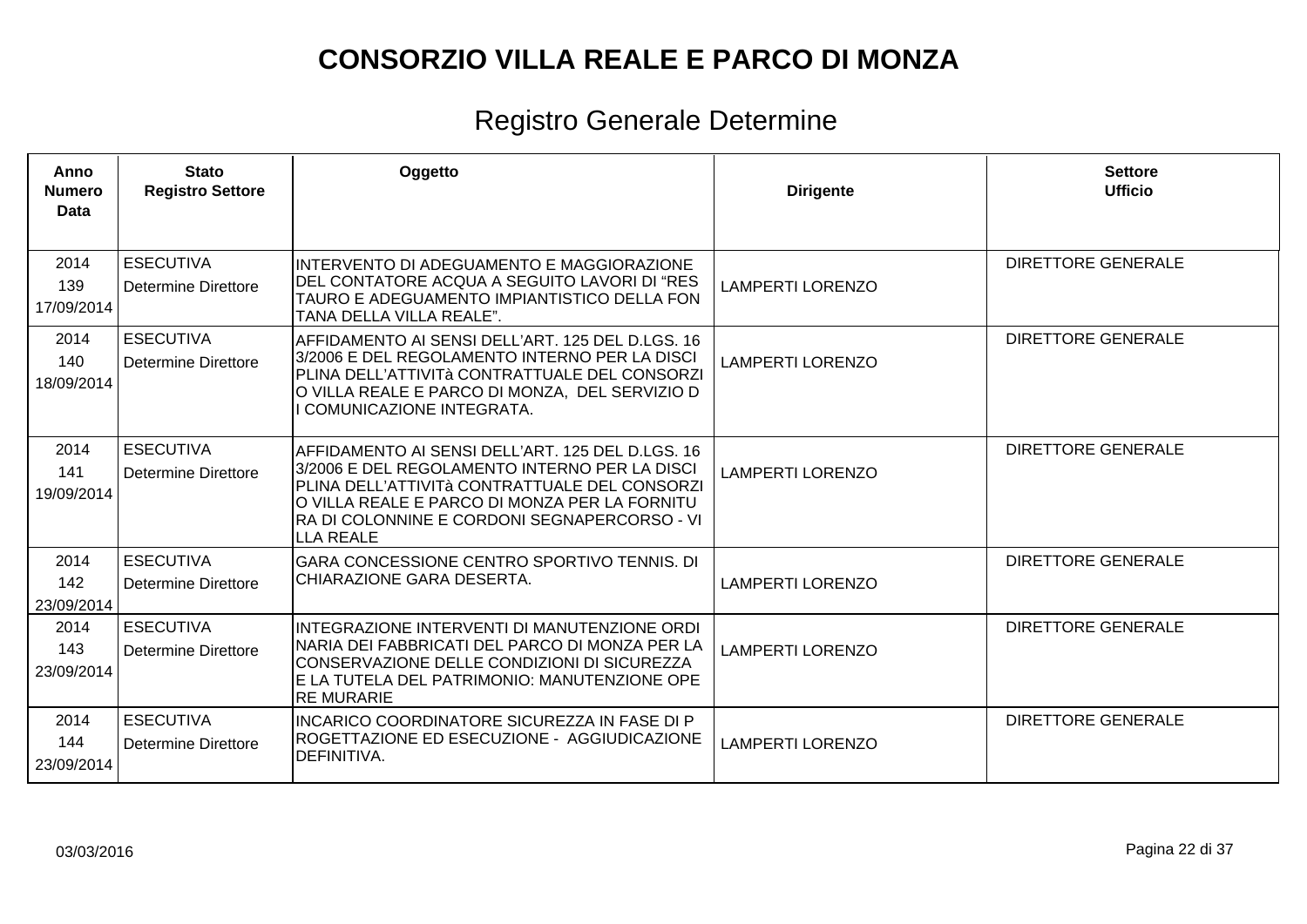| Anno<br><b>Numero</b><br>Data | <b>Stato</b><br><b>Registro Settore</b>        | Oggetto                                                                                                                                                                                                                                                                                                                                                 | <b>Dirigente</b>        | <b>Settore</b><br><b>Ufficio</b> |
|-------------------------------|------------------------------------------------|---------------------------------------------------------------------------------------------------------------------------------------------------------------------------------------------------------------------------------------------------------------------------------------------------------------------------------------------------------|-------------------------|----------------------------------|
| 2014<br>145<br>24/09/2014     | <b>ESECUTIVA</b><br>Determine Direttore        | GARA SERVIZIO DI MANUTENZIONE DEL VERDE NEL<br>PARCO DI MONZA. RIAPERTURA TERMINE PRESENTA<br>IZIONE OFFERTE                                                                                                                                                                                                                                            | <b>LAMPERTI LORENZO</b> | <b>DIRETTORE GENERALE</b>        |
| 2014<br>146<br>24/09/2014     | <b>ESECUTIVA</b><br>Determine Direttore        | FORNITURA DI MATERIALE PER LA SANIFICAZIONE -<br>IALA SUD DELLA VILLA REALE                                                                                                                                                                                                                                                                             | <b>LAMPERTI LORENZO</b> | <b>DIRETTORE GENERALE</b>        |
| 2014<br>147<br>25/09/2014     | <b>ESECUTIVA</b><br>Determine Direttore        | CONCESSIONE TEMPORANEA DI SPAZI PER LA REALI<br>ZZAZIONE DELLA MOSTRA "GIORGIO DE CHIRICO E L'<br>OGGETTO MISTERIOSO".                                                                                                                                                                                                                                  | <b>LAMPERTI LORENZO</b> | <b>DIRETTORE GENERALE</b>        |
| 2014<br>148<br>26/09/2014     | <b>ESECUTIVA</b><br>Determine Direttore        | AFFIDAMENTO INCARICO MEDIANTE RICORSO ALLA<br>PIATTAFORMA REGIONALE PER L'E-PROCUREMENT<br>SINTEL DELLA CENTRALE REGIONALE ACQUISTI DI R<br>EGIONE LOMBARDIA (ARCA) PER IL SERVIZIO FORNIT<br>URA E POSA IN OPERA DI IMPIANTO DI ILLUMINAZION<br>E A "LED SEGNA PASSO".TRA LA SALA MOSTRE DEL<br>SERRONE E L'AVANCORTE VILLA REALE. CIG Z2810E<br>l9BFF | <b>LAMPERTI LORENZO</b> | <b>DIRETTORE GENERALE</b>        |
| 2014<br>149<br>26/09/2014     | <b>ESECUTIVA</b><br>Determine Direttore        | IINTEGRAZIONE INTERVENTI DI MANUTENZIONE ORDI<br>NARIA DEI FABBRICATI DEL PARCO DI MONZA PER LA<br>CONSERVAZIONE DELLE CONDIZIONI DI SICUREZZA<br>E LA TUTELA DEL PATRIMONIO: SERVIZI DI SPURGO<br>E DISOSTRUZIONE FOGNATURE                                                                                                                            | <b>LAMPERTI LORENZO</b> | <b>DIRETTORE GENERALE</b>        |
| 2014<br>150<br>26/09/2014     | <b>ESECUTIVA</b><br><b>Determine Direttore</b> | MANUTENZIONE, ADEGUAMENTO E IMPLEMENTAZIO<br><b>INE SISTEMA DI SICUREZZA -</b><br>SERRONE E ALA SUD DELLA VILLA REALE - APPLICAZ<br><b>IONE DEL QUINTO D'OBBLIGO</b><br>CIG: XEE10CB134.                                                                                                                                                                | <b>LAMPERTI LORENZO</b> | <b>DIRETTORE GENERALE</b>        |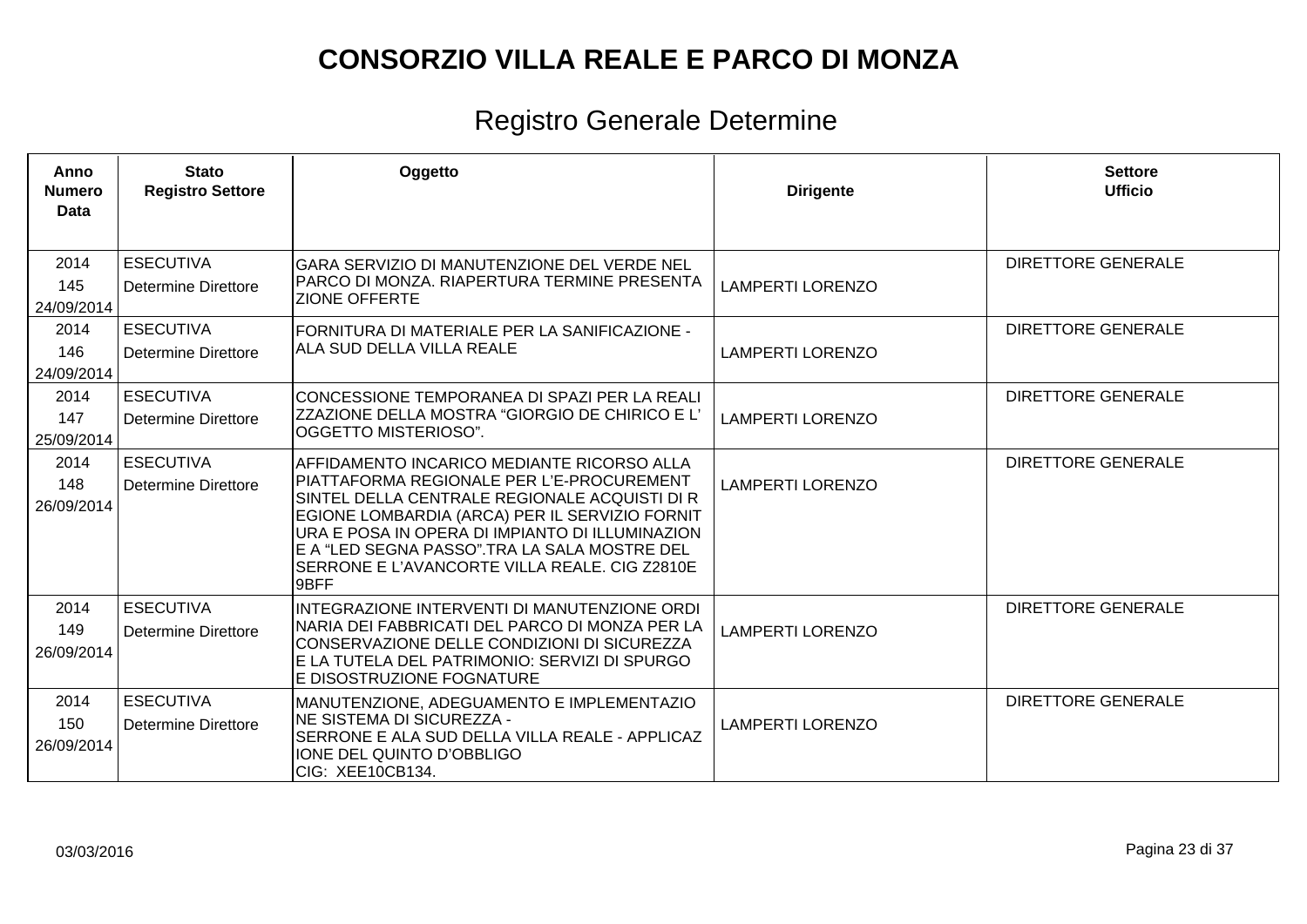| Anno<br><b>Numero</b><br>Data | <b>Stato</b><br><b>Registro Settore</b>        | Oggetto                                                                                                                                                                                                                        | <b>Dirigente</b>        | <b>Settore</b><br><b>Ufficio</b> |
|-------------------------------|------------------------------------------------|--------------------------------------------------------------------------------------------------------------------------------------------------------------------------------------------------------------------------------|-------------------------|----------------------------------|
| 2014<br>151<br>26/09/2014     | <b>ESECUTIVA</b><br>Determine Direttore        | PROVVEDIMENTO DI SOMMA URGENZA PER LA PUBB<br>LICA INCOLUMITA' CIRCA LO STATO DELLE ALBERAT<br>URE DEL PARCO DI MONZA.<br>CIG: Z1110F55F8.                                                                                     | <b>LAMPERTI LORENZO</b> | <b>DIRETTORE GENERALE</b>        |
| 2014<br>152<br>29/09/2014     | <b>ESECUTIVA</b><br><b>Determine Direttore</b> | INTEGRAZIONE PER INTERVENTI DI MANUTENZIONE<br>ORDINARIA DEI FABBRICATI DEL PARCO DI MONZA P<br>ER LA CONSERVAZIONE DELLE CONDIZIONI DI SICUR<br>EZZA E LA TUTELA DEL PATRIMONIO: OPERE DI MAN<br>UTENZIONE IMPIANTI ELETTRICI | <b>LAMPERTI LORENZO</b> | <b>DIRETTORE GENERALE</b>        |
| 2014<br>153<br>29/09/2014     | <b>ESECUTIVA</b><br>Determine Direttore        | AFFIDAMENTO DELL'INCARICO DI STAMPA DI MATERI<br>ALE DI COMUNICAZIONE INERENTE LA VALORIZZAZIO<br>NE DEL COMPLESSO VILLA REALE. CIG X7610CB137.                                                                                | <b>LAMPERTI LORENZO</b> | <b>DIRETTORE GENERALE</b>        |
| 2014<br>154<br>30/09/2014     | <b>ESECUTIVA</b><br>Determine Direttore        | FORNITURA E MESSA IN ESERCIZIO N. 1 MONTASCAL<br>E A CINGOLI - CIG XF910CB13A                                                                                                                                                  | <b>LAMPERTI LORENZO</b> | <b>DIRETTORE GENERALE</b>        |
| 2014<br>155<br>30/09/2014     | <b>ESECUTIVA</b><br><b>Determine Direttore</b> | LIQUIDAZIONE RIMBORSO SPESE VIAGGIO DIRETTO<br>RE GENERALE E DIPENDENTI RELATIVA AL TERZO TR<br><b>IMESTRE 2014</b>                                                                                                            | <b>LAMPERTI LORENZO</b> | <b>DIRETTORE GENERALE</b>        |
| 2014<br>156<br>01/10/2014     | <b>ESECUTIVA</b><br><b>Determine Direttore</b> | FORNITURA CON POSA IN OPERA DI IMPIANTO DI ILL<br>UMINAZIONE A LED "SEGNA PASSO" TRA LA SALA MO<br>STRE DEL SERRONE E L'AVANCORTE. CIG Z2810E9B<br><b>IFF</b>                                                                  | <b>LAMPERTI LORENZO</b> | <b>DIRETTORE GENERALE</b>        |
| 2014<br>157<br>01/10/2014     | <b>ESECUTIVA</b><br><b>Determine Direttore</b> | CONVENZIONE PER LA GESTIONE CONGIUNTA DEI S<br>ERVIZI AGGIUNTIVI, STRUMENTALI E CONDOMINIALI<br>IPRESSO GLI APPARTAMENTI REALI DELLA VILLA REA<br>ile di Monza.                                                                | <b>LAMPERTI LORENZO</b> | <b>DIRETTORE GENERALE</b>        |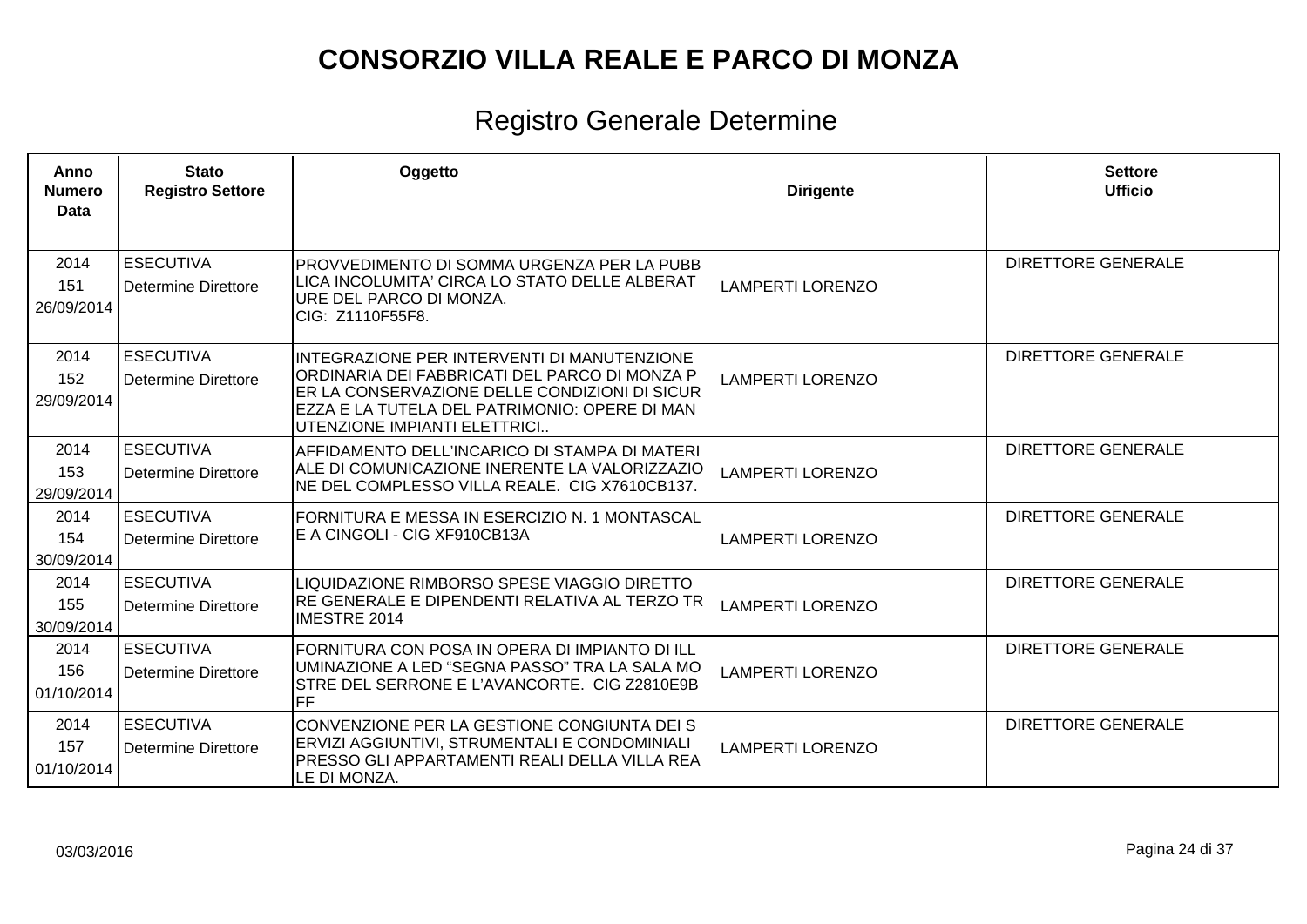| Anno<br><b>Numero</b><br><b>Data</b> | <b>Stato</b><br><b>Registro Settore</b>        | Oggetto                                                                                                                                                                                                                                                                                      | <b>Dirigente</b>        | <b>Settore</b><br><b>Ufficio</b> |
|--------------------------------------|------------------------------------------------|----------------------------------------------------------------------------------------------------------------------------------------------------------------------------------------------------------------------------------------------------------------------------------------------|-------------------------|----------------------------------|
| 2014<br>158<br>02/10/2014            | <b>ESECUTIVA</b><br>Determine Direttore        | IPROROGA TECNICA CONTRATTO SERVIZIO DI MANU<br>TENZIONE DEL VERDE NEL PARCO DI MONZA (PERIO<br>DO 03.10.2014 - 03.01.2015).                                                                                                                                                                  | <b>LAMPERTI LORENZO</b> | <b>DIRETTORE GENERALE</b>        |
| 2014<br>159<br>03/10/2014            | <b>ESECUTIVA</b><br><b>Determine Direttore</b> | CONVENZIONE PER LA GESTIONE CONGIUNTA DEI S<br>ERVIZI AGGIUNTIVI, STRUMENTALI E CONDOMINIALI<br>PRESSO GLI APPARTAMENTI REALI DELLA VILLA REA<br>LE DI MONZA.                                                                                                                                | <b>LAMPERTI LORENZO</b> | <b>DIRETTORE GENERALE</b>        |
| 2014<br>160<br>03/10/2014            | <b>ESECUTIVA</b><br>Determine Direttore        | AGGIORNAMENTO DEL FASCICOLO AZIENDALE DEL P<br>IARCO DI MONZA.<br>CIG: X08110C142.                                                                                                                                                                                                           | <b>LAMPERTI LORENZO</b> | <b>DIRETTORE GENERALE</b>        |
| 2014<br>161<br>07/10/2014            | <b>ESECUTIVA</b><br>Determine Direttore        | FORNITURA NUOVA SEGNALETICA INFORMATIVA DE<br>L PARCO DI MONZA (CIG 5747831C2E). AGGIUDICAZI<br>IONE DEFINITIVA.                                                                                                                                                                             | <b>LAMPERTI LORENZO</b> | <b>DIRETTORE GENERALE</b>        |
| 2014<br>162<br>15/10/2014            | <b>ESECUTIVA</b><br><b>Determine Direttore</b> | ADESIONE ALLA CONVENZIONE "AGENZIA REGIONAL<br>E CENTRALE ACQUISTI (ARCA)" PER LA FORNITURA D<br>I CANCELLERIA DALLA DITTA ÉRREBIAN DI POMEZIA<br>E PER LA FORNITURA DI CARTA IN RISME DALLA DITT<br>A VALSECCHI.<br>ACQUISTO PRESSO MEPA DI CARTUCCE E MATERIAL<br>E SPECIFICO AREA TECNICA | <b>LAMPERTI LORENZO</b> | <b>DIRETTORE GENERALE</b>        |
| 2014<br>163<br>15/10/2014            | <b>ESECUTIVA</b><br><b>Determine Direttore</b> | CONCESSIONE TEMPORANEA GESTIONE CENTRO SP<br>ORTIVO TENNIS. CIG XDB110C143                                                                                                                                                                                                                   | <b>LAMPERTI LORENZO</b> | <b>DIRETTORE GENERALE</b>        |
| 2014<br>164<br>16/10/2014            | <b>ESECUTIVA</b><br><b>Determine Direttore</b> | AFFIDAMENTO DI INCARICO DI COMUNICAZIONE REL<br>ATIVAMENTE ALLA VEICOLAZIONE TRAMITE TESTATE<br>GIORNALISTICHE DELLA CARTINA "REGGIA DI MONZ<br>A".                                                                                                                                          | <b>LAMPERTI LORENZO</b> | <b>DIRETTORE GENERALE</b>        |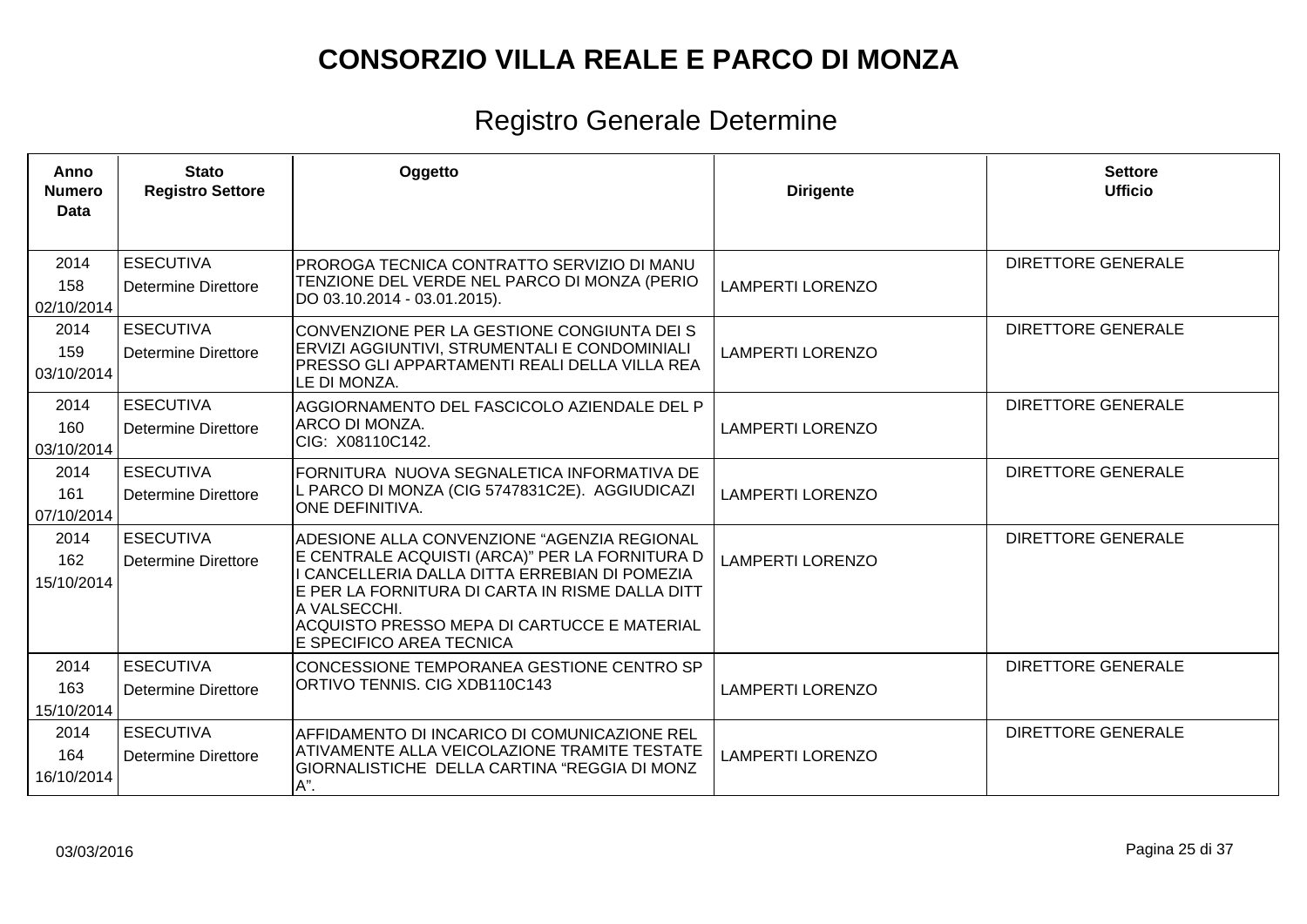| Anno<br><b>Numero</b><br><b>Data</b> | <b>Stato</b><br><b>Registro Settore</b>        | Oggetto                                                                                                                                                                                                                                                                                                                        | <b>Dirigente</b>        | <b>Settore</b><br><b>Ufficio</b> |
|--------------------------------------|------------------------------------------------|--------------------------------------------------------------------------------------------------------------------------------------------------------------------------------------------------------------------------------------------------------------------------------------------------------------------------------|-------------------------|----------------------------------|
| 2014<br>165<br>17/10/2014            | <b>ESECUTIVA</b><br><b>Determine Direttore</b> | SERVIZIO MOVIMENTAZIONE ARREDI E COMPLEMEN<br>TI SITUATI IN VILLA REALE.                                                                                                                                                                                                                                                       | <b>LAMPERTI LORENZO</b> | <b>DIRETTORE GENERALE</b>        |
| 2014<br>166<br>21/10/2014            | <b>ESECUTIVA</b><br><b>Determine Direttore</b> | ACQUISTO MEDIANTE RICORSO AL MERCATO ELETT<br>RONICO DELLA PUBBLICA AMMINISTRAZIONE DI CON<br>SIP PER L'ACQUISTO DÌ "SOFTWARE ACCA PRIMUS 1<br>00" (PROGRAMMA DI CONTABILITA' LAVORI PUBBLICI)<br>DA AFFIDARE AL PERSONALE TECNICO ADDETTO AL<br>LA MANUTENZIONE E PROGETTAZIONE DELL'AREA T<br>ECNICA DELL 'ENTE CONSORZIATO. | <b>LAMPERTI LORENZO</b> | <b>DIRETTORE GENERALE</b>        |
| 2014<br>167<br>22/10/2014            | <b>ESECUTIVA</b><br><b>Determine Direttore</b> | GARA SERVIZIO DI COMUNICAZIONE INTEGRATA - NO<br><b>MINA COMMISSIONE GIUDICATRICE</b>                                                                                                                                                                                                                                          | <b>LAMPERTI LORENZO</b> | <b>DIRETTORE GENERALE</b>        |
| 2014<br>168<br>22/10/2014            | <b>ESECUTIVA</b><br><b>Determine Direttore</b> | AFFIDAMENTO INCARICO COORDINATORE SICUREZZ<br>A IN FASE DI PROGETTAZIONE E DI ESECUZIONE DEI<br>LAVORI, RELATIVO A "INTERVENTI DI CONTENIMENT<br>O ESSENZE ESOTICHE NEL PARCO DI MONZA" E "MIG<br>LIORAMENTO AREE BOSCHIVE DEL PARCO DI MONZA<br>CODICE CIG Z27115BA6B                                                         | <b>LAMPERTI LORENZO</b> | <b>DIRETTORE GENERALE</b>        |
| 2014<br>169<br>27/10/2014            | <b>ESECUTIVA</b><br><b>Determine Direttore</b> | ACQUISTO MEDIANTE RICORSO AL MERCATO ELETT<br>RONICO DELLA PUBBLICA AMMINISTRAZIONE DI CON<br>ISIP - FORNITURA CARROZZINA DA TRASPORTO DISA<br>İBILI                                                                                                                                                                           | <b>LAMPERTI LORENZO</b> | <b>DIRETTORE GENERALE</b>        |
| 2014<br>170<br>27/10/2014            | <b>ESECUTIVA</b><br><b>Determine Direttore</b> | SPONSORIZZAZIONE TECNICA, AI SENSI DELL'ART. 2<br>6 DEL D. LGS. 163/2006 PER LA REALIZZAZIONE DI SIS<br>TEMI DI SICUREZZA PRESSO LA BIBLIOTECA REALE E<br>GLI SPAZI ESPOSITIVI DEL SERRONE - ACCERTAMEN<br>TO DI ENTRATA E IMPEGNO DI SPESA.                                                                                   | <b>LAMPERTI LORENZO</b> | <b>DIRETTORE GENERALE</b>        |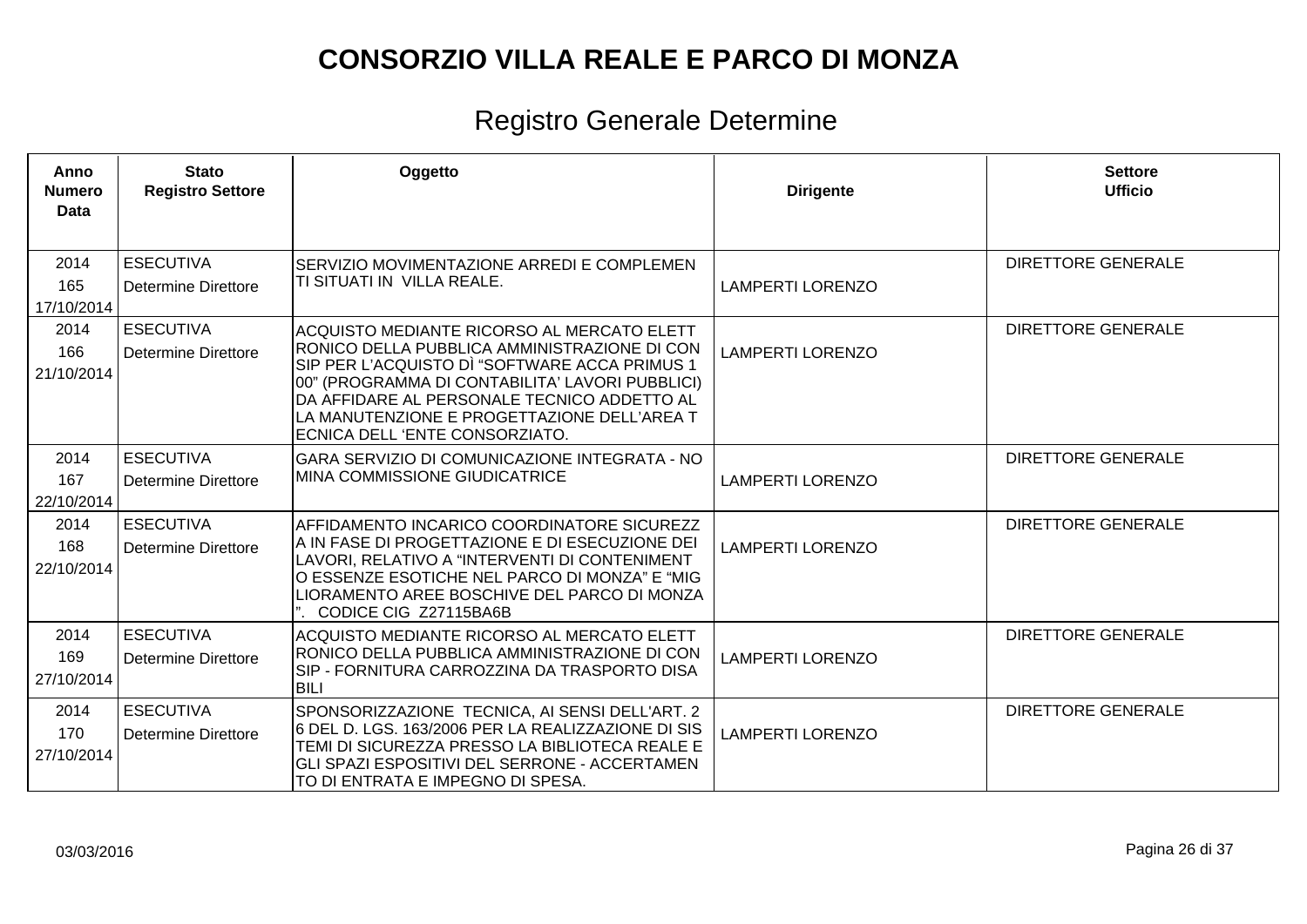| Anno<br><b>Numero</b><br><b>Data</b> | <b>Stato</b><br><b>Registro Settore</b>        | Oggetto                                                                                                                                         | <b>Dirigente</b>        | <b>Settore</b><br><b>Ufficio</b> |
|--------------------------------------|------------------------------------------------|-------------------------------------------------------------------------------------------------------------------------------------------------|-------------------------|----------------------------------|
| 2014<br>171<br>27/10/2014            | <b>ESECUTIVA</b><br>Determine Direttore        | CRITERI PER IL RILASCIO DEI PERMESSI DI CIRCOLA<br>ZIONE NEL PARCO DI MONZA - ANNO 2015.                                                        | <b>LAMPERTI LORENZO</b> | <b>DIRETTORE GENERALE</b>        |
| 2014<br>172<br>28/10/2014            | <b>ESECUTIVA</b><br>Determine Direttore        | ATTRIBUZIONE INCARICO DI SPECIFICHE RESPONSA<br>BILITA' AREA FINANZIARIA E PERSONALE ANNO 2014.                                                 | <b>LAMPERTI LORENZO</b> | <b>DIRETTORE GENERALE</b>        |
| 2014<br>173<br>28/10/2014            | <b>ESECUTIVA</b><br>Determine Direttore        | ATTRIBUZIONE INCARICO DI SPECIFICHE RESPONSA<br>BILITA' AREA TECNICA ANNO 2014.                                                                 | <b>LAMPERTI LORENZO</b> | <b>DIRETTORE GENERALE</b>        |
| 2014<br>174<br>29/10/2014            | <b>ESECUTIVA</b><br><b>Determine Direttore</b> | INTEGRAZIONE PER INTERVENTI DI MANUTENZIONE<br>STRAORDINARIA OPERE DA FABBRO.                                                                   | <b>LAMPERTI LORENZO</b> | <b>DIRETTORE GENERALE</b>        |
| 2014<br>175<br>30/10/2014            | <b>ESECUTIVA</b><br><b>Determine Direttore</b> | ABBATTIMENTO BARRIERE ARCHITETTONICHE - AC<br> QUISTO RAMPA PORTATILE IN ALLUMINIO.CIG: X8B1<br>10C145                                          | <b>LAMPERTI LORENZO</b> | <b>DIRETTORE GENERALE</b>        |
| 2014<br>176<br>31/10/2014            | <b>ESECUTIVA</b><br>Determine Direttore        | INTEGRAZIONE PER INTERVENTI DI MANUTENZIONE "<br><b>OPERE DA FALEGNAME"</b>                                                                     | <b>LAMPERTI LORENZO</b> | <b>DIRETTORE GENERALE</b>        |
| 2014<br>177<br>31/10/2014            | <b>ESECUTIVA</b><br>Determine Direttore        | UTILIZZO TESSERE DI RIFORNIMENTO CARBURANTE<br>AUTOVEICOLI DEL CONSORZIO – ANNO 2015. CIG: ZB<br>C119CBA3.                                      | <b>LAMPERTI LORENZO</b> | <b>DIRETTORE GENERALE</b>        |
| 2014<br>178<br>05/11/2014            | <b>ESECUTIVA</b><br>Determine Direttore        | PROROGA TECNICA CONTRATTO SERVIZIO DI MANU<br>TENZIONE DEL VERDE NEL PARCO DI MONZA. APPLI<br>CAZIONE DEL QUINTO D'OBBLIGO.<br>CIG: ZDD119211B. | <b>LAMPERTI LORENZO</b> | <b>DIRETTORE GENERALE</b>        |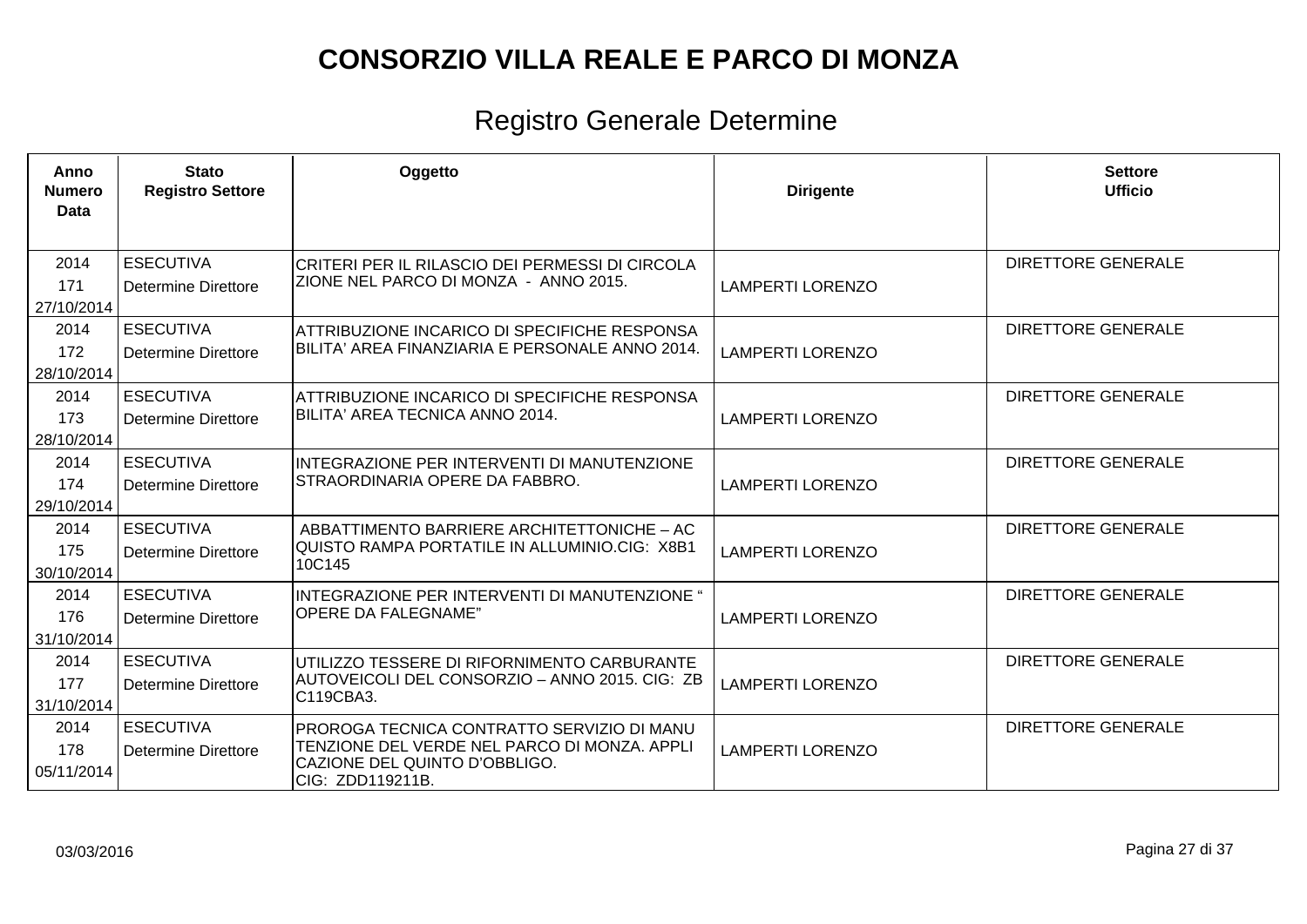| Anno<br><b>Numero</b><br>Data | <b>Stato</b><br><b>Registro Settore</b>        | Oggetto                                                                                                                                                                                                                                                                                       | <b>Dirigente</b>        | <b>Settore</b><br><b>Ufficio</b> |
|-------------------------------|------------------------------------------------|-----------------------------------------------------------------------------------------------------------------------------------------------------------------------------------------------------------------------------------------------------------------------------------------------|-------------------------|----------------------------------|
| 2014<br>179<br>06/11/2014     | <b>ESECUTIVA</b><br>Determine Direttore        | RIFORNIMENTI DI METANO PER AUTOTRAZIONE PER<br>I VEICOLI DI SERVIZIO DEL CONSORZIO – ANNI 2015 E<br>2016.CIG: Z7411992F9                                                                                                                                                                      | <b>LAMPERTI LORENZO</b> | <b>DIRETTORE GENERALE</b>        |
| 2014<br>180<br>10/11/2014     | <b>ESECUTIVA</b><br><b>Determine Direttore</b> | INCARICO COORDINATORE SICUREZZA IN FASE DI P<br>ROGETTAZIONE ED ESECUZIONE DEGLI INTERVENTI<br>RELATIVI AI LAVORI DI MIGLIORAMENTO AREE BOSC<br>HIVE E CONTENIMENTO ESSENZE ESOTICHE NEL PA<br>RCO DI MONZA. AGGIUDICAZIONE DEFINITIVA. CIG Z<br>27115BA6B                                    | <b>LAMPERTI LORENZO</b> | <b>DIRETTORE GENERALE</b>        |
| 2014<br>181<br>10/11/2014     | <b>ESECUTIVA</b><br>Determine Direttore        | CONVENZIONE PER LA GESTIONE CONGIUNTA DEI S<br>ERVIZI AGGIUNTIVI, STRUMENTALI E CONDOMINIALI<br>PRESSO GLI APPARTAMENTI REALI DELLA VILLA REA<br>LE DI MONZA. ACQUISIZIONE CODICE CIG.                                                                                                        | <b>LAMPERTI LORENZO</b> | <b>DIRETTORE GENERALE</b>        |
| 2014<br>182<br>12/11/2014     | <b>ESECUTIVA</b><br>Determine Direttore        | ACQUISTO MEDIANTE RICORSO AL MERCATO ELETT<br>RONICO DELLA PUBBLICA AMMINISTRAZIONE DI CON<br>SIP - CONDIZIONATORE PORTATILE PINGUINO DELO<br>NGHI PAC CN92 SILENT                                                                                                                            | <b>LAMPERTI LORENZO</b> | <b>DIRETTORE GENERALE</b>        |
| 2014<br>183<br>14/11/2014     | <b>ESECUTIVA</b><br><b>Determine Direttore</b> | IADEGUAMENTO DELL'ALA SUD DELLA VILLA REALE DI<br>MONZA ALLE PRESCRIZIONI DEI VVF, AI FINI DELL'OT<br>TENIMENTO DEL CPI, NELL'AMBITO DEGLI INTERVEN<br>TI DI CONSERVAZIONE E DI RECUPERO E ADEGUAME<br>NTO FUNZIONALE DEL SUDDETTO COMPLESSO MON<br>UMENTALE.- INTEGRAZIONE IMPEGNO DI SPESA. | <b>LAMPERTI LORENZO</b> | <b>DIRETTORE GENERALE</b>        |
| 2014<br>184<br>14/11/2014     | <b>ESECUTIVA</b><br>Determine Direttore        | PROGETTO PER IL RESTAURO E IL RISANAMENTO C<br> ONSERVATIVO DELLE FACCIATE DEL SERRONE E DE<br>LLA ROTONDA DELL'APPIANI E RIFACIMENTO TETTI<br>- APPROVAZIONE PROGETTO DEFINITIVO CUPF57E1<br>4000050002                                                                                      | <b>LAMPERTI LORENZO</b> | <b>DIRETTORE GENERALE</b>        |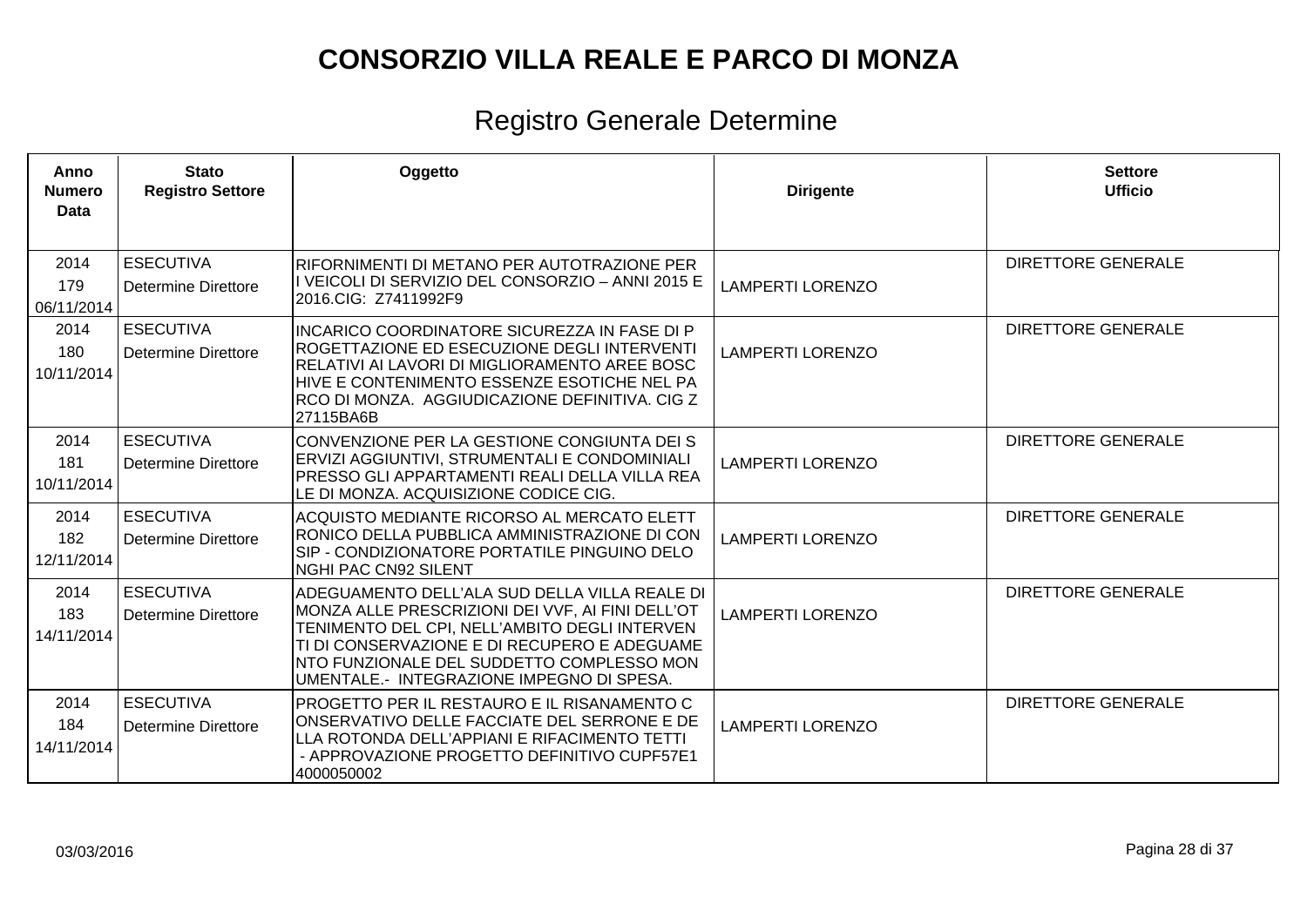| Anno<br><b>Numero</b><br>Data | <b>Stato</b><br><b>Registro Settore</b> | Oggetto                                                                                                                                                                                                                                                                                                                                   | <b>Dirigente</b>        | <b>Settore</b><br><b>Ufficio</b> |
|-------------------------------|-----------------------------------------|-------------------------------------------------------------------------------------------------------------------------------------------------------------------------------------------------------------------------------------------------------------------------------------------------------------------------------------------|-------------------------|----------------------------------|
| 2014<br>185<br>18/11/2014     | <b>ESECUTIVA</b><br>Determine Direttore | GARA SERVIZIO DI MANUTENZIONE DEL VERDE NEL<br>PARCO DI MONZA. NOMINA COMMISSIONE GIUDICAT<br>RICE.                                                                                                                                                                                                                                       | <b>LAMPERTI LORENZO</b> | <b>DIRETTORE GENERALE</b>        |
| 2014<br>186<br>19/11/2014     | <b>ESECUTIVA</b><br>Determine Direttore | INTERVENTI DI MIGLIORAMENTO AREE BOSCHIVE DE<br>L PARCO DI MONZA. APPROVAZIONE PROGETTO ESE<br>CUTIVO - DETERMINA A CONTRARRE.<br>ICUP F54E14000730008<br>CIG 6015842DDA                                                                                                                                                                  | <b>LAMPERTI LORENZO</b> | <b>DIRETTORE GENERALE</b>        |
| 2014<br>187<br>19/11/2014     | <b>ESECUTIVA</b><br>Determine Direttore | INTERVENTI DI CONTENIMENTO ESSENZE ESOTICHE<br>NEL PARCO DI MONZA. APPROVAZIONE PROGETTO E<br>SECUTIVO - DETERMINA A CONTRARRE.<br>ICUP F54E14000720008<br>CIG 6015874844                                                                                                                                                                 | <b>LAMPERTI LORENZO</b> | <b>DIRETTORE GENERALE</b>        |
| 2014<br>188<br>19/11/2014     | <b>ESECUTIVA</b><br>Determine Direttore | PROVVEDIMENTO DI SOMMA URGENZA PER LA PUBB<br>LICA INCOLUMITA' CIRCA LO STATO DELLE ALBERAT<br>lURE DEL PARCO DI MONZA.<br>CIG: Z1110F55F8.                                                                                                                                                                                               | <b>LAMPERTI LORENZO</b> | <b>DIRETTORE GENERALE</b>        |
| 2014<br>189<br>20/11/2014     | <b>ESECUTIVA</b><br>Determine Direttore | AFFIDAMENTO AI SENSI DELL'ART. 125 DEL D.LGS. 16<br>3/2006 E DEL REGOLAMENTO INTERNO PER LA DISCI<br>PLINA DELL'ATTIVITà CONTRATTUALE DEL CONSORZI<br>O VILLA REALE E PARCO DI MONZA, DEL SERVIZIO D<br>I PREDISPOSIZIONE DELL'ATTESTATO DI CERTIFICAZ<br>IONE ENERGETICA DEL CENTRO SPORTIVO TENNIS A<br> LL'INTERNO DEL PARCO DI MONZA. | <b>LAMPERTI LORENZO</b> | <b>DIRETTORE GENERALE</b>        |
| 2014<br>190<br>21/11/2014     | <b>ESECUTIVA</b><br>Determine Direttore | INTERVENTI CONSERVATIVI SU ARREDI STORICI E RI<br>PRISTINI IN "ALA SUD" -VILLA REALE - APPLICAZIONE<br>DEL QUINTO D'OBBLIGO - CIG: X1F10CB14C                                                                                                                                                                                             | <b>LAMPERTI LORENZO</b> | <b>DIRETTORE GENERALE</b>        |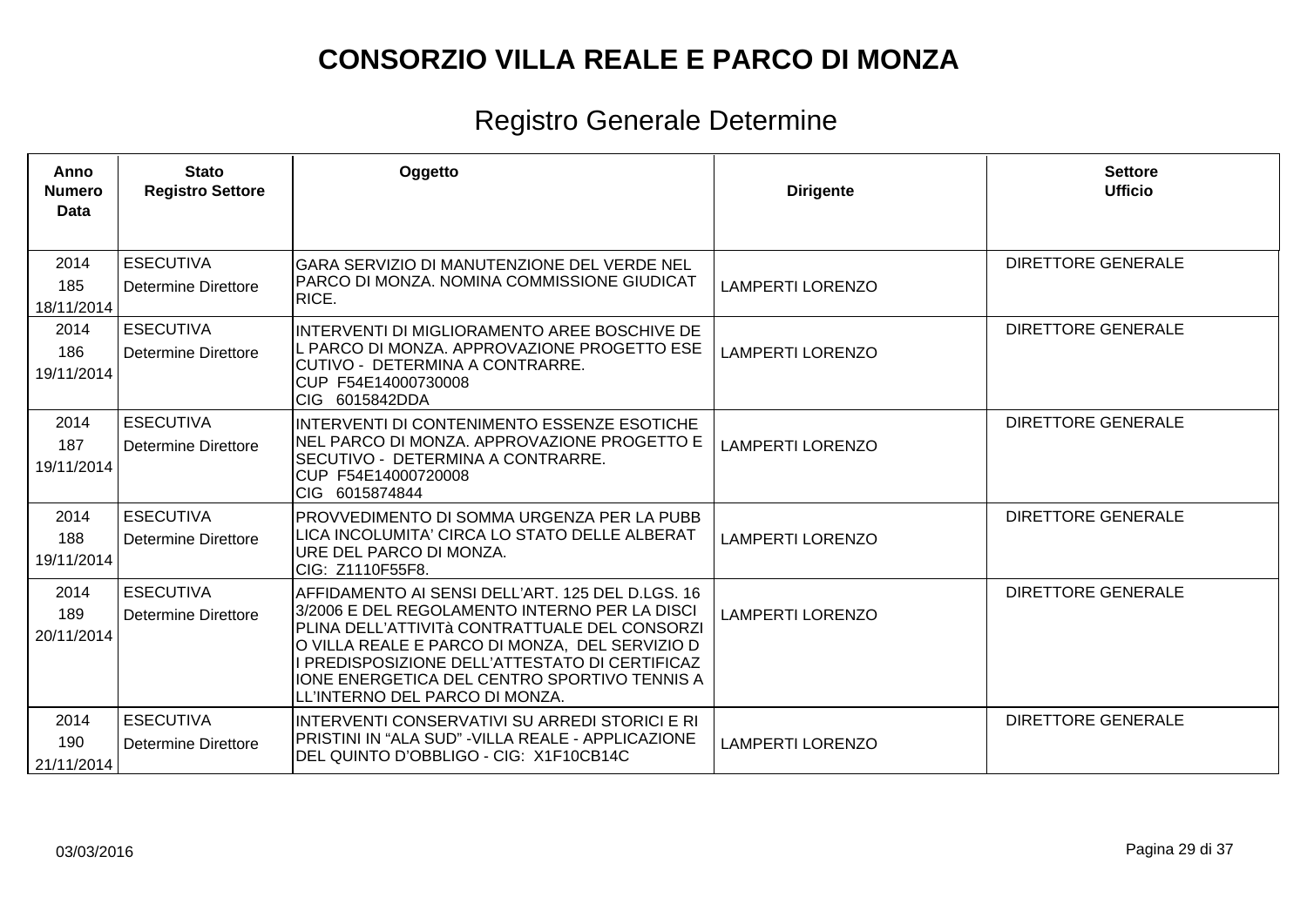| Anno<br><b>Numero</b><br><b>Data</b> | <b>Stato</b><br><b>Registro Settore</b> | Oggetto                                                                                                                                                                                                                 | <b>Dirigente</b>        | <b>Settore</b><br><b>Ufficio</b> |
|--------------------------------------|-----------------------------------------|-------------------------------------------------------------------------------------------------------------------------------------------------------------------------------------------------------------------------|-------------------------|----------------------------------|
| 2014<br>191<br>25/11/2014            | <b>ESECUTIVA</b><br>Determine Direttore | PROGETTO PER IL RESTAURO E IL RISANAMENTO C<br>ONSERVATIVO DELLE FACCIATE DEL SERRONE E DE<br>LLA ROTONDA DELL'APPIANI E RIFACIMENTO TETTI.<br>APPROVAZIONE PROGETTO ESECUTIVO. CUPF57E14<br>000050002 - CIG 60152315A6 | <b>LAMPERTI LORENZO</b> | <b>DIRETTORE GENERALE</b>        |
| 2014<br>192<br>25/11/2014            | <b>ESECUTIVA</b><br>Determine Direttore | FORNITURA DEL SERVIZIO DI ACCESSO IP XDSL PRE<br>SSO LA VILLA REALE DI MONZA ALA SUD. DETERMIN<br>A A CONTRARRE - CIG XA210CB14F                                                                                        | <b>LAMPERTI LORENZO</b> | <b>DIRETTORE GENERALE</b>        |
| 2014<br>193<br>25/11/2014            | <b>ESECUTIVA</b><br>Determine Direttore | VERIFICA DEL SISTEMA DI RILEVAZIONE FUMI E IMPI<br>ANTO ANTINCENDIO – SERRONE DELLA VILLA REALE<br>DI MONZA                                                                                                             | <b>LAMPERTI LORENZO</b> | <b>DIRETTORE GENERALE</b>        |
| 2014<br>194<br>25/11/2014            | <b>ESECUTIVA</b><br>Determine Direttore | PROVVEDIMENTO DI SOMMA URGENZA PER MESSA I<br>N SICUREZZA DELL'EDIFICIO EX-PORTINERIA DI POR<br>TA MONZA PER GARANTIRE LA PUBBLICA INCOLUMIT<br>A'<br>CIG: Z0911E11A3                                                   | <b>LAMPERTI LORENZO</b> | <b>DIRETTORE GENERALE</b>        |
| 2014<br>195<br>26/11/2014            | <b>ESECUTIVA</b><br>Determine Direttore | RIPARAZIONE STACCIONATA IN LEGNO LUNGO IL VIA<br>LE DI VEDANO. CIG: ZF511F61D1                                                                                                                                          | <b>LAMPERTI LORENZO</b> | <b>DIRETTORE GENERALE</b>        |
| 2014<br>196<br>27/11/2014            | <b>ESECUTIVA</b><br>Determine Direttore | PROVVEDIMENTO DI SOMMA URGENZA PER INTERVE<br>NTI DI RIPRISTINO DEI CANCELLI AUTOMATIZZATI E B<br>AGNI PUBBLICI DEL PARCO DI MONZA. CIG Z1011E36<br>D <sub>2</sub>                                                      | <b>LAMPERTI LORENZO</b> | <b>DIRETTORE GENERALE</b>        |
| 2014<br>197<br>27/11/2014            | <b>ESECUTIVA</b><br>Determine Direttore | CONCESSIONE TEMPORANEA DEL TEATRINO DI COR<br>TE E SALA CONVEGNI DELLA VILLA REALE.                                                                                                                                     | <b>LAMPERTI LORENZO</b> | <b>DIRETTORE GENERALE</b>        |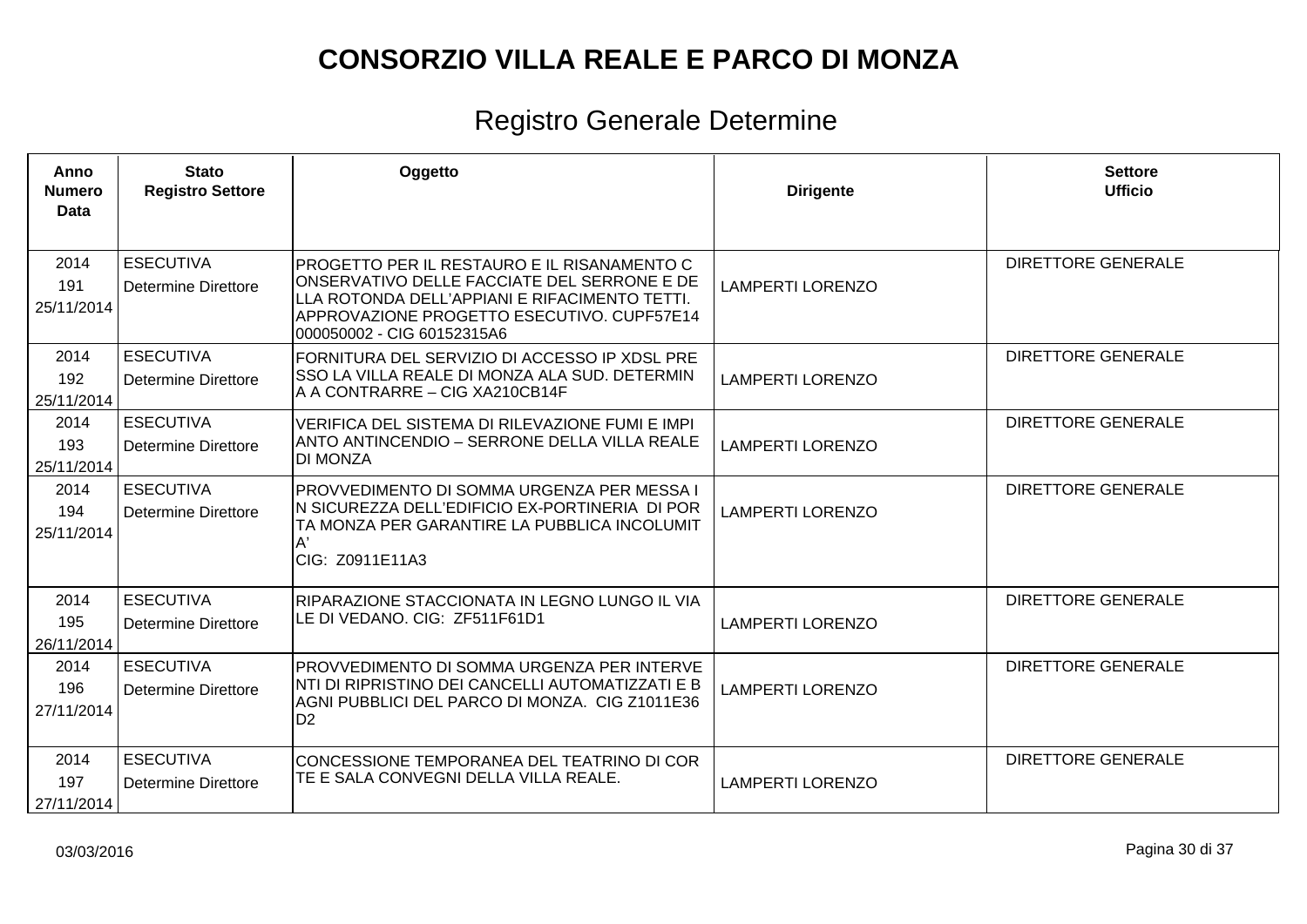| Anno<br><b>Numero</b><br>Data | <b>Stato</b><br><b>Registro Settore</b> | Oggetto                                                                                                                                                                                                                                                                                                                                                                       | <b>Dirigente</b>        | <b>Settore</b><br><b>Ufficio</b> |
|-------------------------------|-----------------------------------------|-------------------------------------------------------------------------------------------------------------------------------------------------------------------------------------------------------------------------------------------------------------------------------------------------------------------------------------------------------------------------------|-------------------------|----------------------------------|
| 2014<br>198<br>28/11/2014     | <b>ESECUTIVA</b><br>Determine Direttore | PARCO DI MONZA : LAVORI DI SOMMA URGENZA SUL<br>LE STRADE A SEGUITO ESONDAZIONE FIUME LAMBR<br>O. CIG: Z6011FB823.                                                                                                                                                                                                                                                            | <b>LAMPERTI LORENZO</b> | <b>DIRETTORE GENERALE</b>        |
| 2014<br>199<br>01/12/2014     | <b>ESECUTIVA</b><br>Determine Direttore | AFFIDAMENTO INCARICO MEDIANTE RICORSO ALLA<br> PIATTAFORMA REGIONALE PER L'E-PROCUREMENT<br>SINTEL DELLA CENTRALE REGIONALE ACQUISTI DI R<br>EGIONE LOMBARDIA (ARCA) PER IL SERVIZIO DI MAN<br>UTENZIONE ORDINARIA DELLA STAZIONE METEOROL<br>OGICA DEL PARCO DI MONZA – ANNI 2015 E 2016.<br>CIG ZCD1183D3F                                                                  | <b>LAMPERTI LORENZO</b> | <b>DIRETTORE GENERALE</b>        |
| 2014<br>200<br>01/12/2014     | <b>ESECUTIVA</b><br>Determine Direttore | ASSUNZIONE DELL'IMPEGNO VINCOLATO PER L'ATTU<br>AZIONE DEL PROGETTO "VALORIZZAZIONE DEL PATR<br>IMONIO CULTURALE MUSEALE DEGLI APPARTAMENTI<br>REALI E PERTINENZE DELLA VILLA REALE DI MONZA<br>E PROMOZIONE PER L'AVVIO DELLA FRUIZIONE UNIT<br> ARIA IN VISTA DI EXPO 2015" A SEGUITO DI BANDO P<br>ER L'ASSEGNAZIONE DI UN CONTRIBUTO DA PARTE<br>DELLA REGIONE LOMBARDIA. | <b>LAMPERTI LORENZO</b> | <b>DIRETTORE GENERALE</b>        |
| 2014<br>201<br>01/12/2014     | <b>ESECUTIVA</b><br>Determine Direttore | PARTECIPAZIONE DEL CONSORZIO VILLA REALE E P<br>ARCO DI MONZA AD ASSOCIAZIONI CULTURALI. PAGA<br>MENTO DELLE QUOTE ASSOCIATIVE ANNUALI.                                                                                                                                                                                                                                       | <b>LAMPERTI LORENZO</b> | <b>DIRETTORE GENERALE</b>        |
| 2014<br>202<br>01/12/2014     | <b>ESECUTIVA</b><br>Determine Direttore | AFFIDAMENTO INCARICO MEDIANTE RICORSO ALLA<br>PIATTAFORMA REGIONALE PER L'E-PROCUREMENT <br>SINTEL DEL SERVIZIO DI ACCESSO IP XDSL PRESSO<br>LA VILLA REALE DI MONZA ALA SUD. AGGIUDICAZIO<br>NE DEFINITIVA.                                                                                                                                                                  | <b>LAMPERTI LORENZO</b> | <b>DIRETTORE GENERALE</b>        |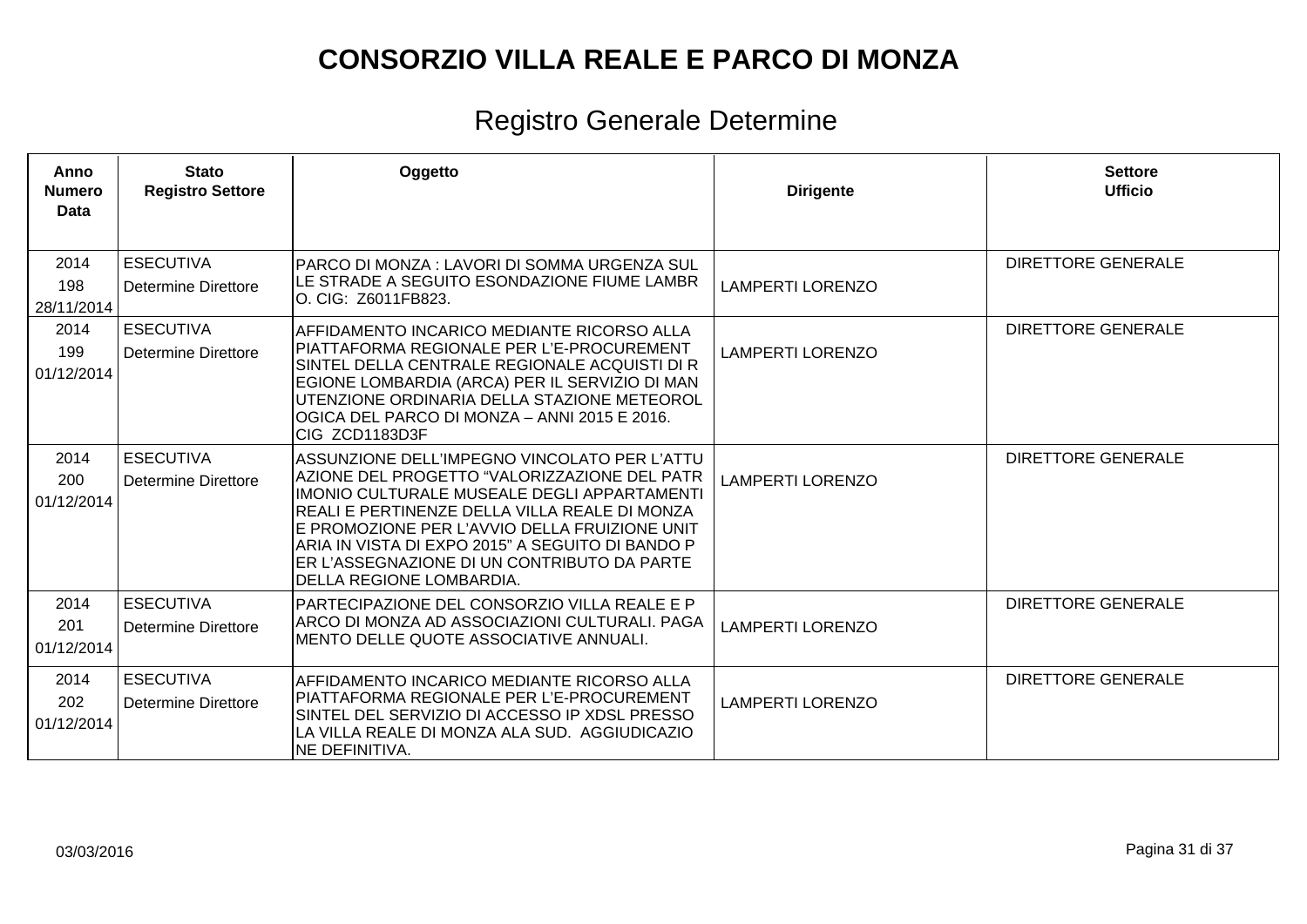| Anno<br><b>Numero</b><br><b>Data</b> | <b>Stato</b><br><b>Registro Settore</b>        | Oggetto                                                                                                                                                                                                                                                                                                | <b>Dirigente</b>        | <b>Settore</b><br><b>Ufficio</b> |
|--------------------------------------|------------------------------------------------|--------------------------------------------------------------------------------------------------------------------------------------------------------------------------------------------------------------------------------------------------------------------------------------------------------|-------------------------|----------------------------------|
| 2014<br>203<br>04/12/2014            | <b>ESECUTIVA</b><br><b>Determine Direttore</b> | AFFIDAMENTO DI INCARICO PER LA FORNITURA DI M<br>ATERIALI DI COMUNICAZIONE RELATIVAMENTE ALLA<br>REALIZAZZIONE DEL CALENDARIO "REGGIA DI MONZ<br>A".                                                                                                                                                   | <b>LAMPERTI LORENZO</b> | <b>DIRETTORE GENERALE</b>        |
| 2014<br>204<br>05/12/2014            | <b>ESECUTIVA</b><br>Determine Direttore        | AFFIDAMENTO AI SENSI DELL'ART. 125 DEL D.LGS. 16<br>3/2006 E DEL REGOLAMENTO INTERNO PER LA DISCI<br>PLINA DELL'ATTIVITà CONTRATTUALE DEL CONSORZI<br>O VILLA REALE E PARCO DI MONZA, DEL SERVIZIO DI<br>COPERTURA ASSICURATIVA, GARANZIA "ALL RISKS".                                                 | <b>LAMPERTI LORENZO</b> | <b>DIRETTORE GENERALE</b>        |
| 2014<br>205<br>05/12/2014            | <b>ESECUTIVA</b><br><b>Determine Direttore</b> | AFFIDAMENTO AI SENSI DELL'ART. 125 DEL D.LGS. 16<br>3/2006 E DEL REGOLAMENTO INTERNO PER LA DISCI<br>PLINA DELL'ATTIVITà CONTRATTUALE DEL CONSORZI<br>O VILLA REALE E PARCO DI MONZA, DEL SERVIZIO DI<br>COPERTURA ASSICURATIVA, GARANZIA "RESPONSA<br>BILITÀ CIVILE VERSO TERZI E PRESTATORI D'OPERA" | <b>LAMPERTI LORENZO</b> | <b>DIRETTORE GENERALE</b>        |
| 2014<br>206<br>05/12/2014            | <b>ESECUTIVA</b><br>Determine Direttore        | AFFIDAMENTO INCARICO MEDIANTE RICORSO ALLA<br>PIATTAFORMA REGIONALE PER L'E-PROCUREMENT<br>SINTEL DEL SERVIZIO VERIFICA DEL SISTEMA DI RILE<br>VAZIONE FUMI E IMPIANTO ANTINCENDIO - SERRON<br>E DELLA VILLA REALE DI MONZA. AGGIUDICAZIONE<br>IDEFINITIVA.                                            | <b>LAMPERTI LORENZO</b> | <b>DIRETTORE GENERALE</b>        |
| 2014<br>207<br>10/12/2014            | <b>ESECUTIVA</b><br><b>Determine Direttore</b> | EDIFICIO EX-PORTINERIA DI PORTA MONZA APPROV<br>AZIONE PROVVEDIMENTO DI SOMMA URGENZA PER<br>LE OPERE DI MESSA IN SICUREZZA - OPERE DA IMP<br>RENDITORE EDILE - CIG: ZF1122E4CF                                                                                                                        | <b>LAMPERTI LORENZO</b> | <b>DIRETTORE GENERALE</b>        |
| 2014<br>208<br>11/12/2014            | <b>ESECUTIVA</b><br>Determine Direttore        | PROROGA TECNICA CONTRATTO DEL SERVIZIO DI P<br>RESIDIO NELLE AREE DEL PARCO DI MONZA. APPLIC<br>AZIONE DEL QUINTO D'OBBLIGO. CIG: Z811231CE7                                                                                                                                                           | <b>LAMPERTI LORENZO</b> | <b>DIRETTORE GENERALE</b>        |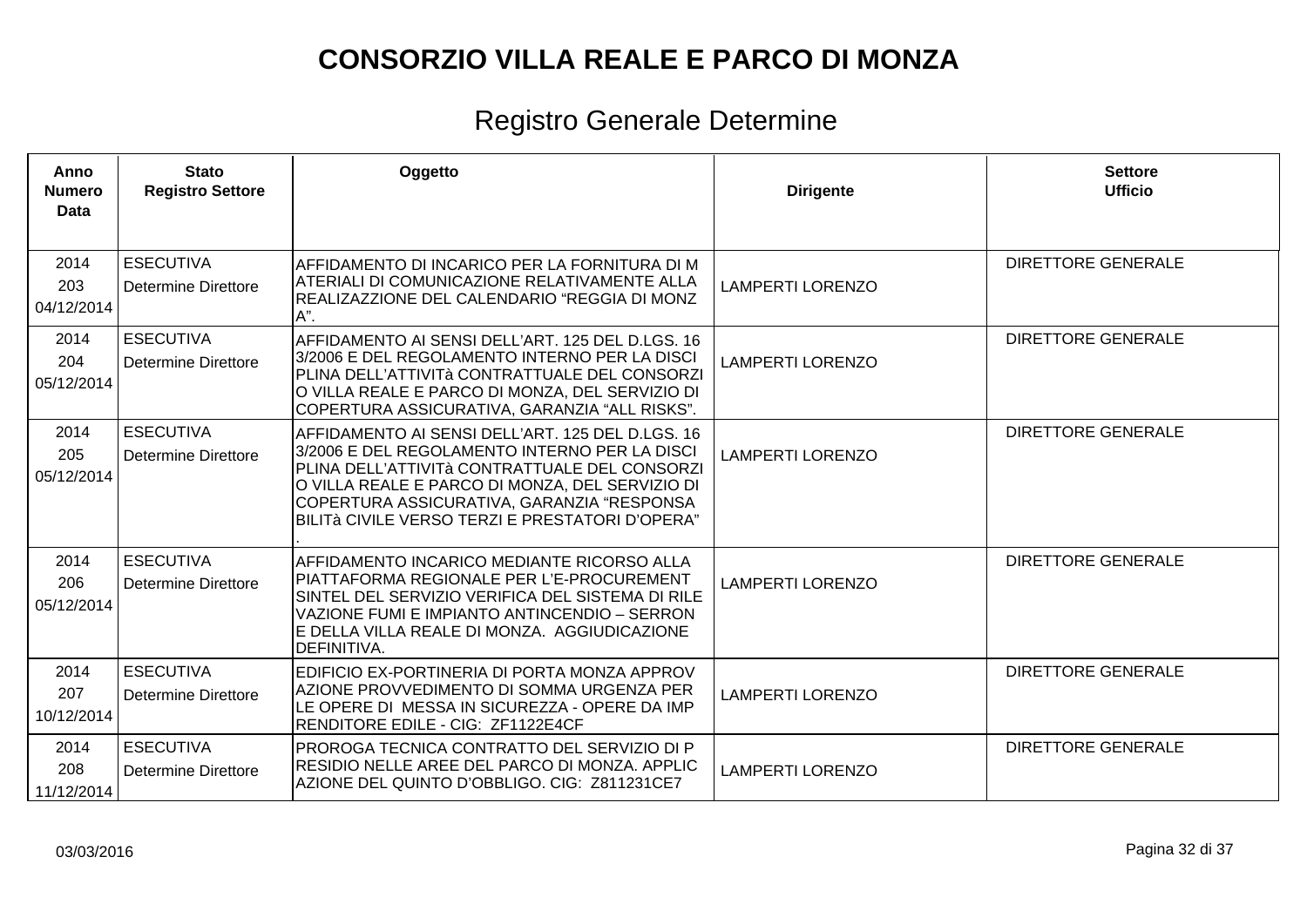| Anno<br><b>Numero</b><br><b>Data</b> | <b>Stato</b><br><b>Registro Settore</b>        | Oggetto                                                                                                                                                                                                                                                    | <b>Dirigente</b>        | <b>Settore</b><br><b>Ufficio</b> |
|--------------------------------------|------------------------------------------------|------------------------------------------------------------------------------------------------------------------------------------------------------------------------------------------------------------------------------------------------------------|-------------------------|----------------------------------|
| 2014<br>209<br>11/12/2014            | <b>ESECUTIVA</b><br><b>Determine Direttore</b> | INTERVENTI DI MIGLIORAMENTO AREE BOSCHIVE DE<br>L PARCO DI MONZA. AGGIUDICAZIONE DEFINITIVA.<br>CODICE CUP F54E14000730008.<br>CODICE CIG 6015842DDA                                                                                                       | <b>LAMPERTI LORENZO</b> | <b>DIRETTORE GENERALE</b>        |
| 2014<br>210<br>11/12/2014            | <b>ESECUTIVA</b><br>Determine Direttore        | INTERVENTI DI CONTENIMENTO ESSENZE ESOTICHE<br>NEL PARCO DI MONZA. AGGIUDICAZIONE DEFINITIVA<br>CODICE CUP F54E14000720008<br>CODICE CIG 6015874844                                                                                                        | <b>LAMPERTI LORENZO</b> | <b>DIRETTORE GENERALE</b>        |
| 2014<br>211<br>15/12/2014            | <b>ESECUTIVA</b><br><b>Determine Direttore</b> | AFFIDAMENTO INCARICO MEDIANTE RICORSO ALLA<br>PIATTAFORMA REGIONALE PER L'E-PROCUREMENT<br>SINTEL DELLA CENTRALE REGIONALE ACQUISTI DI R<br>EGIONE LOMBARDIA (ARCA) PER L'ACQUISTO DI MAT<br>ERIALE INFORMATICO - PERSONAL COMPUTERS E M<br><b>ONITORS</b> | <b>LAMPERTI LORENZO</b> | <b>DIRETTORE GENERALE</b>        |
| 2014<br>212<br>16/12/2014            | <b>ESECUTIVA</b><br>Determine Direttore        | ACQUISTO MEDIANTE RICORSO AL MERCATO ELETT<br>RONICO DELLA PUBBLICA AMMINISTRAZIONE DI CON<br>SIP - FORNITURA DI RICAMBI PER STAMPANTE LASE<br>R, CARTA PLASTIFICATA PER STAMPA LASER E ROT<br>OLI DI CARTA PER PLOTTER                                    | <b>LAMPERTI LORENZO</b> | <b>DIRETTORE GENERALE</b>        |
| 2014<br>213<br>16/12/2014            | <b>ESECUTIVA</b><br><b>Determine Direttore</b> | AFFIDAMENTO INCARICO MEDIANTE RICORSO ALLA<br>PIATTAFORMA REGIONALE PER L'E-PROCUREMENT<br>SINTEL DELLA CENTRALE REGIONALE ACQUISTI DI R<br>EGIONE LOMBARDIA (ARCA) PER L'ACQUISTO DI MAT<br><b>ERIALE INFORMATICO - SERVER</b>                            | <b>LAMPERTI LORENZO</b> | <b>DIRETTORE GENERALE</b>        |
| 2014<br>214<br>16/12/2014            | <b>ESECUTIVA</b><br>Determine Direttore        | SECONDA PROROGA TECNICA CONTRATTO SERVIZI<br>O DI MANUTENZIONE DEL VERDE NEL PARCO DI MON<br>ZA (PERIODO DI SVOLGIMENTO DEL SERVIZIO DAL 04<br>.01.2015 AL 04.04.2015).<br>CIG Z63124B489                                                                  | <b>LAMPERTI LORENZO</b> | <b>DIRETTORE GENERALE</b>        |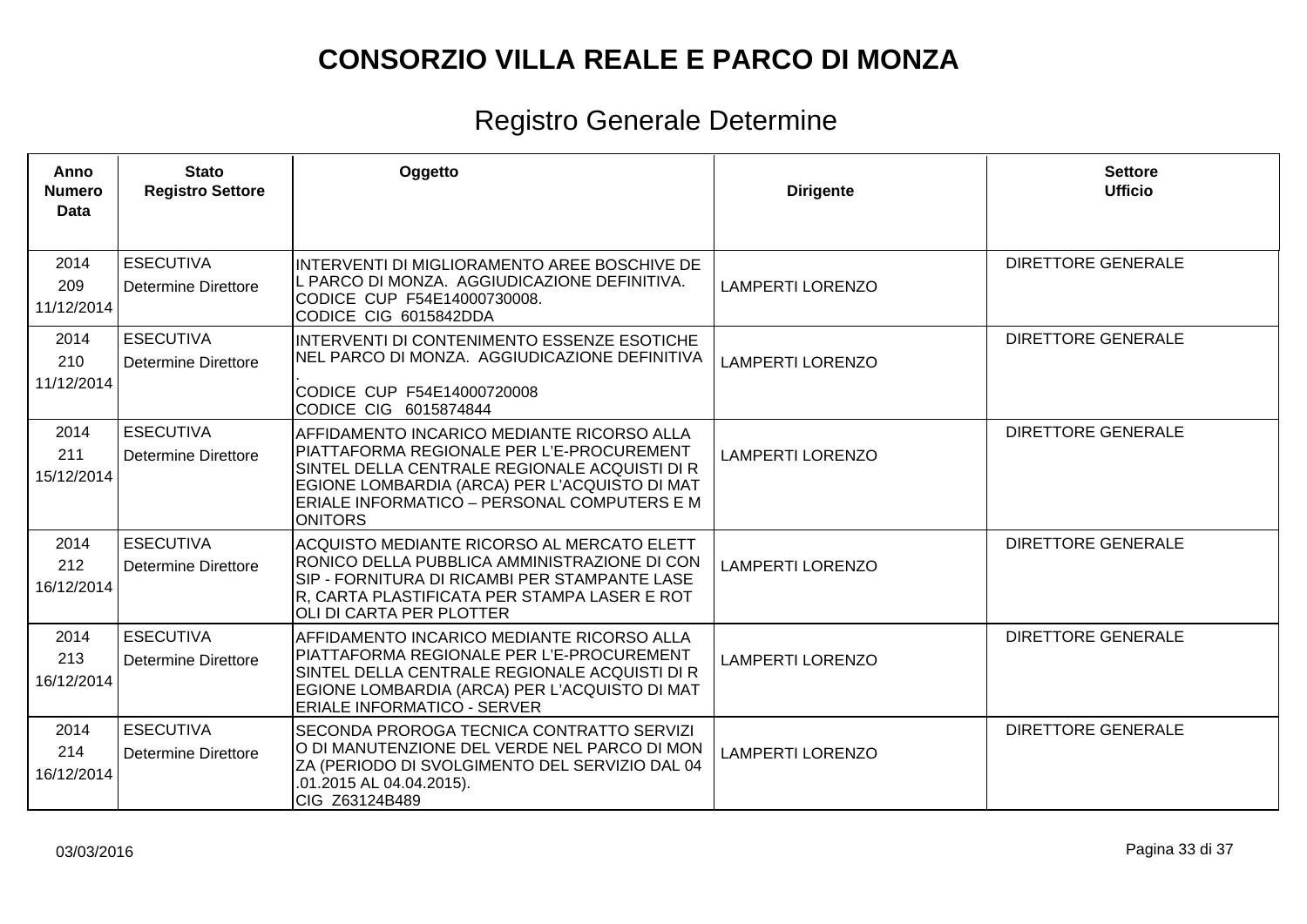| Anno<br><b>Numero</b><br><b>Data</b> | <b>Stato</b><br><b>Registro Settore</b>        | Oggetto                                                                                                                                                                                                                           | <b>Dirigente</b>        | <b>Settore</b><br><b>Ufficio</b> |
|--------------------------------------|------------------------------------------------|-----------------------------------------------------------------------------------------------------------------------------------------------------------------------------------------------------------------------------------|-------------------------|----------------------------------|
| 2014<br>215<br>17/12/2014            | <b>ESECUTIVA</b><br>Determine Direttore        | ADESIONE A CONVENZIONE CONSIP PER LA GESTIO<br>NE INTEGRATA DELLA SICUREZZA SUI LUOGHI DI LAV<br>IORO .  PROROGA TECNICA                                                                                                          | <b>LAMPERTI LORENZO</b> | <b>DIRETTORE GENERALE</b>        |
| 2014<br>216<br>18/12/2014            | <b>ESECUTIVA</b><br><b>Determine Direttore</b> | PROGETTO SERVIZIO CIVILE "VIVERE IL PARCO". APP<br>ROVAZIONE SCHEMA DI ACCORDO DI COLLABORAZI<br>ONE CON IL COMUNE DI MONZA.                                                                                                      | <b>LAMPERTI LORENZO</b> | <b>DIRETTORE GENERALE</b>        |
| 2014<br>217<br>18/12/2014            | <b>ESECUTIVA</b><br>Determine Direttore        | SERVIZIO COMUNICAZIONE INTEGRATA (CIG ZCD10D<br>367A). AGGIUDICAZIONE DEFINITIVA.                                                                                                                                                 | <b>LAMPERTI LORENZO</b> | <b>DIRETTORE GENERALE</b>        |
| 2014<br>218<br>18/12/2014            | <b>ESECUTIVA</b><br>Determine Direttore        | ACQUISTO GASOLIO PER MACCHINE AGRICOLE. CO<br>DICE CIG Z3E12598D1                                                                                                                                                                 | <b>LAMPERTI LORENZO</b> | <b>DIRETTORE GENERALE</b>        |
| 2014<br>219<br>18/12/2014            | <b>ESECUTIVA</b><br>Determine Direttore        | AFFIDAMENTO INCARICO DELLA FORNITURA DI ALBE<br>RI IN ZOLLA.<br>CIG Z301258C38                                                                                                                                                    | <b>LAMPERTI LORENZO</b> | <b>DIRETTORE GENERALE</b>        |
| 2014<br>220<br>19/12/2014            | <b>ESECUTIVA</b><br><b>Determine Direttore</b> | ASSUNZIONE DELL'IMPEGNO VINCOLATO PER L'ATTU<br>AZIONE DELLA MOSTRA "IL FASCINO E IL MITO DELL'I<br>TALIA DAL RINASCIMENTO AL CONTEMPORANEO" A S<br>EGUITO DI ASSEGNAZIONE DI UN CONTRIBUTO DA P<br>ARTE DELLA REGIONE LOMBARDIA. | <b>LAMPERTI LORENZO</b> | <b>DIRETTORE GENERALE</b>        |
| 2014<br>221<br>19/12/2014            | <b>ESECUTIVA</b><br>Determine Direttore        | AFFIDAMENTO INCARICO DELLA FORNITURA CON PO<br>ISA DI ALBERI<br>IN VASO. CIG ZE41264505                                                                                                                                           | <b>LAMPERTI LORENZO</b> | <b>DIRETTORE GENERALE</b>        |
| 2014<br>222<br>19/12/2014            | <b>ESECUTIVA</b><br>Determine Direttore        | LIQUIDAZIONE RIMBORSO SPESE VIAGGIO DIRETTO<br>RE GENERALE, DIPENDENTI E AMMINISTRATORI REL<br>ATIVA AL QUARTO TRIMESTRE 2014                                                                                                     | <b>LAMPERTI LORENZO</b> | <b>DIRETTORE GENERALE</b>        |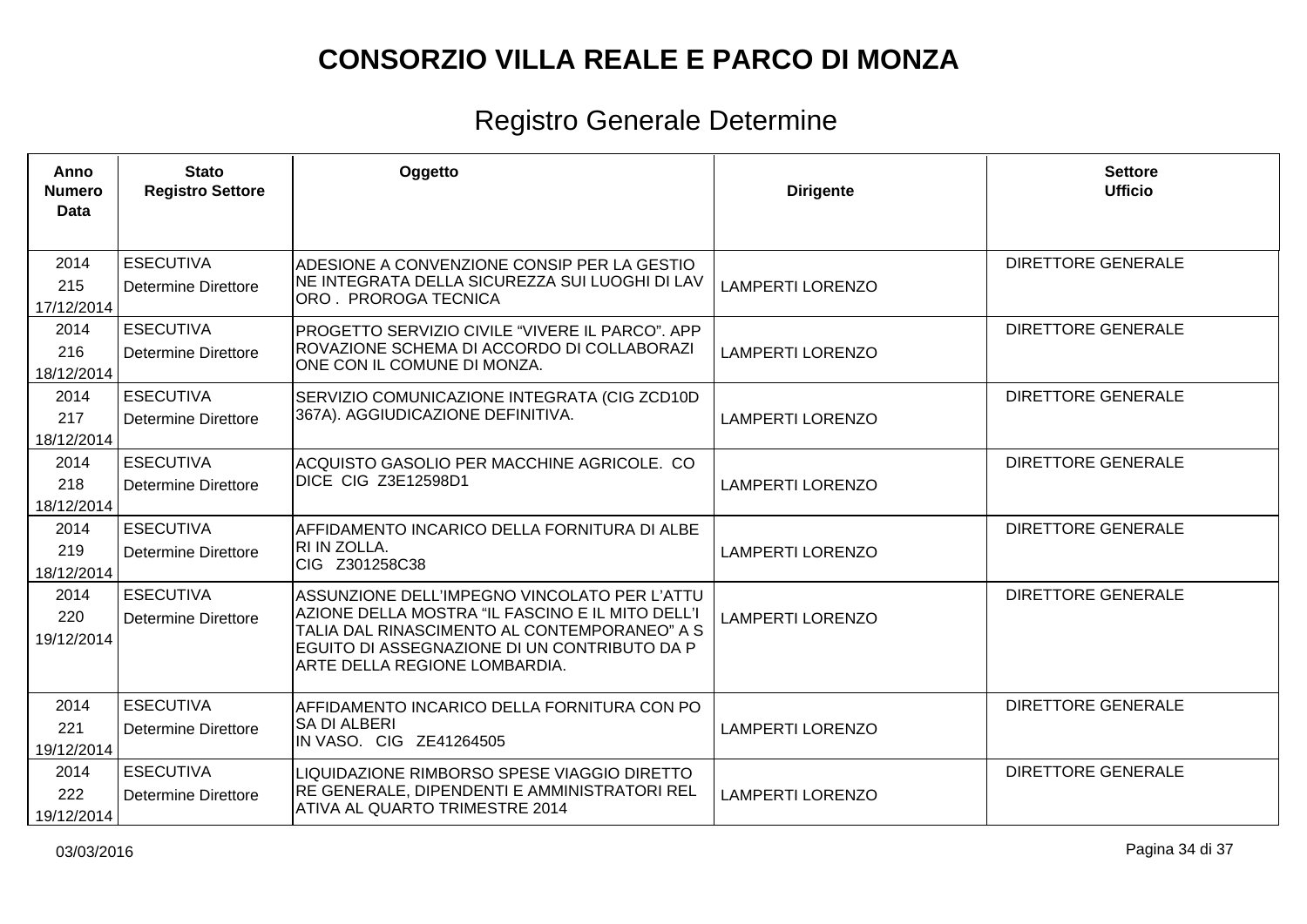| Anno<br><b>Numero</b><br><b>Data</b> | <b>Stato</b><br><b>Registro Settore</b>        | Oggetto                                                                                                                                                                                                                                                                                                                              | <b>Dirigente</b>        | <b>Settore</b><br><b>Ufficio</b> |
|--------------------------------------|------------------------------------------------|--------------------------------------------------------------------------------------------------------------------------------------------------------------------------------------------------------------------------------------------------------------------------------------------------------------------------------------|-------------------------|----------------------------------|
| 2014<br>223<br>19/12/2014            | <b>ESECUTIVA</b><br><b>Determine Direttore</b> | CONTRATTO DEL SERVIZIO DI PULIZIA NELLE AREE D<br>EL PARCO DI MONZA. APPLICAZIONE DEL QUINTO D'<br>OBBLIGO. CIG: ZE81263D46                                                                                                                                                                                                          | <b>LAMPERTI LORENZO</b> | <b>DIRETTORE GENERALE</b>        |
| 2014<br>224<br>19/12/2014            | <b>ESECUTIVA</b><br>Determine Direttore        | SPONSORIZZAZIONE TECNICA, AI SENSI DELL'ART. 2<br>6 DEL D. LGS. 163/2006 PER LA REALIZZAZIONE DI SIS<br>TEMI DI SICUREZZA PRESSO LA BIBLIOTECA REALE E<br>GLI SPAZI ESPOSITIVI DEL SERRONE - ACCERTAMEN<br>TO DI ENTRATA E IMPEGNO DI SPESA – RINUNCIA E<br><b>APPROVAZIONE NUOVA PROPOSTA</b>                                       | <b>LAMPERTI LORENZO</b> | <b>DIRETTORE GENERALE</b>        |
| 2014<br>225<br>19/12/2014            | <b>ESECUTIVA</b><br><b>Determine Direttore</b> | FORNITURA E POSA IN OPERA DI IMPIANTO DI ILLUMI<br>NAZIONE A "LED SEGNA PASSO" TRA LA SALA MOSTR<br>E DEL SERRONE E L'AVANCORTE VILLA REALE . APPL<br>ICAZIONE DEL QUINTO D'OBBLIGO. CIG: Z2810E9BFF.                                                                                                                                | <b>LAMPERTI LORENZO</b> | <b>DIRETTORE GENERALE</b>        |
| 2014<br>226<br>19/12/2014            | <b>ESECUTIVA</b><br>Determine Direttore        | PROVVEDIMENTO DI SOMMA URGENZA PER INTERVE<br>NTI DI RIPRISTINO DEI MANTI DI COPERTURA DEGLI I<br>MMOBILI DEL PARCO DI MONZA. CIG ZA11267798                                                                                                                                                                                         | <b>LAMPERTI LORENZO</b> | <b>DIRETTORE GENERALE</b>        |
| 2014<br>227<br>22/12/2014            | <b>ESECUTIVA</b><br><b>Determine Direttore</b> | AFFIDAMENTO AI SENSI DELL'ART. 125 DEL D.LGS. 16<br>3/2006 E DEL REGOLAMENTO INTERNO PER LA DISCI<br>PLINA DELL'ATTIVITà CONTRATTUALE DEL CONSORZI<br>O VILLA REALE E PARCO DI MONZA, DEL SERVIZIO DI<br>COPERTURA ASSICURATIVA, GARANZIA "RESPONSA<br>BILITà CIVILE VERSO TERZI E PRESTATORI D'OPERA"<br>AGGIUDICAZIONE DEFINITIVA. | <b>LAMPERTI LORENZO</b> | <b>DIRETTORE GENERALE</b>        |
| 2014<br>228<br>22/12/2014            | <b>ESECUTIVA</b><br><b>Determine Direttore</b> | AFFIDAMENTO AI SENSI DELL'ART. 125 DEL D.LGS. 16<br>3/2006 E DEL REGOLAMENTO INTERNO PER LA DISCI<br>PLINA DELL'ATTIVITà CONTRATTUALE DEL CONSORZI<br>O VILLA REALE E PARCO DI MONZA, DEL SERVIZIO D<br>I CERTIFICAZIONE ENERGETICA DI ALCUNI IMMOBILI<br>ALL'INTERNO DEL PARCO DI MONZA .                                           | <b>LAMPERTI LORENZO</b> | <b>DIRETTORE GENERALE</b>        |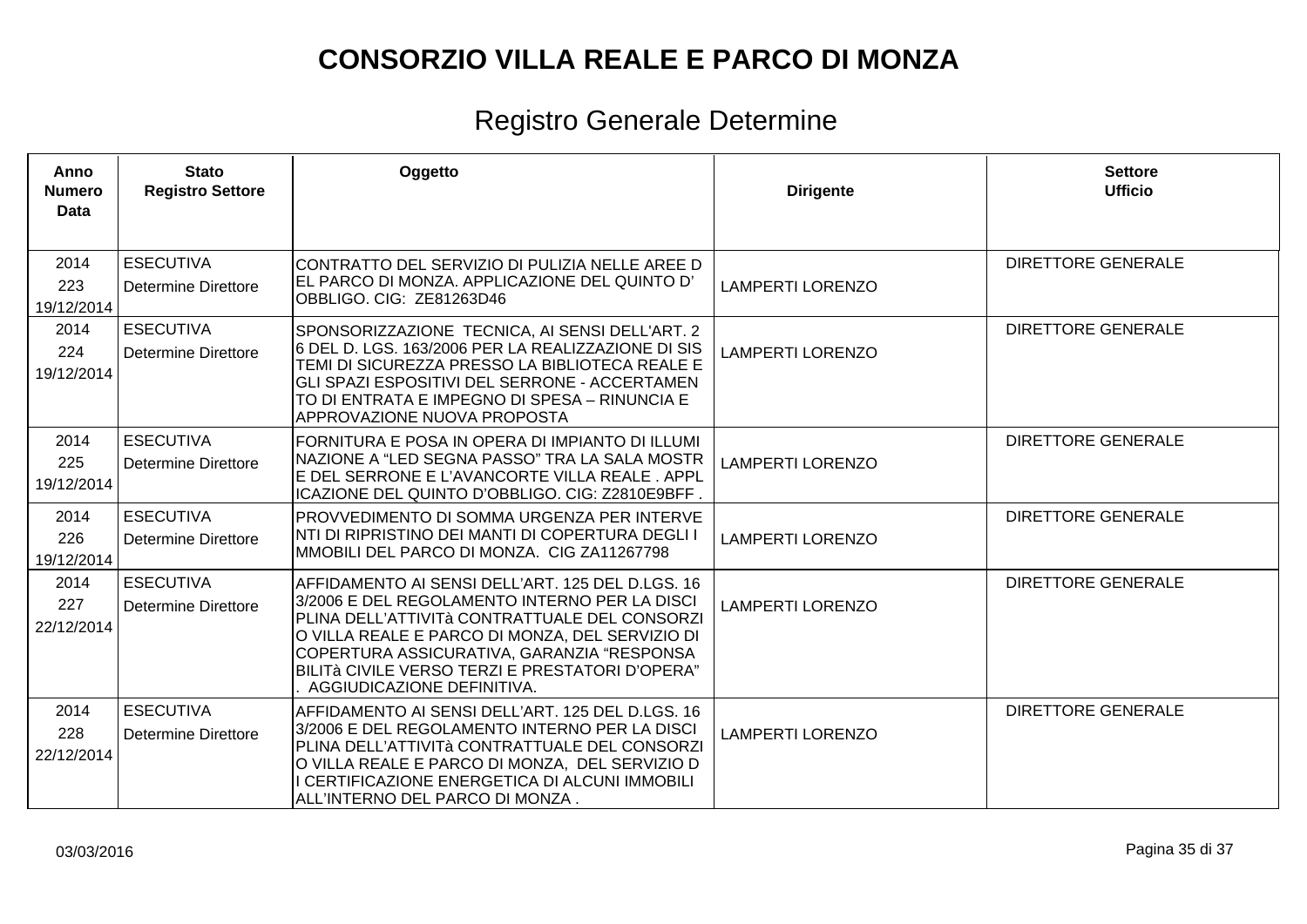| Anno<br><b>Numero</b><br>Data | <b>Stato</b><br><b>Registro Settore</b>        | Oggetto                                                                                                                                                                                                                                                                                                                    | <b>Dirigente</b>        | <b>Settore</b><br><b>Ufficio</b> |
|-------------------------------|------------------------------------------------|----------------------------------------------------------------------------------------------------------------------------------------------------------------------------------------------------------------------------------------------------------------------------------------------------------------------------|-------------------------|----------------------------------|
| 2014<br>229<br>23/12/2014     | <b>ESECUTIVA</b><br>Determine Direttore        | AFFIDAMENTO INCARICO MEDIANTE RICORSO ALLA<br>PIATTAFORMA REGIONALE PER L'E-PROCUREMENT<br>SINTEL PER L'ACQUISTO DI MATERIALE INFORMATIC<br>O – PERSONAL COMPUTERS E MONITORS. AGGIUDI<br>CAZIONE DEFINITIVA.                                                                                                              | <b>LAMPERTI LORENZO</b> | <b>DIRETTORE GENERALE</b>        |
| 2014<br>230<br>23/12/2014     | <b>ESECUTIVA</b><br><b>Determine Direttore</b> | AFFIDAMENTO AI SENSI DELL'ART. 125 DEL D.LGS. 16<br>3/2006 E DEL REGOLAMENTO INTERNO PER LA DISCI<br>PLINA DELL'ATTIVITà CONTRATTUALE DEL CONSORZI<br>O VILLA REALE E PARCO DI MONZA, DEL SERVIZIO D<br>I PRONTO INTERVENTO SU RICEZIONE DI ALLARME E<br>TENUTA CHIAVI DELL'ALA SUD DELLA VILLA REALE. P<br>ROROGA TECNICA | <b>LAMPERTI LORENZO</b> | <b>DIRETTORE GENERALE</b>        |
| 2014<br>231<br>23/12/2014     | <b>ESECUTIVA</b><br><b>Determine Direttore</b> | AFFIDAMENTO INCARICO MEDIANTE RICORSO ALLA<br>PIATTAFORMA REGIONALE PER L'E-PROCUREMENT<br>SINTEL PER L'ACQUISTO DI MATERIALE INFORMATIC<br>O - SERVER. AGGIUDICAZIONE DEFINITIVA.                                                                                                                                         | <b>LAMPERTI LORENZO</b> | <b>DIRETTORE GENERALE</b>        |
| 2014<br>232<br>23/12/2014     | <b>ESECUTIVA</b><br><b>Determine Direttore</b> | RIMBORSI SPESE AL COMUNE DI MONZA PER MUTUI<br>ANNO 2014 (SECONDO SEMESTRE) E PER QUOTE AS<br>SOCIATIVE ASSOCIAZIONE PROPRIETA' FONDIARIA P<br>ROVINCIE DI MILANO E LODI ANNI 2013/2014.                                                                                                                                   | <b>LAMPERTI LORENZO</b> | <b>DIRETTORE GENERALE</b>        |
| 2014<br>233<br>23/12/2014     | <b>ESECUTIVA</b><br><b>Determine Direttore</b> | PROGETTO PER IL RESTAURO E IL RISANAMENTO C<br>ONSERVATIVO DELLE FACCIATE DEL SERRONE E DE<br>LLA ROTONDA DELL'APPIANI E RIFACIMENTO TETTI.<br>AGGIUDICAZIONE DEFINITIVA. CUPF57E14000050002 -<br>CIG 60152315A6                                                                                                           | <b>LAMPERTI LORENZO</b> | <b>DIRETTORE GENERALE</b>        |
| 2014<br>234<br>23/12/2014     | <b>ESECUTIVA</b><br><b>Determine Direttore</b> | AFFIDAMENTO AI SENSI DELL'ART. 125 DEL D.LGS. 16<br>3/2006 E DEL REGOLAMENTO INTERNO PER LA DISCI<br>PLINA DELL'ATTIVITà CONTRATTUALE DEL CONSORZI<br>O VILLA REALE E PARCO DI MONZA, DEL SERVIZIO D<br>I AGGIORNAMENTO CATASTALE DI ALCUNI IMMOBILI<br>ALL'INTERNO DEL PARCO DI MONZA . CIG Z711275016                    | <b>LAMPERTI LORENZO</b> | <b>DIRETTORE GENERALE</b>        |